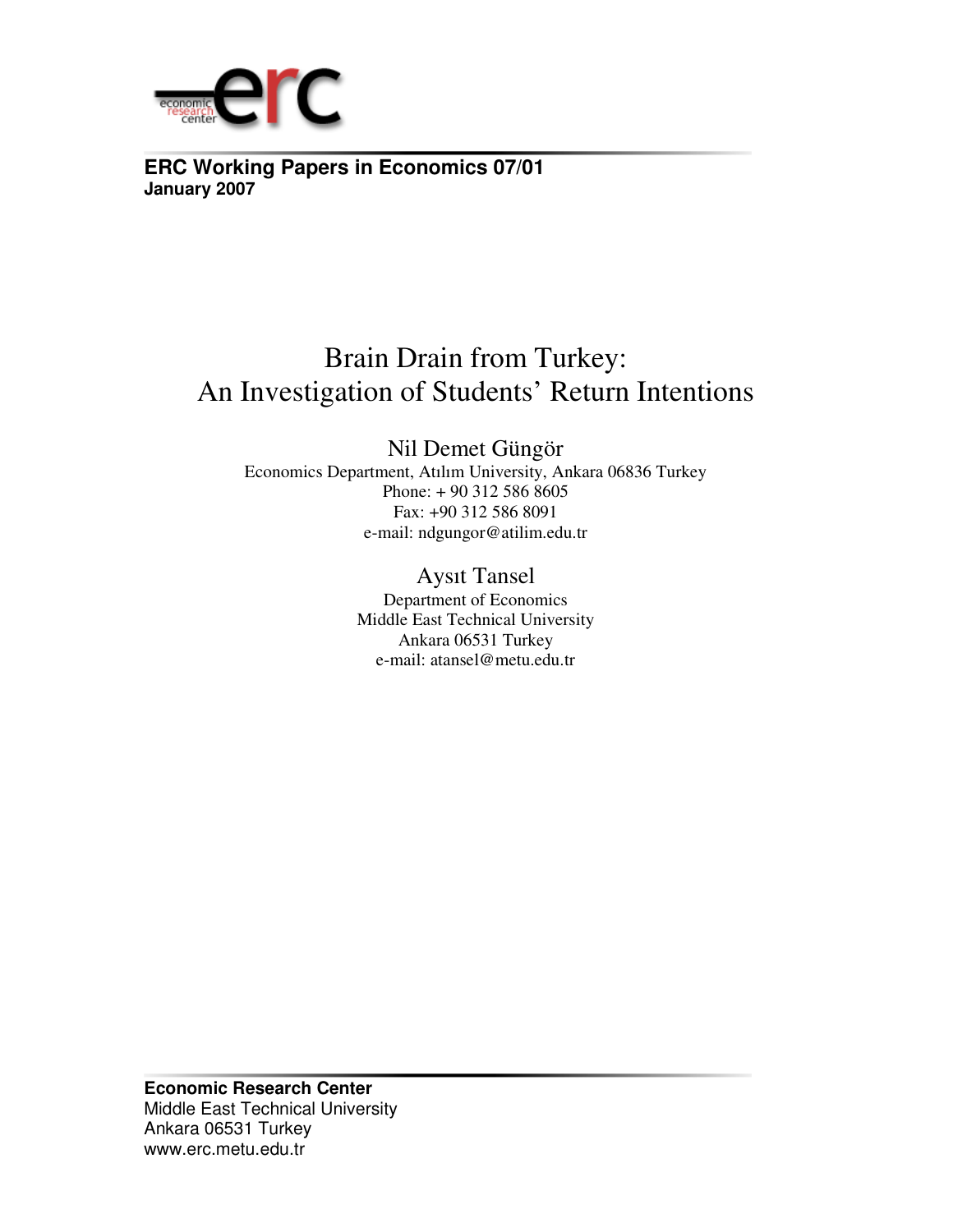# Brain Drain from Turkey: An Investigation of Students' Return Intentions<sup>1</sup>

Nil Demet Güngör

Economics Department, Atılım University, Ankara 06836 Turkey Phone: + 90 312 586 8605 Fax: +90 312 586 8091 E-mail: ndgungor@atilim.edu.tr

Aysıt Tansel $2$ 

Economics Department, Middle East Technical University, Ankara 06531 Turkey and Institute for the Study of Labor (IZA), Bonn, Germany Phone: +90 312 210 2057 Fax: +90 312 210 7964 E-mail: atansel@metu.edu.tr

#### **ABSTRACT**

The emigration of skilled individuals from Turkey attracted greater media attention and the interest of policymakers in Turkey, particularly after the experience of recurrent economic crises that have led to an increase in unemployment among the highly educated young. This study estimates a model of return intentions using a dataset compiled from an Internet survey of Turkish students residing abroad. The findings of this study indicate that, as expected, higher salaries offered in the host country and lifestyle preferences, including a more organized environment in the host country, increase the probability of student non-return. However, the analysis also points to the importance of prior return intentions and the role of the family in the decision to return to Turkey or stay overseas. It is also found that the compulsory service requirement attached to government scholarships increases the probability of student return. Turkish Student Association membership also increases return intentions. Longer stay durations, on the other hand, decrease the probability of return. These findings have important policy implications.

 **Keywords**: Student non-return, brain drain, return intentions, Turkey  **JEL Codes**: F20, F22

 $\overline{a}$ 

<sup>&</sup>lt;sup>1</sup> This study is based in part on the PhD thesis of Nil Demet Güngör, supervised by Aysıt Tansel in the Economics Department of Middle East Technical University (Güngör, 2003). Support of the Turkish Academy of Sciences Fellowship Program for doctoral studies and the financial support of the METU Research Fund, coded AFP-2000-4-03-06 are gratefully acknowledged. The authors would like to thank Cem Somel for providing insightful discussions on this topic. In addition, we thank branch manager Ayfer Çakıroğlu of the Statistics and Coordination Division of the Ministry of Education General Directorate of Higher Education for her help in interpreting the Ministry's data on students abroad.

<sup>&</sup>lt;sup>2</sup> Corresponding author.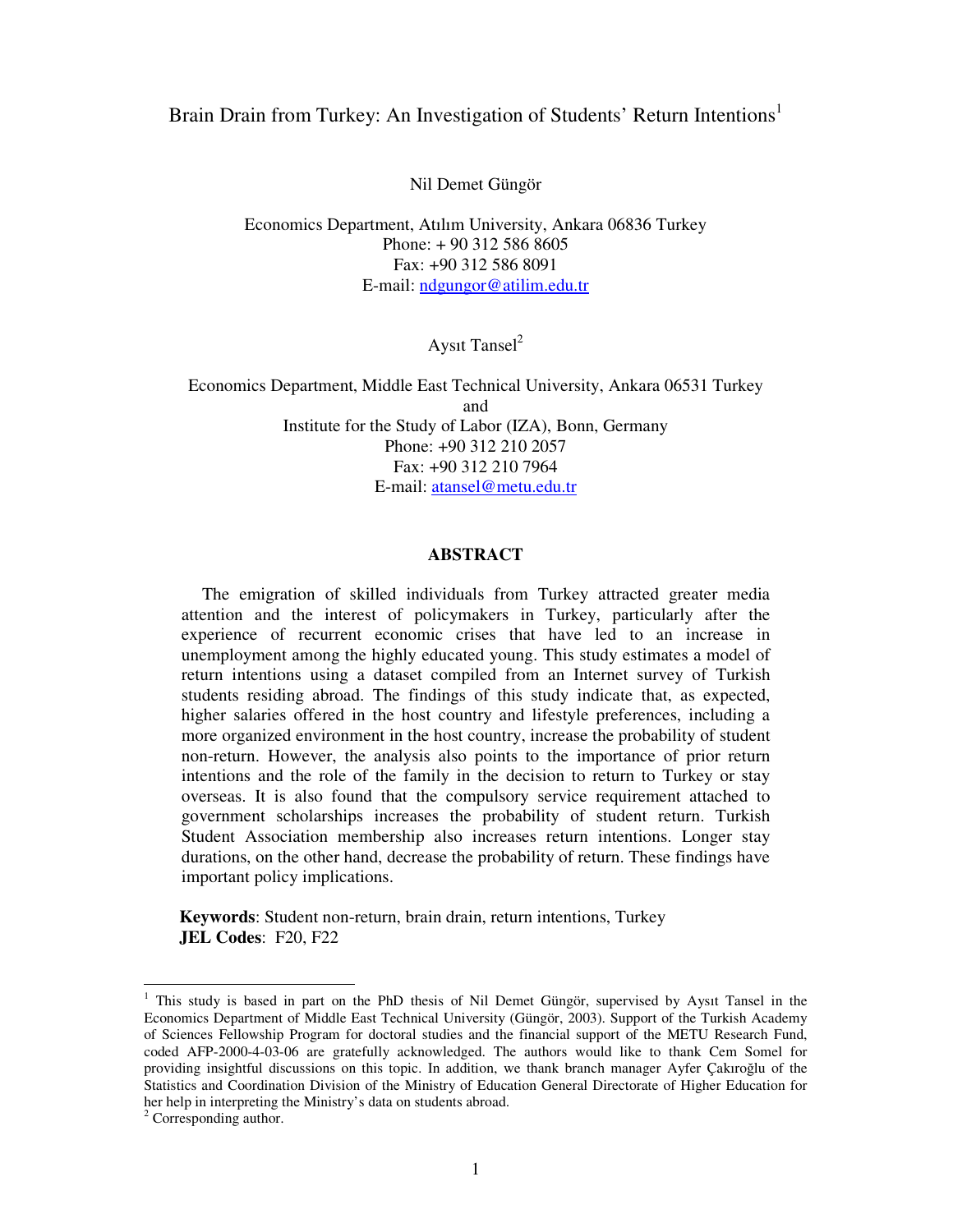# Brain Drain from Turkey: An Investigation of Students' Return Intentions

# I. INTRODUCTION

 $\overline{a}$ 

The migration of highly educated individuals is often considered to be an expensive "gift" given by the developing world to the economically advanced countries, where the developed countries reap the benefits of developing countries' investments in education at apparently little cost. In the human capital approach to migration, the expected wage differential between the host and source countries is cast as the key determinant of skilled migration. Expected wage levels are tied not only to the prevailing incomes in various occupations, but also to the job opportunities that exist within professions. In addition, the individual migration decision is believed to be motivated by a number of "pull" factors, such as favorable compensation packages, a world-class work environment, better living conditions, active recruitment by employers, and in part by "push" factors that originate in the home country that may include political instability, cost of living/inflation, and the inability to find work. The paper focuses on the Turkish brain drain and presents an empirical investigation of the return intentions of Turkish students that relies on questionnaire data collected from an internet survey<sup>3</sup>.

In the 1960s, many doctors and engineers left Turkey to work in the West, most of them choosing to settle in Europe. They were among the first highly skilled émigrés from Turkey. In more recent periods, a slightly different phenomenon has come to be recognized as an

<sup>&</sup>lt;sup>3</sup> Other micro level empirical studies of the brain drain include studies on the Asian engineering brain drain (Niland, 1970), studies on China (Kao and Lee, 1973; Zweig and Changgui, 1995), and on Latin America (Cortés, 1980). Studies focusing on the Turkish brain drain include Oğuzkan (1971, 1975) and Kurtuluş (1999). Oğuzkan's studies are based on a survey conducted in 1969 of 150 respondents holding a doctorate degree and working abroad, while the study by Kurtuluş looks at the responses of 90 students studying in the United States in 1991.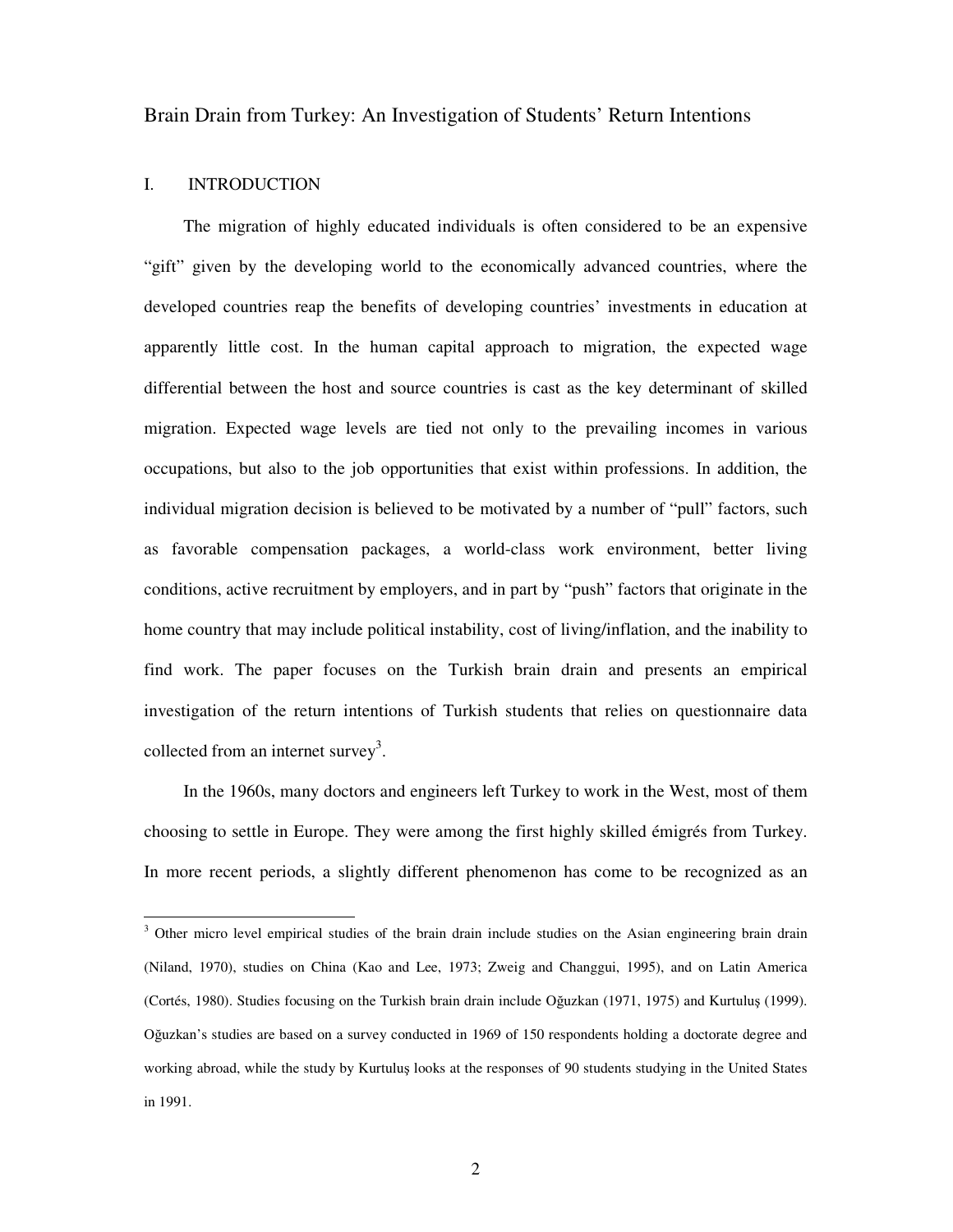important source of brain drain: the non-return of students studying abroad leading to emigration of professionals in all fields. While it is generally difficult to obtain complete, consistent, let alone accurate, figures for skilled emigration, it is generally believed that brain drain is increasingly becoming an important issue for Turkey. Informal evidence indicates that there are more individuals with higher education emigrating from Turkey today than there were 30 years ago. This is not surprising given that education levels in Turkey have increased over time. There are, however, few formal statistics available to show whether the proportion of skilled emigrants out of the tertiary educated population has increased. A study undertaken by the Statistical Office of the European Communities, which involved interviews with 1564 households in Turkey, nevertheless seems to corroborate the view that migrants from Turkey are generally more educated than non-migrants (EUROSTAT, 2000). As well, a significant proportion (about 40 percent) of Turkish immigrants who migrated to the US in the 1990s hold a tertiary level degree, which is more than twice the tertiary school enrollment ratio in Turkey (Özden, 2005: 235).

In fact, there are many indications of significant human capital transfer out of Turkey. Turkey is a middle income country that ranks  $24<sup>th</sup>$  among countries sending skilled workers abroad according to UN sources. Turkey is also among the top ten in terms of the number of students studying in US higher education institutions, along with much more populous countries such as India and China. In the 2004-2005 academic year, the number of Turkish students in the US grew by 9 percent to 12,474, which was the highest rate of increase among the top sending countries (Institute for International Education, 2005). Official Ministry of Education figures indicate that, as of 27 February 2006, the number of students studying abroad at the undergraduate and graduate levels was around 21,400, with about a thousand of these students being sponsored by various governmental sources (Ministry of Education of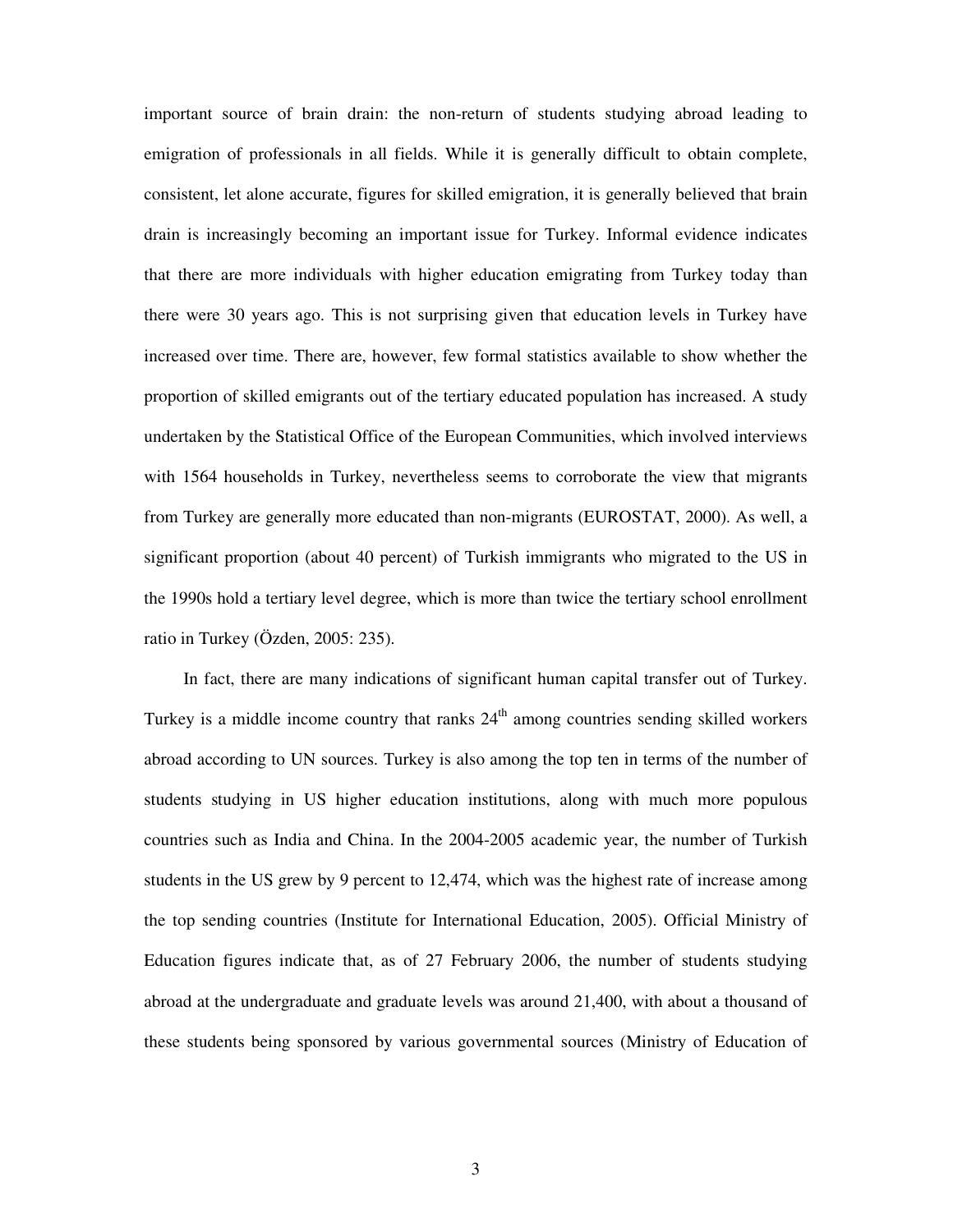Turkey, 2006). UNESCO statistics, however, suggest that this figure is significantly higher<sup>4</sup>. Approximately 52,000 Turkish students studied abroad in 2004, mainly in Germany, USA, France and England, making Turkey the  $7<sup>th</sup>$  highest ranking country in terms of gross outflow of students (UNESCO, 2006).

While an increasing number of educated individuals from Turkey are choosing to study and work abroad, Turkey's ranking in education levels has remained constant. Turkey continues to lag behind skilled immigrant receiving countries in educational attainment levels and educational resources including number of teachers and schools, although there have been improvements over time. The educational attainment of the labour force more than doubled between 1970 and 2000, increasing from 2.8 to 6.5 years. During this period, male educational attainment rose from 3.6 to 7.1 years, and female educational attainment rose from 2.8 to 5.4 years (Tansel and Güngör, 1997; Statistical Institute of Turkey, 2000). In 1997, the compulsory level of schooling was raised from five to eight years. Gross enrollment rates at the compulsory education level increased from 92.0 percent in 1997 to 100.5 percent in 2004 for males. For females the increase was from 79 percent to 95.7 percent for the same period. There were also improvements in gross enrollments at the secondary and tertiary levels of education. The gross secondary schooling enrollment ratio increased from 46 percent to 96 percent for males, and from 30 percent to 71 percent for females in the period between 1990 and 2004. At the tertiary level, the gross enrollment ratio increased from 16.4 percent to 27.5 percent for males, and from 8.7 percent to 20.5 percent for females during the same period (Statistical Institute of Turkey, 2004). These developments have placed a strain on the

<sup>&</sup>lt;sup>4</sup> The reason for the disparity between Ministry of Education and UNESCO figures is that the former only include students who have officially informed the Ministry of their intention to study abroad. There are many students who go abroad with their own means who do not notify the Ministry. In general, those who notify the Ministry do so in order to be exempted from the exit tax when leaving Turkey or to delay their military service in the case of males.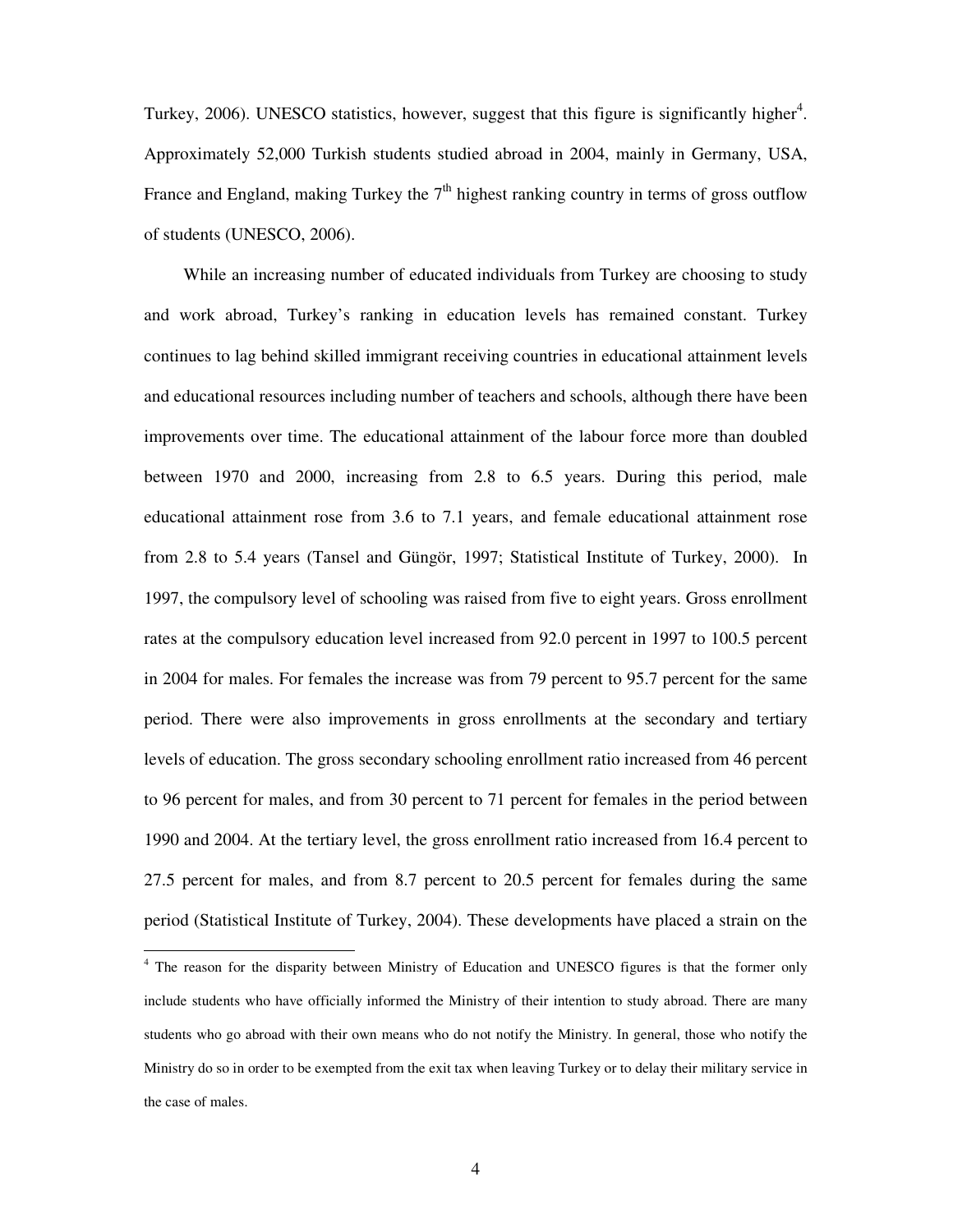resources of Turkey's higher education system, and study opportunities abroad have helped to relieve some of the pressure on universities in Turkey.

Despite the fact that enrollments are rising and Turkey's labour force is becoming more educated, there remains a persistent gender gap as well as a gap with the education levels of the developed world as evident in the mean years of schooling data provided in Barro and Lee (2000). The difference in the average schooling level between Turkey and the United States, for example, has remained at seven years in the period between 1960 and 1999. The continuing disparities in education increase uncertainties about Turkey's ability to catch up to the development level of the advanced economies without active national strategies to keep and use skilled workers effectively.

The media and policymakers in Turkey have turned greater attention to the loss of Turkey's educated workforce in the aftermath of the economic crises in November 2000 and February 2001, where a third of the educated workforce became unemployed (Işığıçok, 2002). Economic uncertainty is believed to have hastened the emigration of skilled individuals from Turkey, since many university graduates who are unable to find jobs in Turkey look for ways to go abroad to study or to work and many students studying abroad postpone their return if they do not have jobs waiting for them. The loss of skilled individuals through brain drain or student non-return is therefore an important issue that Turkey's policymakers must confront<sup>5</sup>.

The purpose of the paper is to present an empirical investigation of the determinants of return intentions of Turkish students studying abroad. It is based on data collected from an internet survey conducted by the authors during the first half of 2002 that resulted in over 1000 responses<sup>6</sup>. The information collected this survey is used to determine the empirical importance of various factors on the return intentions of Turkish students. The findings of this

 $\overline{a}$ 

 $<sup>5</sup>$  There is a renewed interest in the study of the brain drain phenomenon as is evidenced by the publication of a</sup> recent book by Özden and Schiff (2005) as well as recent articles surveyed in Commander *et al.* (2004).

<sup>&</sup>lt;sup>6</sup> For a detailed analysis of the characteristics of the survey respondents see Tansel and Güngör (2003).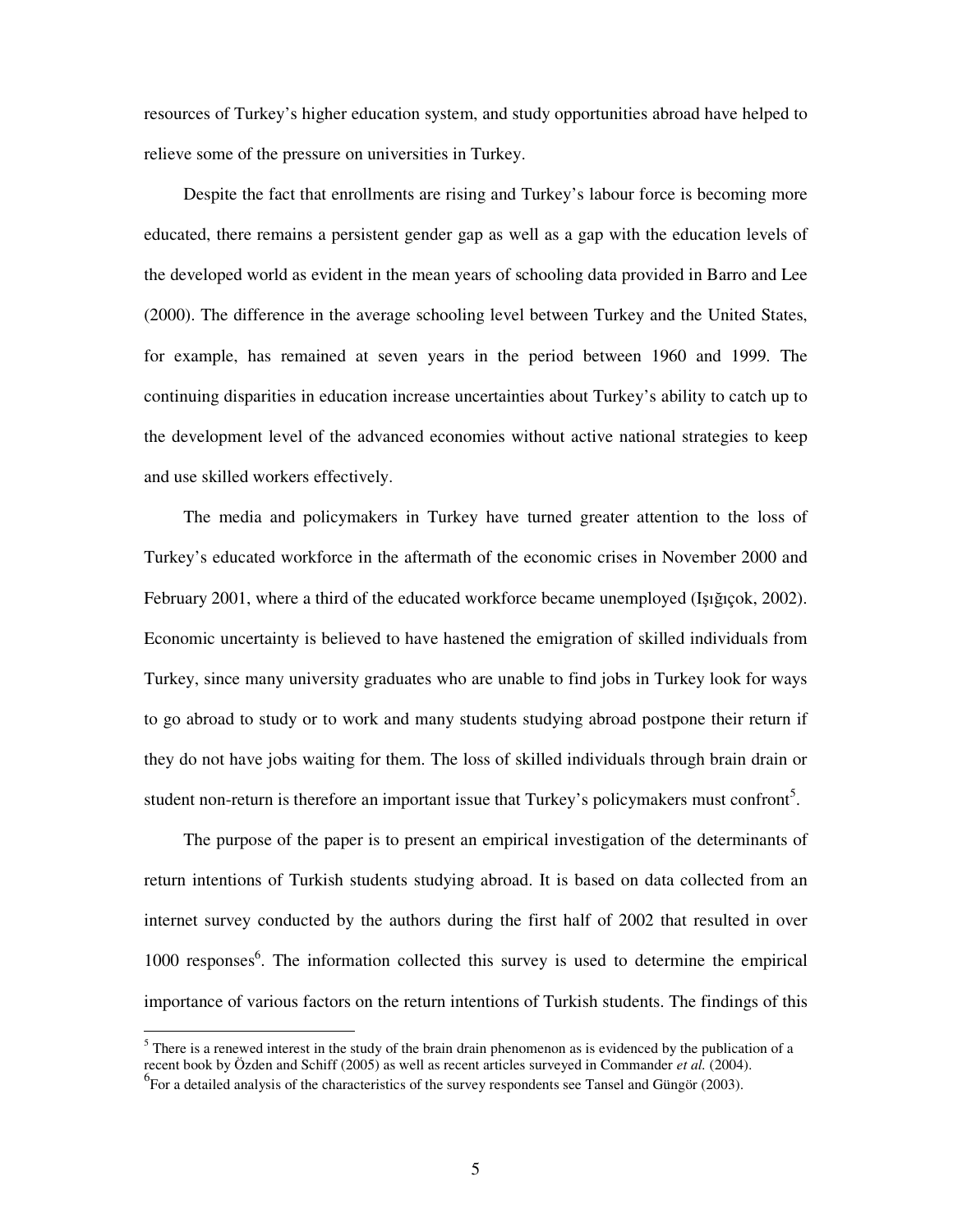study indicate that, as expected, higher salaries offered in the host country and lifestyle preferences, including a more organized environment in the host country, increase the probability of student non-return. However, the analysis also points to the importance of prior return intentions and the role of the family in the decision to return to Turkey or stay overseas. Those who initially intended to return are more likely to indicate a current intention of return and vice versa. Further, greater family support for returning results in greater probability of having return intentions. It is also found that the compulsory service requirement attached to government scholarships increases the probability of having return intentions, while an increase in the length of stay increases the probability of having non-return intentions. Membership in Turkish Student Association is a factor that increases return intentions. These findings have important policy implications.

Following the introductory section, Section II presents a brief discussion of the survey methodology and provides details of the model selection and estimation procedures. The empirical specification of the model and the explanatory variables used are given in Section III. This is followed by a discussion of the estimation results of the factors determining the return intentions of Turkish students in Section IV and Section V. Section VI presents the conclusions.

# II. METHODOLOGY

The results of the current study are based on data from an internet survey collected by the authors during the first half of 2002. The survey methodology is described in detail in Appendix A.1. In the econometric analysis of return intentions described in this section, we set out to determine the factors that are significant in explaining the return intentions of students. The dependent variable is the likelihood of returning to Turkey based on the response to the question "What are your current intentions about returning to Turkey?". The table below shows the possibilities presented to respondents.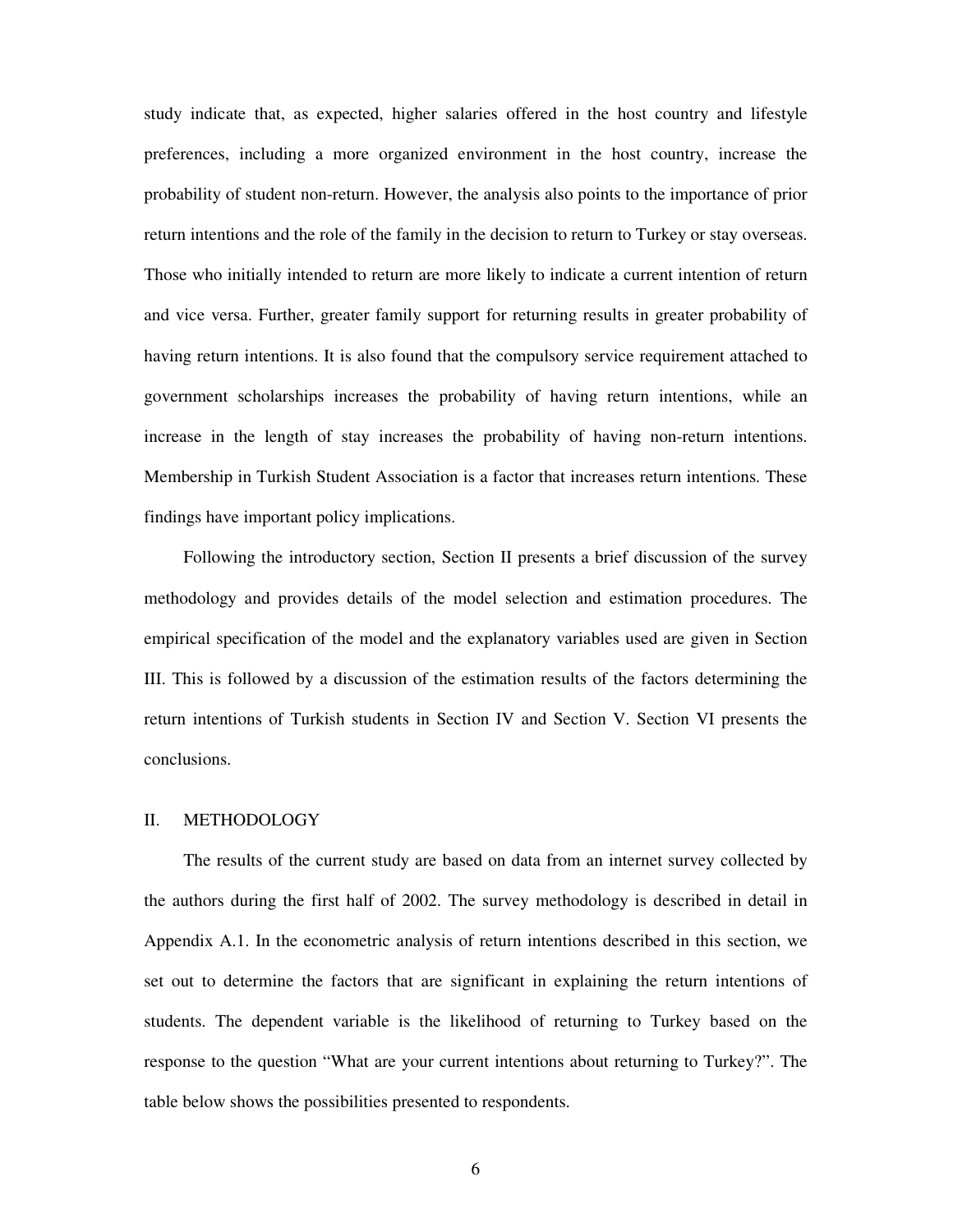*Dependent Variable, Return Intentions* 

| <b>Response Categories</b>                                         | Index                       |
|--------------------------------------------------------------------|-----------------------------|
| <b>Students</b>                                                    |                             |
| I will return as soon as possible without completing my studies.   |                             |
| I will return immediately after completing my studies.             | $\mathcal{D}_{\mathcal{L}}$ |
| I will definitely return but not soon after completing my studies. | 3                           |
| I will probably return.                                            | 4                           |
| I don't think that I will be returning.                            | 5                           |
| I will definitely not return.                                      | 6                           |
|                                                                    |                             |

These choices form a set of ordered categories in which each consecutive category indicates an increase in intensity in the respondents' intentions to stay in their current country of residence. Because of the way the index is constructed, categories with a higher index value indicate stronger feelings about not returning (staying). This means that positive coefficients on the independent variables imply an increase in the probability of having nonreturn intentions, while negative coefficients imply an increase in the probability of having return intentions.

However, the change in intensity between categories cannot be assumed to be uniform. Given the ordered and non-uniform nature of these choices, the appropriate model is an ordered response model (Maddala, 1983). Formally, the observed discrete index is given by

$$
y_i = \{1, 2, 3, \dots, J\} \tag{1}
$$

where *i* indexes the observations and *J* is the number of categories of the dependent variable. It is assumed that a continuous, latent variable underlies the discrete, ordered categories. This latent variable is explained by a set of observed characteristics and a random element as given below:

$$
y_i^* = \beta' X_i + u_i \tag{2}
$$

where  $y^*$  is the unobserved "return intention" variable, *X* is the  $(k \times 1)$  vector of explanatory variables,  $\beta$  is the parameter vector to be estimated and *u* is the random disturbance term. The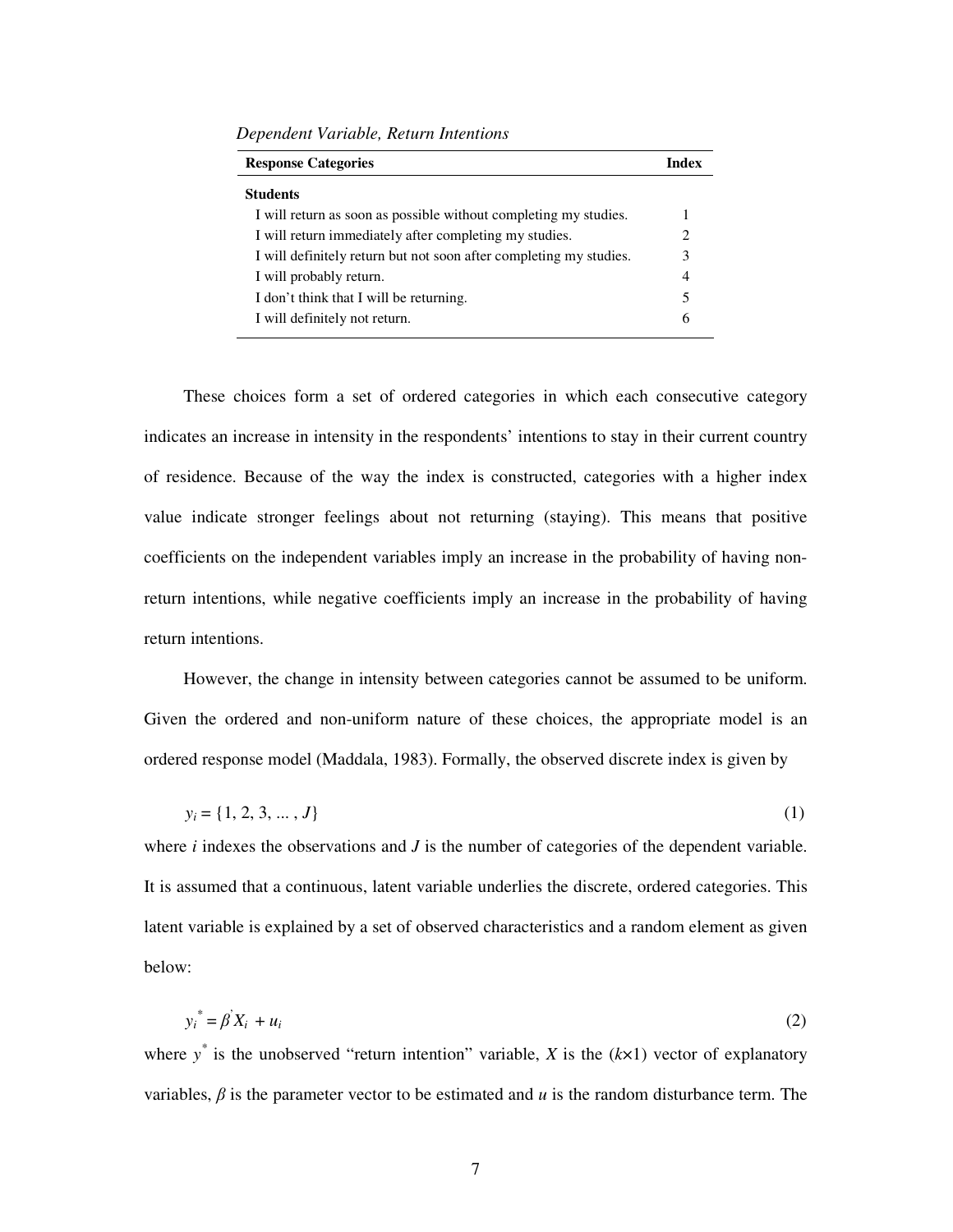relationship between the discrete, observed  $y$  and unobserved, continuous  $y^*$  is given as follows:

$$
y_{i} =\begin{cases} 1 & \text{if } y_{i}^{*} \leq 0 \ (=\mu_{1}) \\ 2 & \text{if } 0 < y_{i}^{*} \leq \mu_{2} \\ 3 & \text{if } \mu_{2} < y_{i}^{*} \leq \mu_{3} \\ 4 & \text{if } \mu_{3} < y_{i}^{*} \leq \mu_{4} \\ \dots \\ J & \text{if } \mu_{J-1} \leq y_{i}^{*} \end{cases} \tag{3}
$$

where  $\mu_1$ ,  $\mu_2$ ,  $\mu_3$ ...  $\mu_{J-1}$  are the threshold parameters linking y to y<sup>\*</sup> that are estimated along with the explanatory variable coefficients. The ordered probit specification, which assumes an underlying normal distribution for the error term, is used in this study to estimate the model of return intentions. Given an ordered probit specification, the probability that an observed response falls into an arbitrary category *j* is given below as:

$$
\text{Prob}(y_i = j) = \Phi(\mu_j - \beta' x_i) - \Phi(\mu_{j-1} - \beta' x_i)
$$
\n<sup>(4)</sup>

where  $\Phi(.)$  is the cumulative normal distribution. Differentiating this probability with respect to the explanatory variables gives the marginal effect of each on the probability of choosing category *j*. Model estimation is carried out by using maximum likelihood (ML) estimation techniques since it has been shown that ML gives unbiased and efficient estimates for nonlinear models. Further details of the choice of estimation methodology are presented in Appendix A.2.

# III. EMPIRICAL SPECIFICATION OF THE MODEL

We estimate an ordered probit model of return intentions of Turkish students where the dependent variable is the return intentions explained in the previous section with the specified six categories taking on values 1 through 6. Human capital theory emphasizes the role of income disparities in migration decisions (Sjaastad, 1962). A wage differential existing between the country of origin and the country of destination is seen as the primary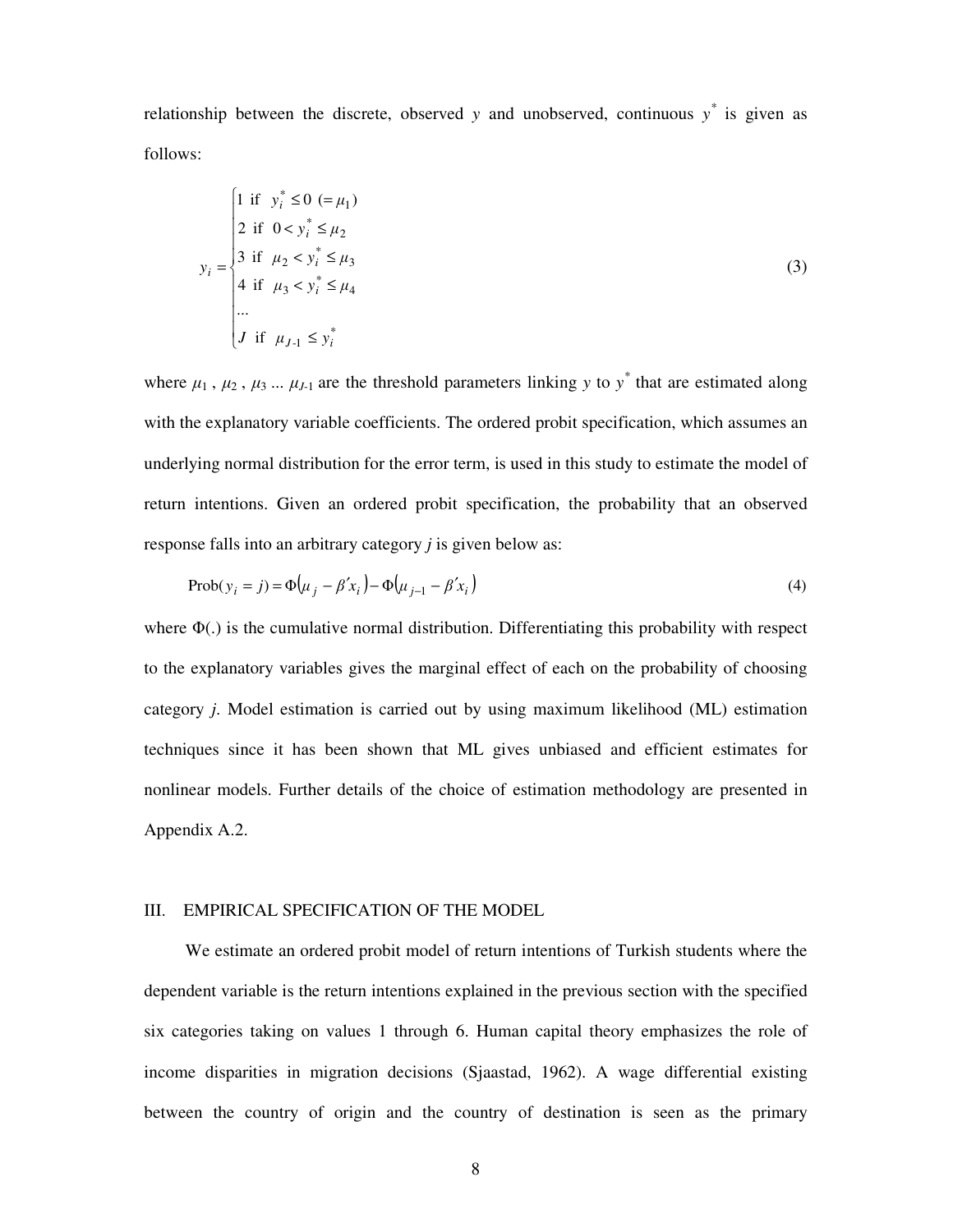determinant of migration flows. Various push and pull factors are also discussed in the migration literature to explain the emigration of skilled individuals. Push factors are those characteristics emanating from the environment of the home country that prompt individuals to migrate abroad. They include various economic, institutional, professional and political factors, including unsatisfactory income levels, inadequate work conditions, lack of career development opportunities as well as economic and political uncertainty. Pull factors, on the other hand, are opportunities provided by the host country such as better pay, greater learning and professional development prospects that attract students and professionals to the host country.

To explain the return intentions of Turkish students, we use a set of variables that are suggested by human capital theory as well as variables that are considered to be relevant in the Turkish case in the empirical estimation. They include various "subjective" variables that are used to determine the significance of a range of economic, social, political and human capital factors. Some are based on the respondents' rankings of various push and pull factors in terms of their importance in their intention to return or stay<sup>7</sup>. The final empirical model is chosen on the basis of goodness-of-fit statistics: mainly the AIC and McFadden's adjusted  $\mathbb{R}^2$ . The likelihood ratio test was also used in comparing nested models. In general, these three statistics gave very similar results. A total of 48 regressors form the final estimation model, many of which are qualitative or dummy variables, as well as interaction variables. The details of the model selection process are supplied in Appendix A.3. The next section discusses the rationale for considering each of the variables and their empirical importance in determining the return intentions of Turkish students.

 $\overline{a}$ 

<sup>&</sup>lt;sup>7</sup>The push-pull factors considered in the study are constructed as dummy variables taking on the value "one" if they scored high on a 5-point Likert scale (e.g., received either a score of "five" or a "four" as an important factor) and a value of "zero" if they were relatively unimportant in determining return intentions (e.g., received a score of "three" or less).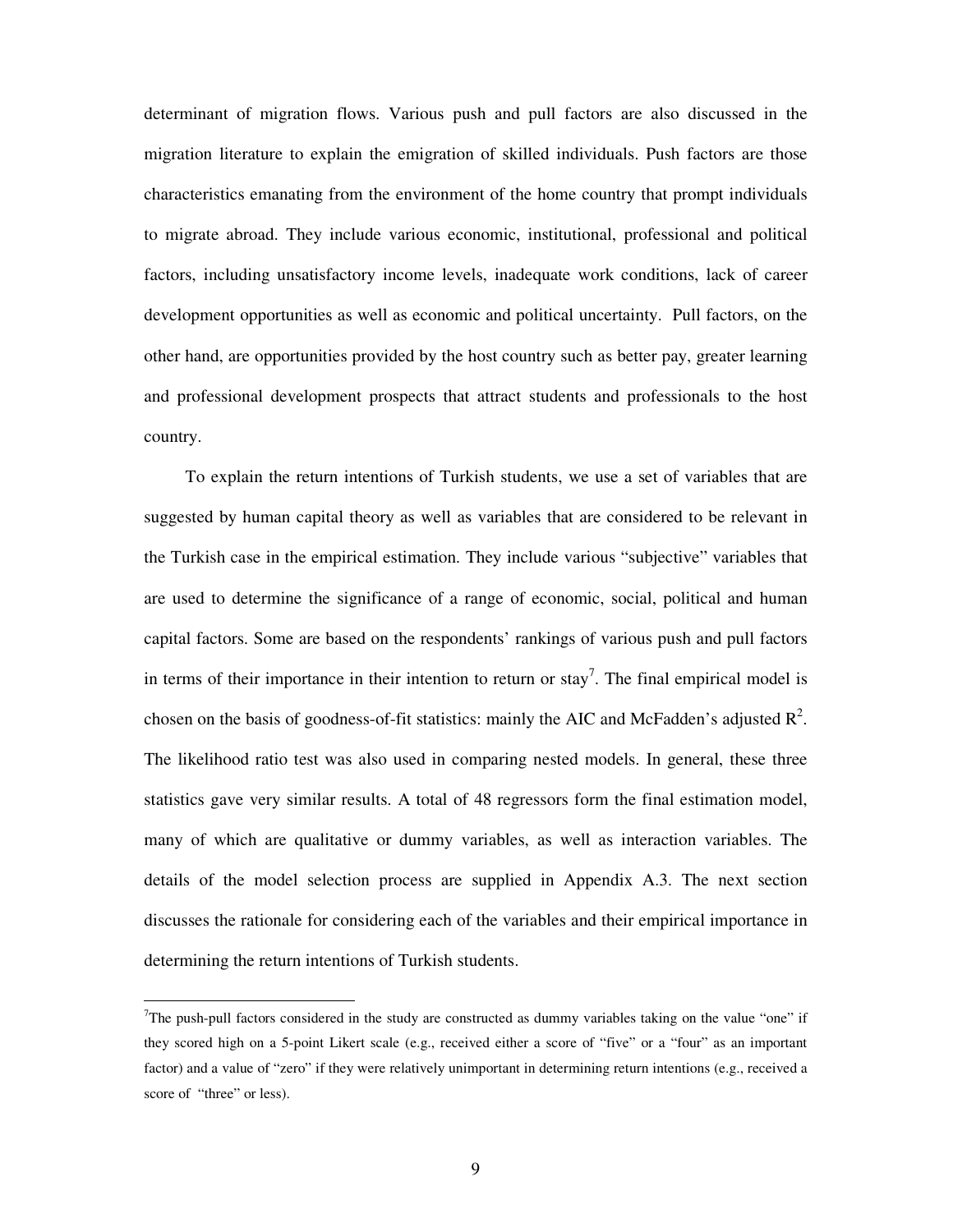# IV. ESTIMATION RESULTS OF THE ORDERED PROBIT MODEL OF RETURN INTENTIONS

Table 1 provides descriptions, summary statistics and estimation results for the variables used in the ordered probit model of return intentions. Estimates of the marginal effects of selected variables from the final estimation model are provided in Table 2. The marginal effects are calculated as the change in the probability of choosing a particular return intention category for the selected explanatory variables. All empirical work was done using STATA and the standard errors of the marginal effects of variables with interactions were obtained using the program called Clarify developed by Tomz, Wittenberg and King (2001). Standard errors of the change in probabilities are given in parentheses below the marginal effects. The categories of the return intentions variable (*y*) are labeled from 1 to 6, with one corresponding to the highest return intention category and six corresponding to the lowest return intention category. Negative values for the marginal effects indicate that the probability of choosing a certain return intention category falls while positive values indicate that this probability rises. If the respondent is female, for example, the probability that she will indicate that she definitely does not intend to return to Turkey (which is the probability of choosing category six) is 0.0008 greater than the same probability for males (see Table 2). The interpretation is similar for the other categories of the current return intentions variable. Below we provide a discussion of the variables considered in determining the return intentions of students.

*Gender Effects*  $(X_1)$ *:* The dummy variable for gender takes on the value 1 for "female" and 0 for "male". In previous empirical studies, women have been found to be more reticent about returning to their homelands. In the case of China (Zweig and Changgui, 1995: 36-7), for example, this is believed to be caused by a lack of career opportunities for women (e.g., the biases they face in the workplace) and constraints imposed on their behavior in China, as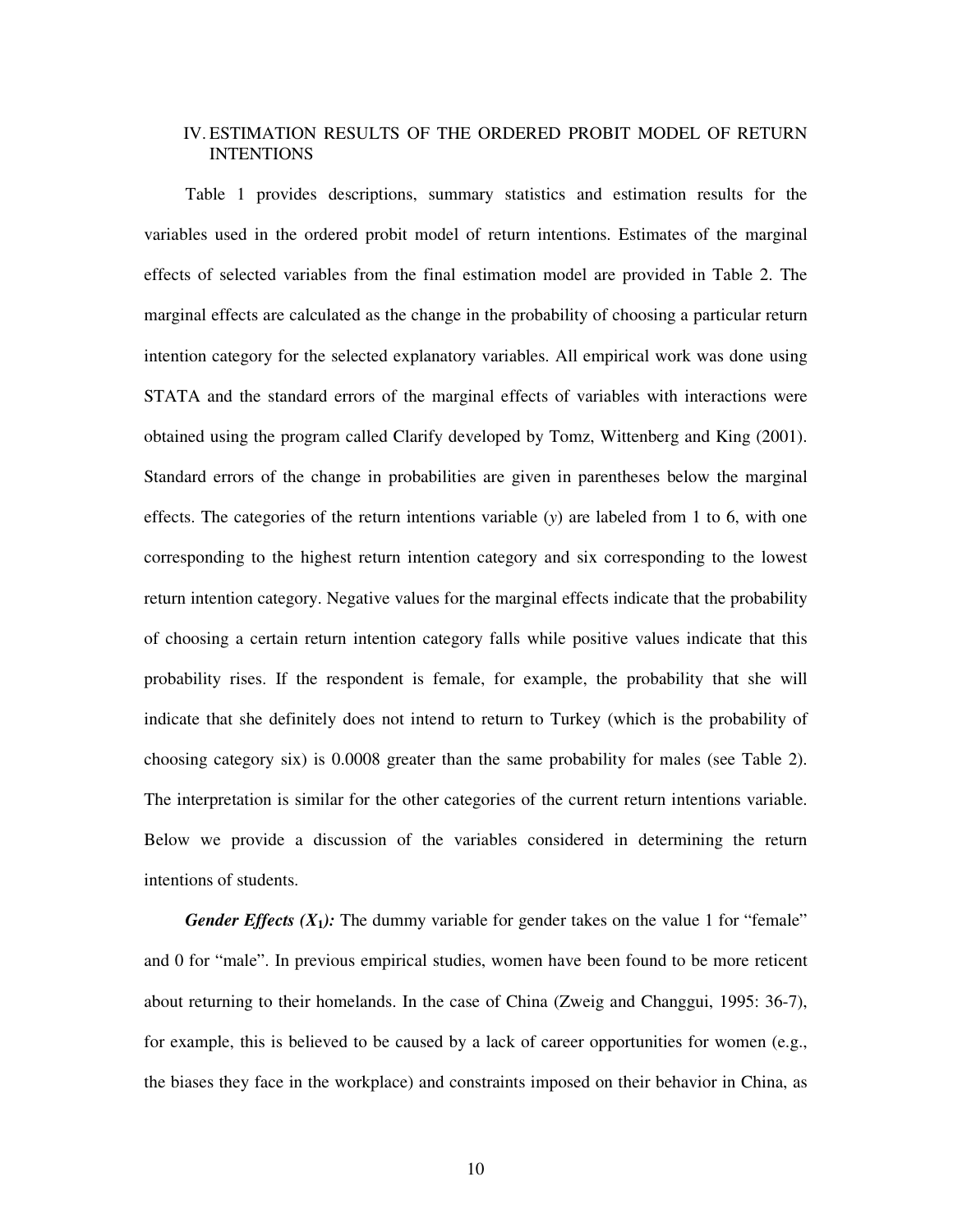well as certain convenience factors abroad, aside from greater wage levels, that offer them a more comfortable lifestyle than they could expect to experience in China. These factors, including less lifestyle freedom, may also be important for women in Turkey making them less willing to return. The positive coefficient estimate for gender (see Table 1) means that females are less likely to indicate that they will be returning to Turkey compared to males. This is similar to the findings for Chinese women. However, gender is not statistically significant in the final preferred model presented in Table 1, although it was initially positive and statistically significant in the simpler models with few explanatory variables (not presented).

*Age Effects (X2, X3):* "Age" and "Age squared" are included as explanatory variables in order to control for cohort effects and possible nonlinearities. Previous empirical research has established age as an important factor in determining the net present value of migration. Controlling for the effect of stay duration, age is expected to have a negative effect on the probability of migration (Goss and Paul, 1986). According to Chen and Su (1995), older students may be expected to exhibit stronger return intentions than younger students who face a longer time frame for working and earning a high salary level in the foreign country. In the final preferred model presented in Table 1, age has a positive coefficient and the square of age has a negative coefficient, indicating that the probability of having weak return intentions increases with the age of the participant at a decreasing rate. This result seems to counter the intuition provided by Chen and Su, although it is not an implausible result: older students may find it more difficult to return because returning to Turkey (going through a reverse migration process) may involve greater psychic costs. These two variables, however, are not statistically significant in explaining differences in return intentions for the overseas Turkish student population, although in the initial model explorations of simple specifications (not presented) the age variables were significant.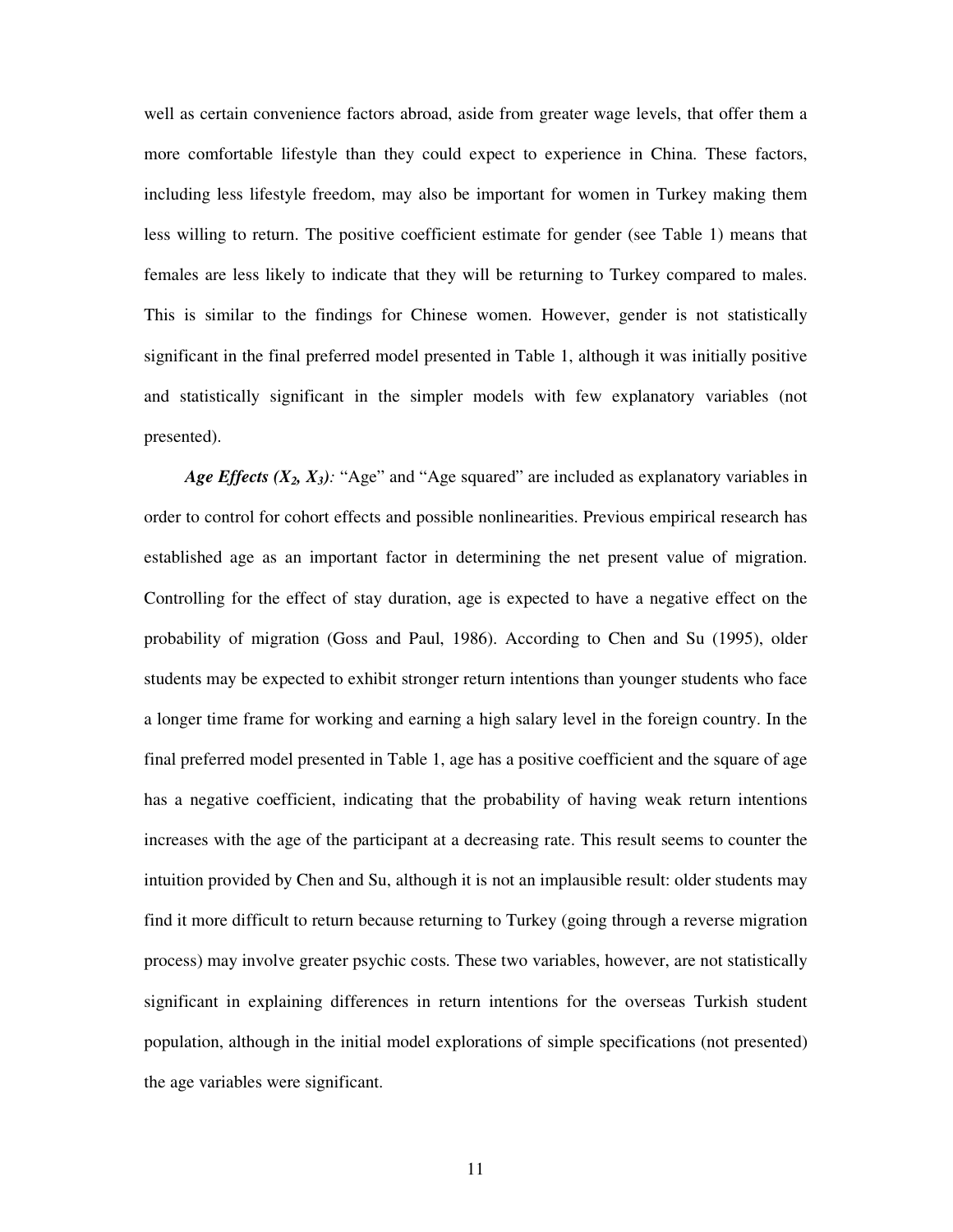*Stay Duration*  $(X_6)$ *:* Stay duration is the number of years spent in the host country. When stay duration increases, the incentive to return is expected to diminish, since individuals become more accustomed to living abroad. Thus, there may be an "inertial effect" with an increase in the length of stay. Longer stay duration may also be indicative of a preference to live abroad, whether existing initially or acquired with time. Since the stay duration variable also incorporates the effects of age, initial preferences and work experience, controlling for these variables will reveal the "pure inertial effects" of stay duration. To our knowledge, the empirical importance of stay duration is not previously investigated in the brain drain literature. However, in a study of guest workers in Germany, Waldorf (1995) found that the probability of indicating return intentions declines with the length of stay.

In Table 1, the stay duration variable is positive and statistically significant at the 1 percent significance level indicating that as the length of stay in the host country increases, the tendency to stay abroad also increases. The marginal effects of different stay durations for each return intention category are given in Figure 1. Two important observations appear from this figure. One is that the probability of having strong return intentions declines with the length of stay in the host country. The other important observation is that the probability of indicating strong non-return intentions increases with the stay duration abroad. These observations are as expected since the passage of time may help to overcome adjustment problems of respondents if they exist. Stay duration may also lead to a weakening of ties to Turkey, and a strengthening of ties to the country of study.

According to one survey participant, finding a job in Turkey is dependent on informal networks and the longer one stays abroad the greater is their exclusion from these networks. Others have indicated that re-adapting to Turkey can be as difficult as the initial adjustment to a foreign culture when stay duration increases, since they believe social change occurs "much faster in Turkey". So, while the length of stay increases familiarity with the host country it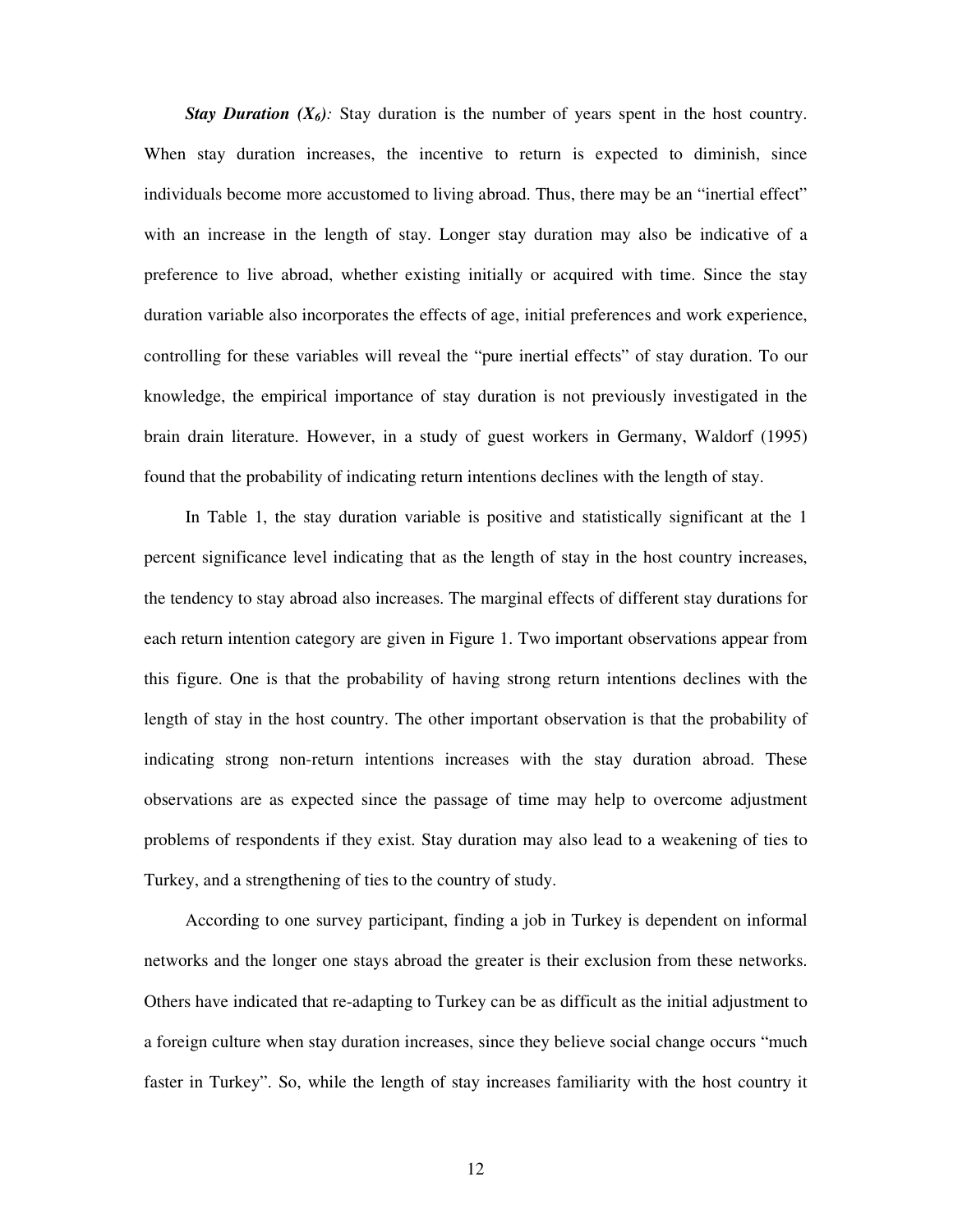may also increase the psychological distance with the social and work environment of the home country.

*Initial Return Intentions (X4, X5):* In a study of Asian engineering brain drain to the United States by Niland (1970), it has been shown that a majority of the Indian and Chinese engineering students surveyed had made initial plans to remain abroad, indicating that "the seeds of drain … had germinated even prior to the departure from the home shores." In Zweig and Changgui's (1995) study on the Chinese brain drain, previous intentions about returning also held significant predictive power over current return intentions for Chinese scholars and students residing in the United States. Prior conditioning about circumstances abroad relative to those of the home country may lead individuals in the less developed countries to view study or work abroad as an escape route to better circumstances, especially if the undesirable conditions in the home country are believed to be chronic. Anecdotal evidence also tends to confirm this observation for the case of Turkey.

In the current study, we formally test the empirical significance of prior return intentions. Respondents were asked about their initial return intentions prior to going abroad to work or study. The possible responses were "return", "undecided" and "stay". A little more than half of the students sampled intended to return prior to leaving Turkey, while one out of every ten students intended not to return and the remainder was unsure about returning. Two dummy variables, *X*4 for "unsure" and *X*5 for "return", are included in the model to determine whether differences in the initial intention of the respondent prior to his/her venture abroad is important in determining his/her current intentions about returning to Turkey. "Stay" is chosen as the reference category. It is expected that respondents who left Turkey with the intention to return will be more likely to express the same intention at the time of filling out the survey.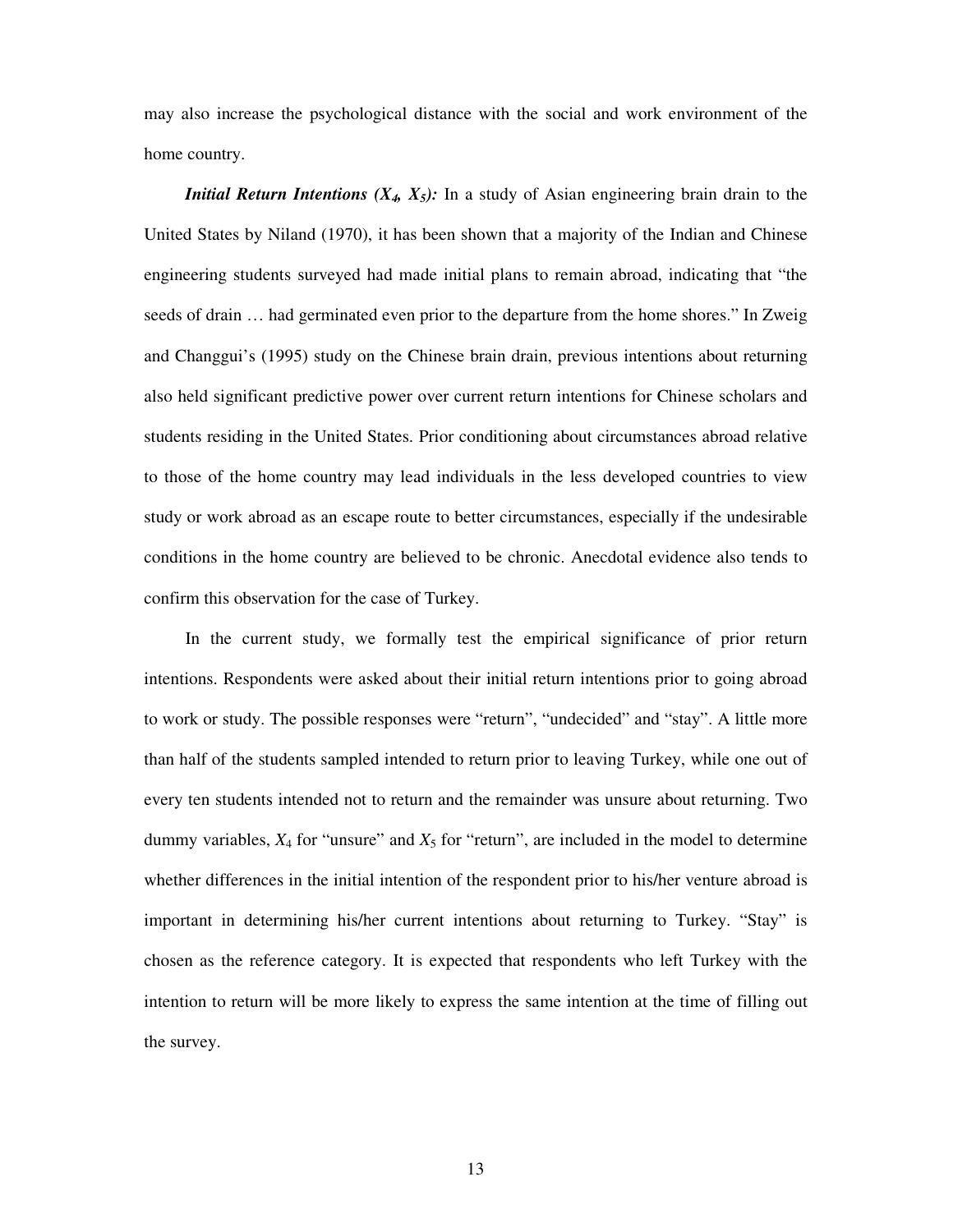The coefficients of the variables representing initial return intentions are positive and statistically significant at the 1 percent significance level (see Table 1). These results indicate that those who have initially indicated that they will "stay" in the current country or are "unsure" about returning are more likely to indicate that their current intention is to "not return". The probability of not returning ( $y = 5$ , 6) decreases by 0.32 when initial intention changes from "stay" to "unsure" and by 0.38 when the initial intention changes from "stay" to "return" (computed from Table 2). These large marginal effects suggest that initial views before going abroad are important in shaping the current intentions of Turkish students studying abroad.

*Family Support (X7, X8):* Family considerations, such as family attitudes and support relating to the migration decision, are expected to have a significant impact on the return decision of respondents. Several studies, such as Zweig and Changgui (1995) for China and Niland (1970) for Asian engineering students, confirm the importance of the family in an individual's mobility decision, although the results of Niland's study are not uniform across the five countries studied. In this study, students were asked the degree that they felt that their families supported them in the initial decision to study abroad and whether they would support them in the decision to settle abroad permanently. For the initial decision to study abroad, three-quarters of the student sample indicated that their families were very supportive. In comparison, family encouragement to settle abroad was considerably less, although still high (53 percent of the sample).

The family support variables are ordinal categorical variables that are treated as interval variables in the econometric model<sup>8</sup>. Family support for the initial decision to go abroad is not statistically significant in determining current intentions on returning. On the other hand, greater family encouragement to settle abroad results in a greater tendency to indicate non-

 $\overline{a}$ 

 $8$  The null hypothesis of evenly spaced categories is not rejected by a likelihood ratio test.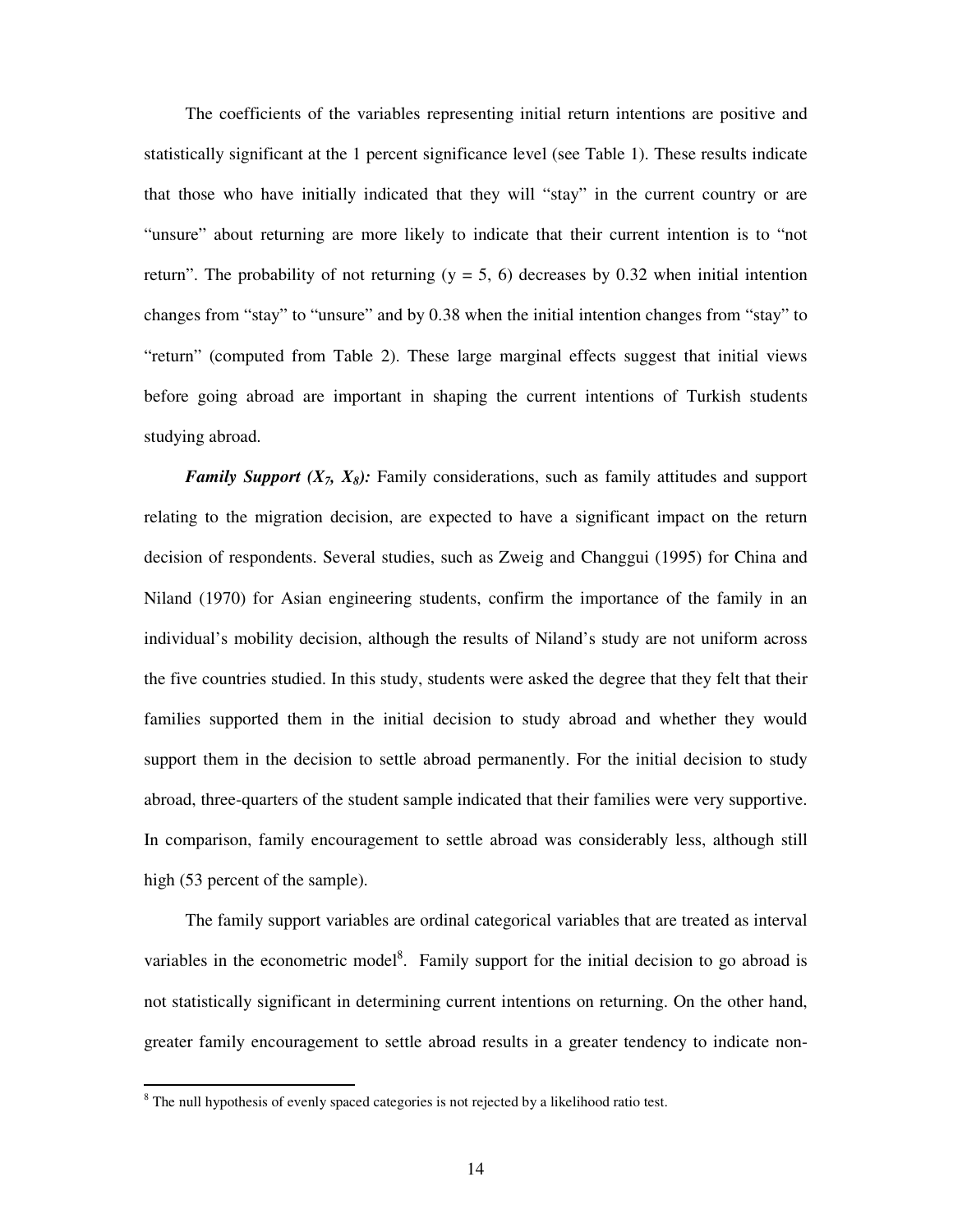return intentions. Compared to respondents whose families are not supportive, the likelihood of not returning  $(y = 5 \text{ or } 6)$  increases by 0.04 for those whose families are somewhat supportive, and by 0.08 for those whose families are definitely supportive  $9$  (see Table 2). These estimates indicate that family support is another important determinant of return intentions. Greater family support for settling abroad results in greater probability of not returning. When the respondent's family is not supportive of the decision to settle abroad, the probability of return intentions are higher.

*Marriage to a Foreign Spouse*  $(X_{14})$ : The marital status of respondents is considered in the model to account for the existence of family constraints. Respondents who are not married are freer in their mobility choice, while married respondents must also consider the effect of their mobility decision on their families. Marriage to a foreign spouse is expected to reduce return intentions, while marriage to a Turkish spouse may either reduce or increase return intentions depending on the spouse's preferences and position in the family. About a quarter of the students surveyed are married. However, the most significant impact on return intentions occurs for those who are married to a foreign spouse, which accounts for only about 1 percent of those surveyed. The estimated marginal effects in Table 2 indicate that marriage to a foreign spouse reduces the probability of returning after completing studies. Not

l

<sup>&</sup>lt;sup>9</sup> Initially, dummy variables for each category were included in the model as explanatory variables. Since the first three categories "actively discourage", "not very supportive" and "not sure" are not statistically different from each other, they are combined into the broader category of "not supportive", which is used as the reference category. The same is done for the "somewhat supportive" and "most likely supportive" categories since they are also not statistically different from each other. They are combined into a new "somewhat supportive" category. Only the "definitely support" category is kept unchanged. In Table 1, the signs on the "somewhat supportive" and "definitely support" dummy variables are positive and statistically significant at the 5 percent and 1 percent significance level respectively indicating that family support for settling abroad weakens return intentions.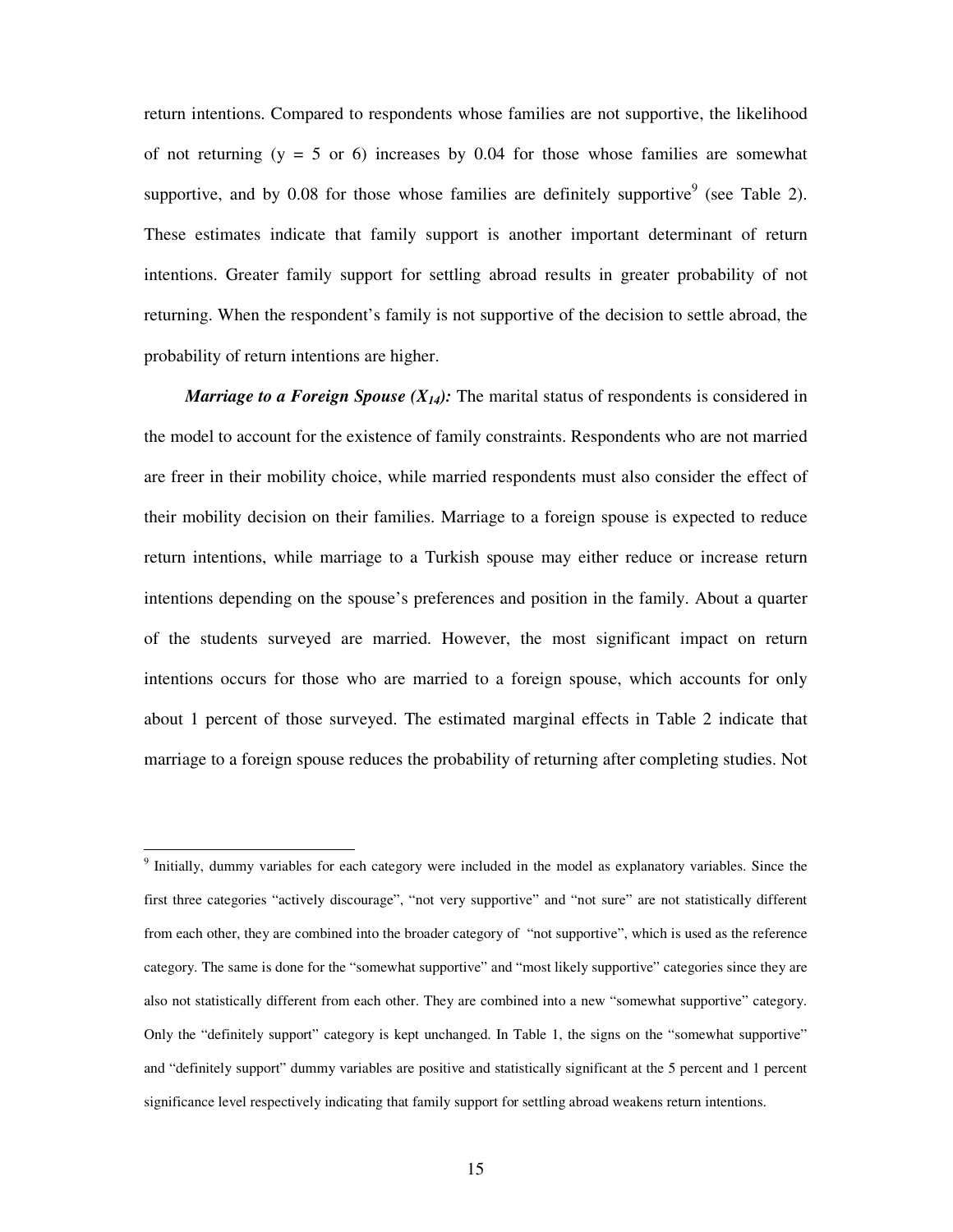surprisingly, this has the highest marginal impact on non-return: the probability of definitely not returning or return being unlikely ( $y = 5$  or 6) increases by 0.15 (computed from Table 2).

*Effects of Parents' Education:* Access to overseas study opportunities tends to favor students with more privileged circumstances and greater financial means. Chinese scholars and students interviewed by Zweig and Changgui (1995), for example, came from high socioeconomic backgrounds. More than half were the children of intellectuals and an important proportion of them came from the "middle level cadres", which suggested "unequal access to channels out of China". Such unequal access also appears to be true in the Turkish case. The respondents who took part in our survey have highly educated families relative to average education levels for Turkey. Female students, in general, have more educated parents than male students: three-quarters of female students and two-thirds of male students have fathers who possess a bachelor's or higher level degree. While half of all mothers of female students hold a tertiary level degree, the same is true for only two-fifths of the mothers of male students (Tansel and Güngör, 2003).

While there was no *a priori* expectation about the direction or impact of parental education on return intentions, mother's and father's educational levels were nevertheless included in initial models as possible socioeconomic background indicators for the respondents. A dummy variable was constructed for each level of education and different levels of education were used as reference to determine whether any significant differences existed in the return intentions of students with different family backgrounds. Since parental education effects on return intentions were not statistically significant in any of the model specifications, they were excluded from the final preferred model. We conclude that socioeconomic background appears to have greater importance in determining who can take advantage of study opportunities abroad than in determining students' return intentions once abroad.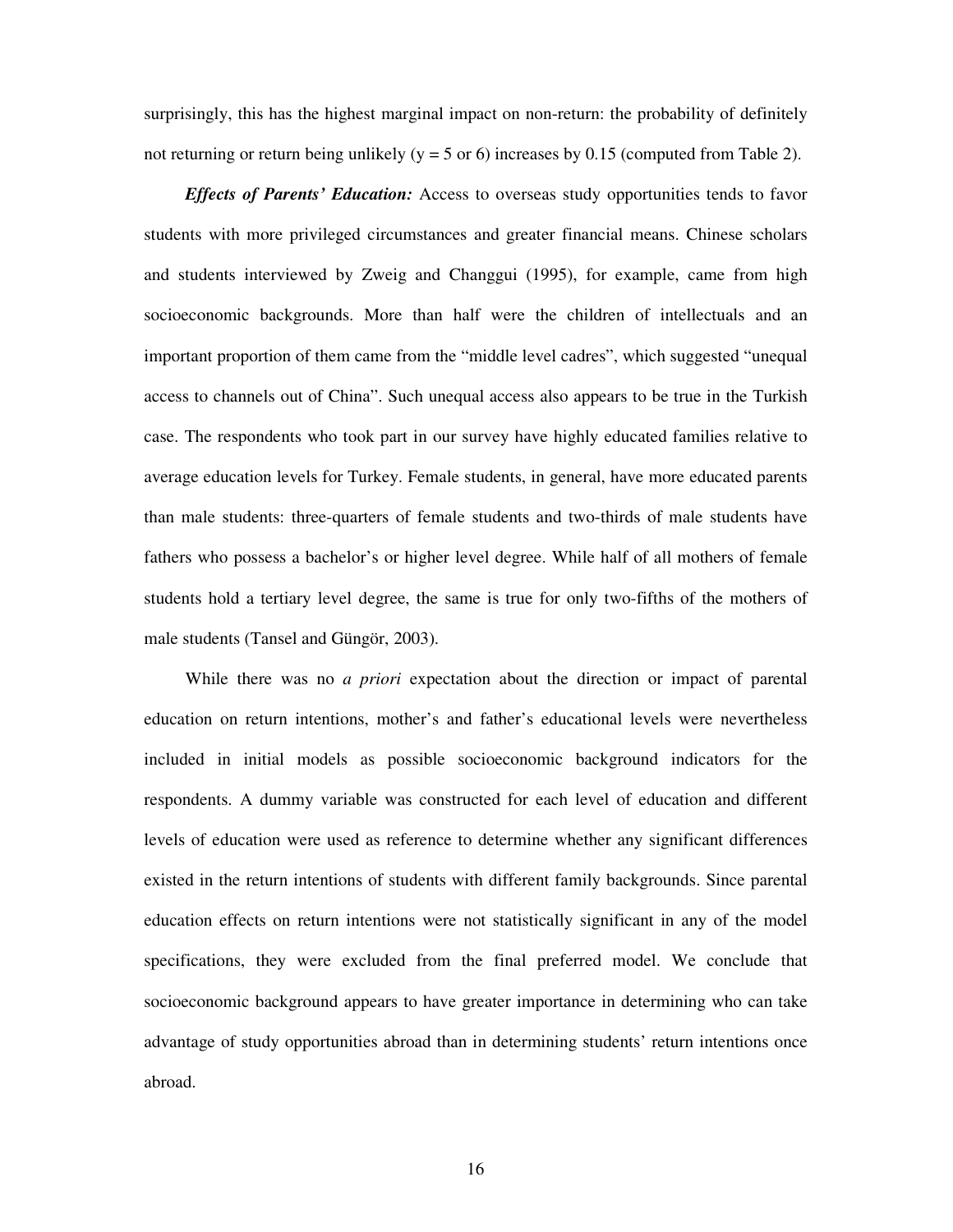*Academic Conditions:* Students were asked to compare their academic environments in their current country of study to that in Turkey. The great majority (close to 90 percent) of students indicated that academic conditions were either "better" or "much better". A dummy variable was constructed for each assessment category, and only the "much worse" category appeared statistically significant at the 5 percent significance level with reference to the other categories in the initial simpler models. However, only two individuals chose the "much worse" category, and when this category was chosen as the reference, none of the other categories were statistically significant. This indicates that the academic assessment variables do not have any explanatory power on return intentions and are excluded from the final preferred model.

*Language Facility / Skill:* Studies, such as those of Benarroch and Grant (2004) and Finnie (2004), which deal with the determinants of inter-provincial migration in Canada, have shown that language differences can act as a significant barrier in the decision to migrate to a new location. Quebec, the sole French-speaking province, had considerably less in- and outmigration compared to the English-speaking provinces for the periods considered in the two studies. For many international migrants, language skills are an important part of adjusting to life abroad. The greater the command of a foreign language, the easier it is to make the transition to a different culture. Language acquisition is also related to the age of the respondent, which suggests that those who go abroad at an earlier age will have an advantage in learning a new language. In addition, early exposure to foreign language instruction in the home country is expected to improve language skills and prepare students for foreign study or work experience. Studies such as Gazioğlu (1996) and Chiswick (1995), for example, have found language proficiency to be important in determining the labour market earnings of immigrants.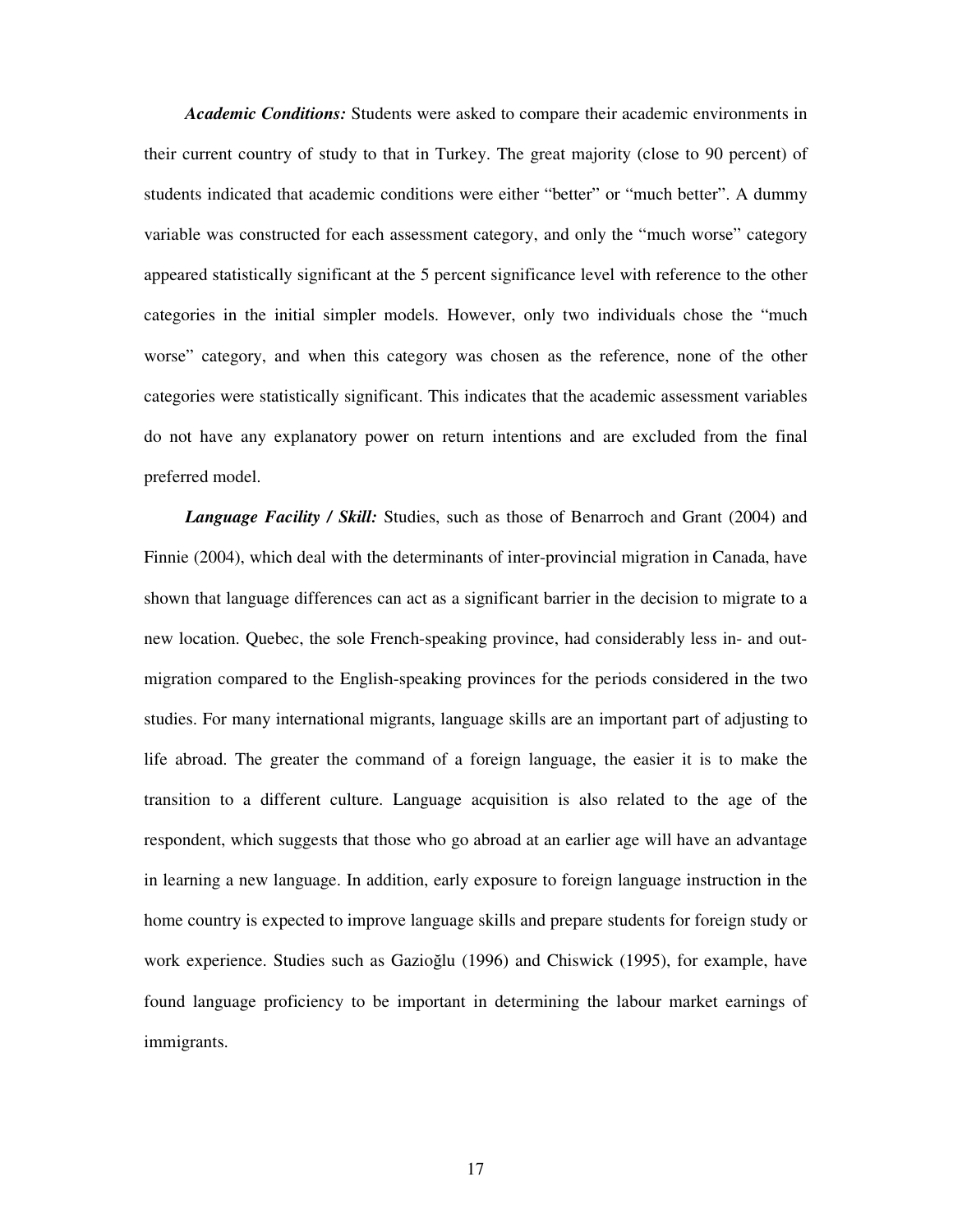Dummy variables for the language of instruction in high school science and social science classes were included initially to account for the effect of early exposure to a foreign language, with the expectation that those who have received foreign language instruction early on (about 60 percent of the sample) will exhibit weaker return intentions than those who have completed their high school education in Turkish language schools. However, the effect of early exposure to a foreign language at the high school level on return intentions was found to be statistically insignificant and therefore excluded from the final model. This result is probably due to the fact that a great majority of respondents in our sample are graduates of foreign language instruction universities, such as Middle East Technical University, Bilkent University and Boğaziçi University (Tansel and Güngör, 2003). In addition, 82 percent of the respondents at the undergraduate study level are graduates of foreign language instruction high schools. It is reasonable to suggest, therefore, that study abroad and skilled migration tends to be a selective process that is facilitated by prior knowledge of a foreign language. However, foreign language instruction at the high school level is found to be insignificant in determining return intentions.

*Social Life Abroad (X9):* The social environment is expected to be important in explaining differences in return intentions of students. A third of respondents have indicated that their current social environment is "neither better nor worse" than it was in Turkey, and a significant number (43 percent) indicate that it is "worse" or "much worse". The above categories above were reduced to three (not counting the "don't know" category) by combining the "worse" and "much worse" categories, and the "better" and "much better" categories. With "much worse" as the reference category, both the "neither better nor worse" and "better" categories are positive and statistically significant at the 1 percent significance level. When the reference category is "much better", both the "neither better nor worse" and "worse" dummy variables are negative and statistically significant, at the 5 percent and 1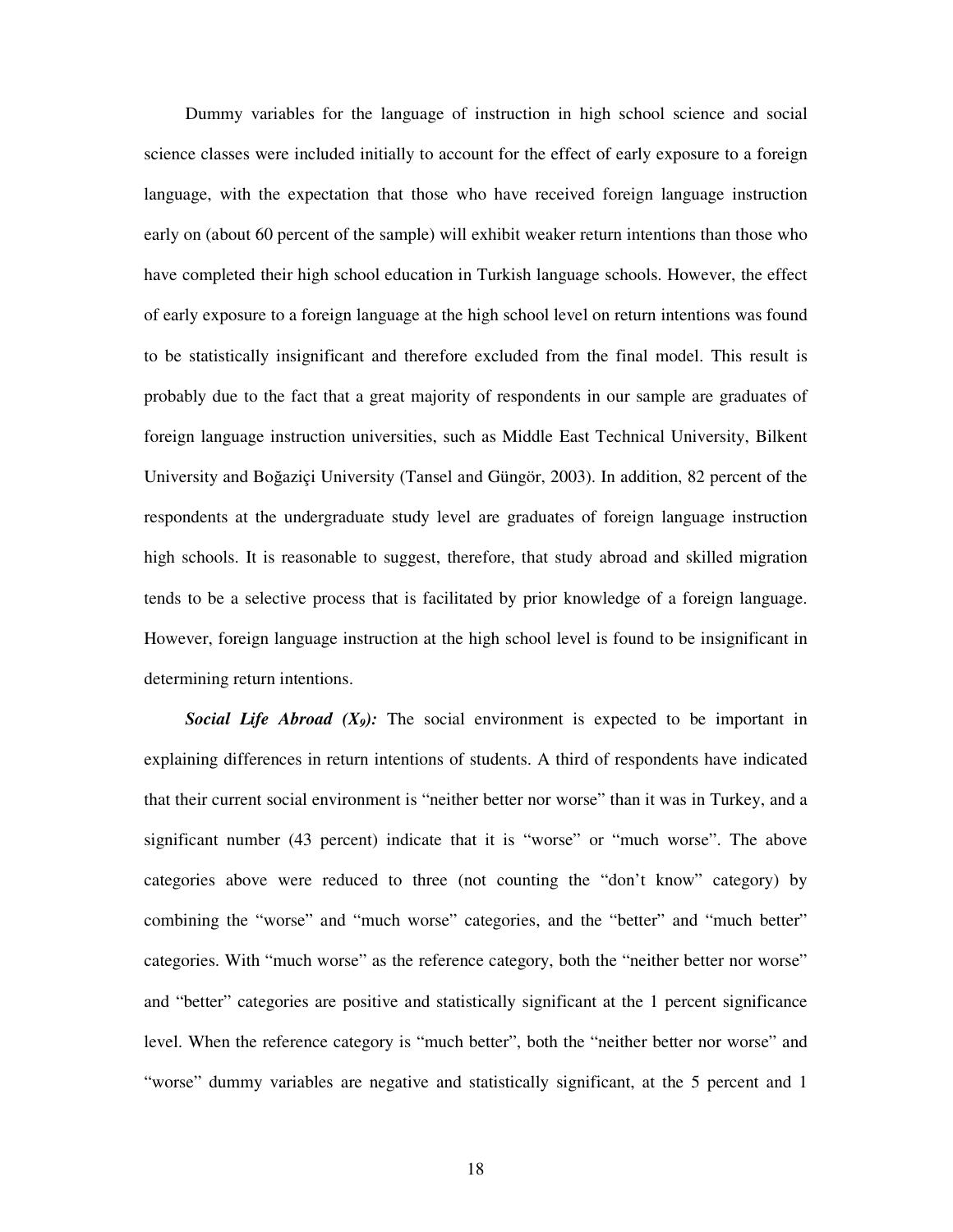percent significance levels respectively (see Table 1). These results indicate the importance of the social environment in determining current return intentions. Those who are less satisfied with their social conditions abroad are more likely to indicate that they will return.

*Standard of Living Assessment*  $(X_{10})$ : Students were also asked to assess their standard of living using the same scale for the social life abroad. The distribution of responses is tilted toward the "much better" end of the scale. Since the coefficients of the "much better" and "better" dummy variables are not statistically different from each other, they are combined. Similarly, the first four categories can also be combined into a single category because they are statistically insignificant with respect to each other. This latter variable is used as the reference. The coefficient of the "standard of living is better" variable is positive and statistically significant at the 5 percent significance level (see Table 1). Not surprisingly, students who assess their standard of living abroad as being better or much better than in Turkey show greater intention to not return.

*Turkish Student Association Membership (X11):* More than half the students responding to the survey belong to a Turkish student association or society (TSA) at their institution of study. Membership in these cultural associations turns out to be an important determinant of return intentions. The coefficient of the dummy variable for TSA membership is negative and statistically significant at the 1 percent significance level (see Table 1), indicating that students who are members of TSAs are more likely to have stronger return intentions. This may reflect an implied preference on the part of TSA members to be with fellow nationals compared to non-members and is possibly an indication of stronger "cultural ties" to Turkey. If a student is not a member of a TSA, this is because of personal choice or because no TSA exists. Not being a member by choice and not being a member because no TSA exists were not statistically different from each other and were, therefore, used combined as the reference category.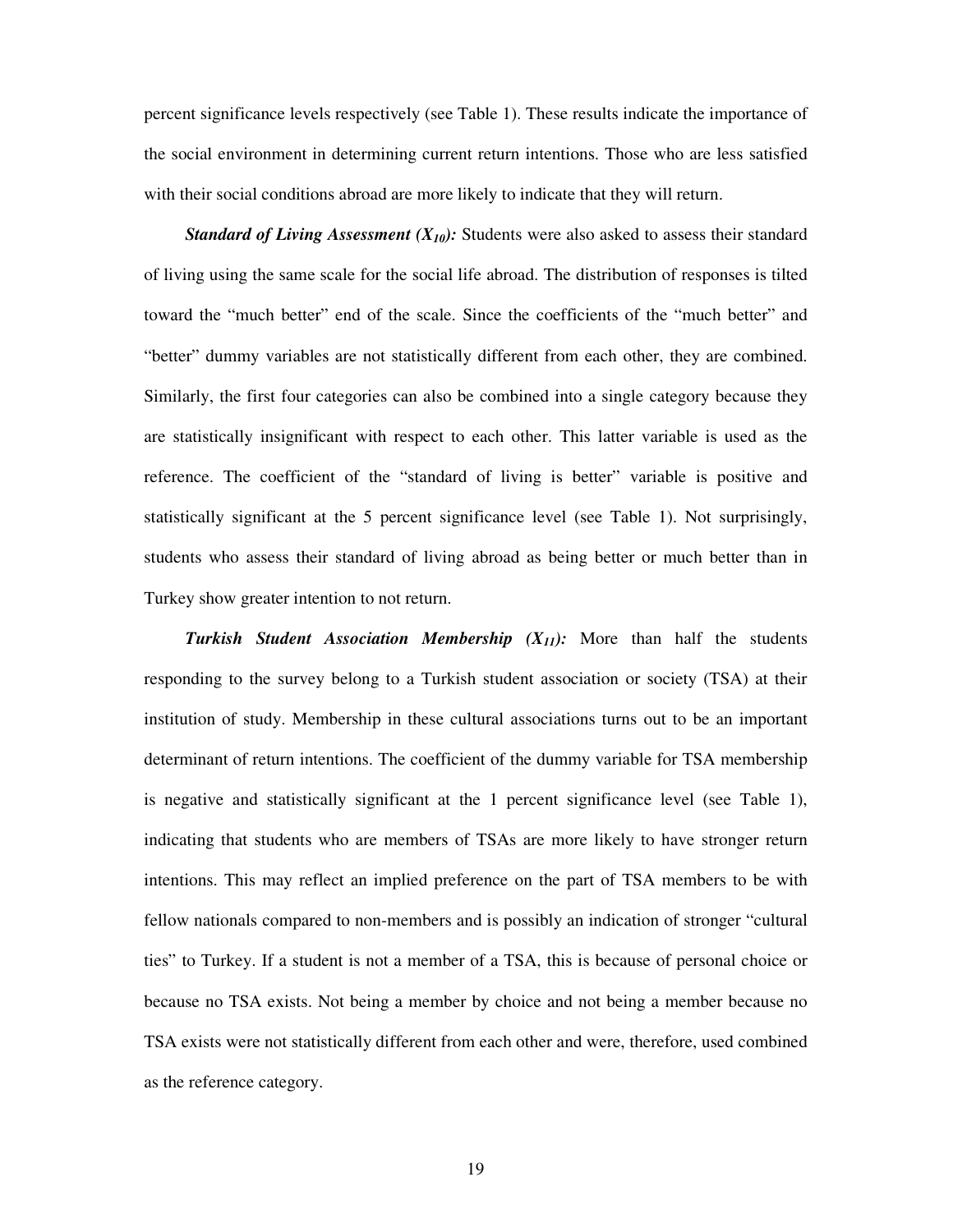*Fields of Study:* Chen and Su (1995) believe that advanced education and on-the-job training abroad are complementary and result in higher productivity and wages if they are received in the same country especially in capital-dependent disciplines, which they determine to be medicine, engineering and business. They argue that these capital-dependent disciplines will suffer more from brain drain than the non-capital dependent disciplines. They attempt to test this empirically with data on Taiwanese students studying in Japan, but fail to find significant differences in the "stay" inclination for students graduating from the capitaldependent disciplines. Kao and Lee (1973) also look at differences in return inclinations among Chinese scholars across disciplines and obtain similar results.

A dummy variable for capital-dependent disciplines was constructed in our analysis to see if the same result would hold for the sample of Turkish students currently studying abroad. This dummy variable turned out to be statistically insignificant<sup>10</sup>. Consequently, we conclude that discipline is not an important determinant of return intentions in our study. This may be because the sample of students is predominantly tilted toward engineering and business; two-fifths of students are studying in the engineering and technical fields, and about a third are in economics or business studies.

*Initial Reasons for Going Abroad*  $(X_{15} - X_{23})$ : When a respondent initially goes abroad because education or experience abroad is required by employers in Turkey<sup>11</sup> ( $X_{16}$ ) the

l

 $10<sup>10</sup>$  A dummy variable for each discipline, in turn, was also used in the model to determine whether certain fields of study are more prone to brain drain than other. The disciplines are "architecture", "economic and administrative sciences", "engineering and technical sciences", "education sciences", "language and literature", "math and natural science", "medicine", "social sciences", and "arts". None were found to be statistically significant from each other except for education sciences at the 5 percent significance level in the initial, simpler models.

 $11$  For example, Middle East Technical University requires education or experience abroad before granting tenure track academic positions.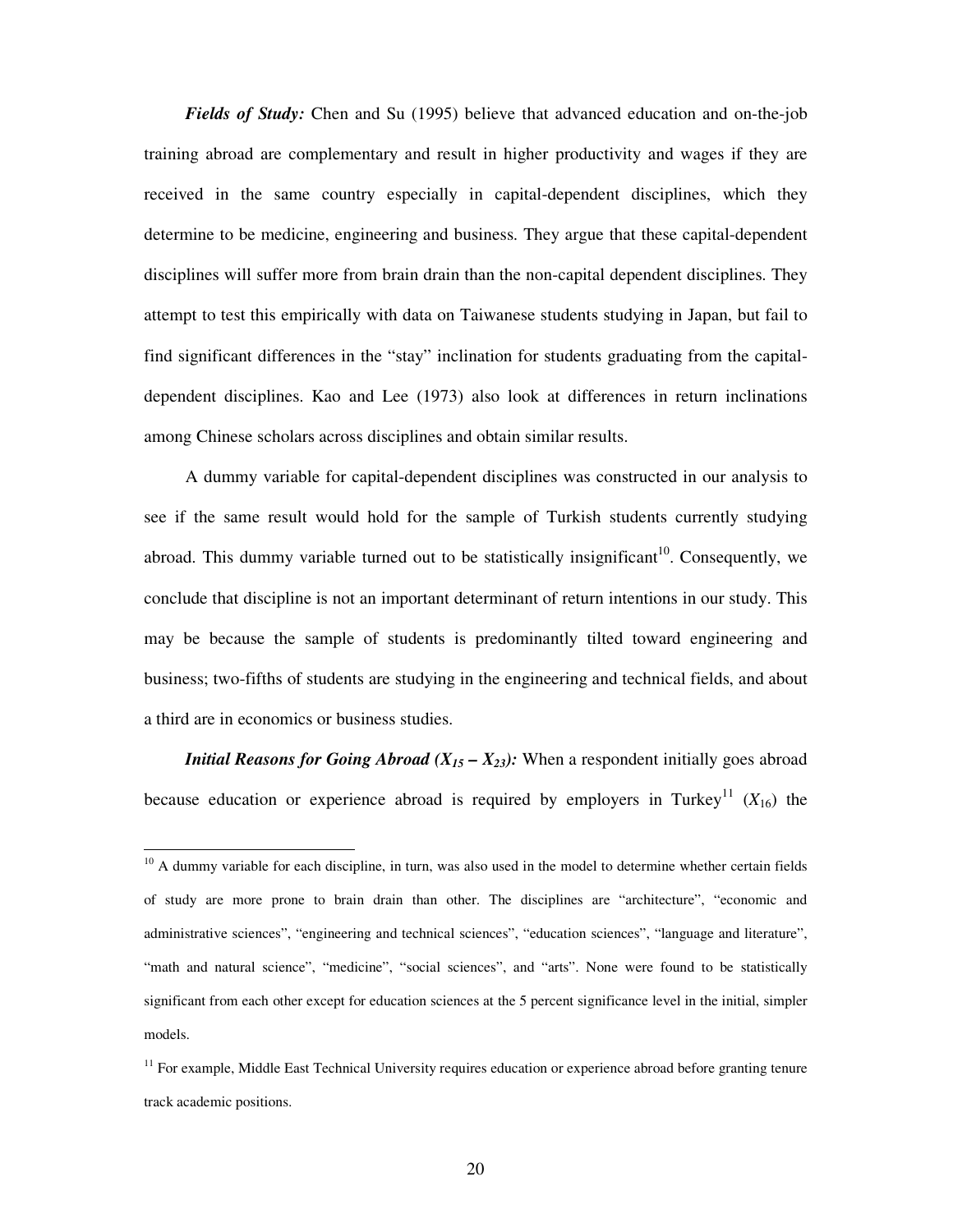probability of returning immediately increases by 0.03 (see Table 2). This is one of the important "push" factors that cause many who are contemplating academic careers in Turkey to go abroad. While the probability of return increases when respondents have left because of a job requirement, many do not have immediate return plans. Given that stay duration affects the probability of returning negatively, many are not expected to return, especially if they find good positions abroad.

The other reasons for pursuing foreign studies that have a positive effect on return intentions are when respondents go abroad in order to improve their language skills  $(X_{15})$  or if they want to take advantage of the prestige and opportunities associated with overseas studies  $(X_{18})$ . The positive effect of these two variables on return intentions may be due to the fact that language skills and international degrees are valued in Turkey and the student intends to make an investment toward increasing her/his employability when she/he returns. International diplomas are an important signal to employees in Turkey and many believe that possession of a foreign degree will increase the likelihood of being offered a job or being promoted. Therefore, if the reason for pursuing a foreign degree is for its prestige and advantages and in order to develop language skills, it is likely that the student has contemplated study abroad with return in mind, which in turn has a positive effect on return intentions.

When respondents go abroad to get away from the political environment  $(X_{21})$ , or due to lifestyle preferences  $(X_{19})$ , or because they find the facilities and equipment for research to be insufficient in Turkey  $(X_{17})$ , they are very unlikely to return. The probability of not returning  $(y = 5 \text{ or } 6)$  increases by 0.11 for those who left due to political reasons, by 0.05 for those who left due to lifestyle preferences, and 0.02 for those who left due to insufficient facilities for research (see Table 2). If students choose their current institution of study because of the job opportunities that are provided them  $(X_{22})$ , this increases the probability of not returning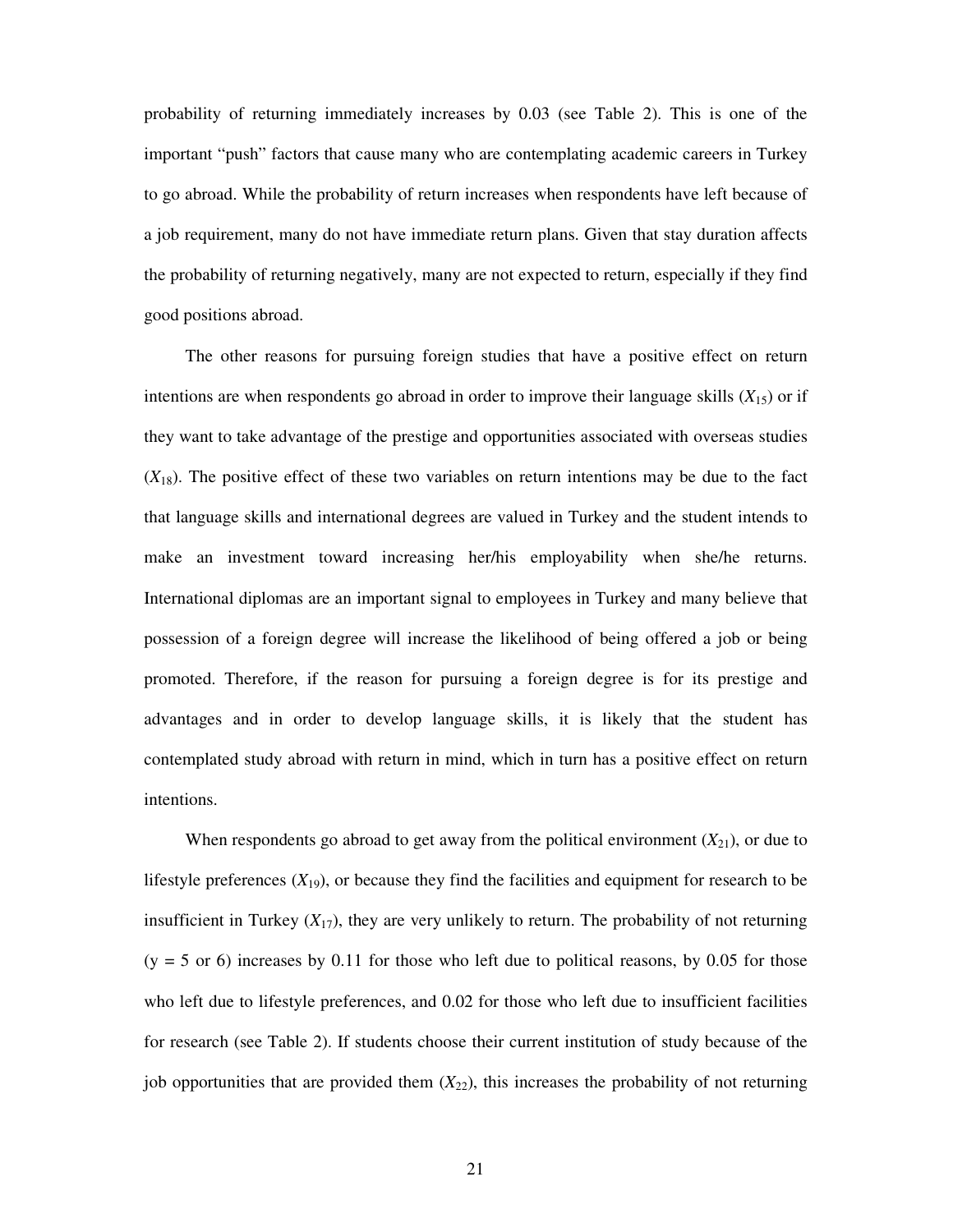$(y = 5 \text{ or } 6)$  by 0.06. This is because these students expect to be employed upon completing their studies and thus do not face the uncertainty and psychic costs associated with searching for a job when their studies are completed.

**Difficulties Faced Abroad and Adjustment Factors**  $(X_{24} - X_{26})$ **: The probability of** returning increases when the psychic costs, such as adjustment costs, associated with being in a foreign country are high. Students taking part in the survey were asked whether they faced any difficulties abroad and how they adjusted. Prior overseas experience (work, study or travel) (*X*24) before coming to the current country of residence may ease adjusting to or feeling comfortable with the current country of stay and may be expected to delay or postpone return. In addition to previous experience, various other adjustment factors were included in the questionnaire, including having Turkish friends and colleagues in the institution of study  $(X_{25})$ , as well as difficulties such as unfavorable employment prospects in the host country (*X*26). These adjustment factors and difficulties faced while abroad are included in the model as dummy variables. Each has a negative coefficient (see Table 1), which indicates an increase the probability of having return intentions.

Although the negative coefficient on previous overseas experience seems counterintuitive, choosing an adjustment factor in the first place is an indication that the respondent did have difficulties in adjusting and had (and possibly still has) higher psychic costs than respondents who did not indicate having any adjustment difficulties. While having Turkish friends at the current institution of study may be important for easing adjustment, those who indicated that this was an important adjustment factor for them are more likely to be returning. This may also be an indication of strong ties to Turkish community and to Turkey for some. As well, when employment prospects abroad are dim (*X*26) the probability of returning immediately after completing studies increases by 0.03. Of these three variables, only previous experience is statistically significant.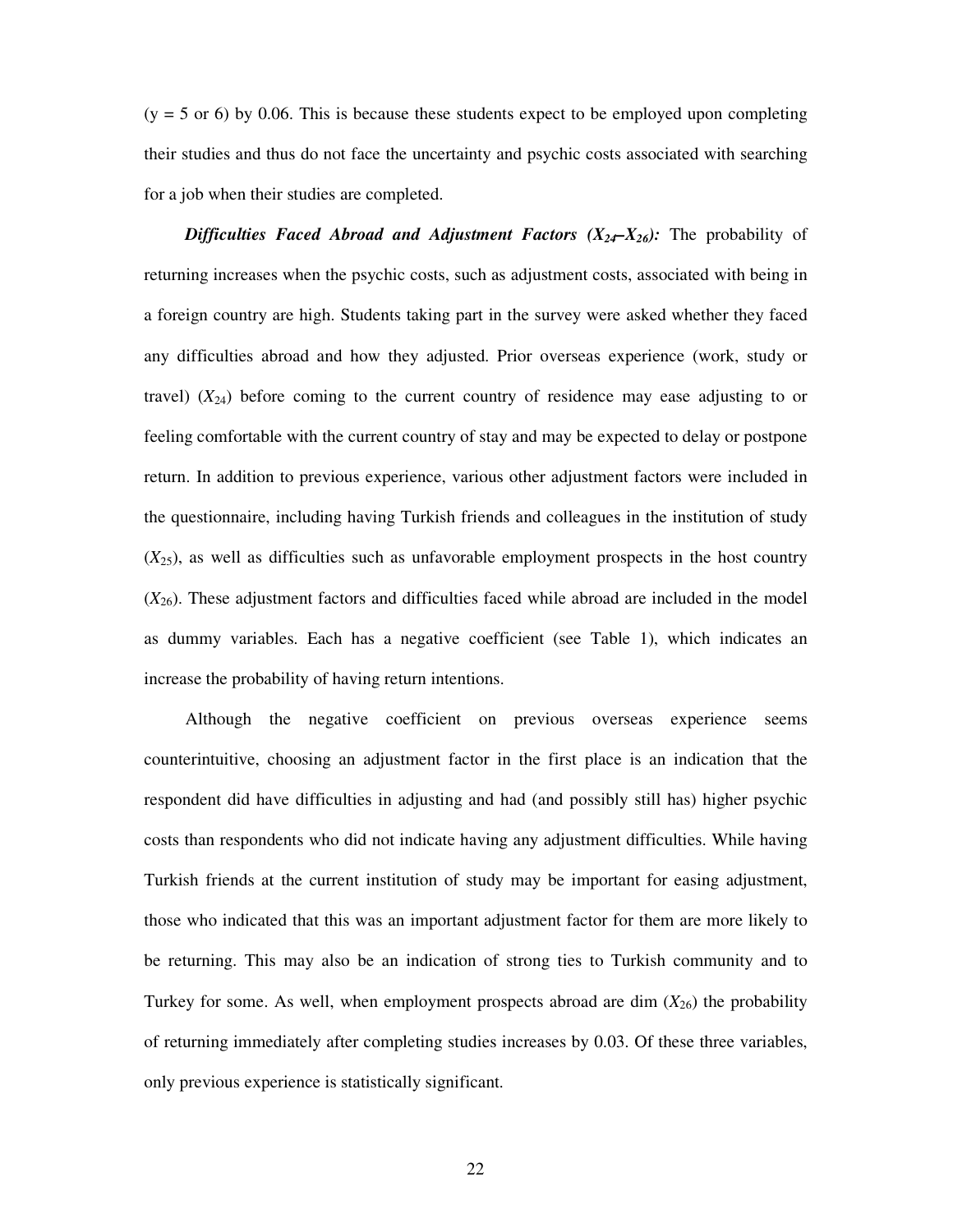*Compulsory Academic Service*  $(X_{28})$  and Plans for Academic Career  $(X_{27})$ : As expected, students who finance their studies with national scholarships that have a compulsory academic service requirement  $(X_{28})$  are more likely to be returning immediately after completing their studies. The compulsory service requirement increases the probabilities of return (such as return before completing studies, return immediately after completing studies and return but not soon after completing studies) but reduces the probabilities of nonreturn (such as probable return, return unlikely and definitely not return). The probability of returning immediately is 0.05 for those without a compulsory academic service requirement and 0.17 for those who have this requirement (see Table 2). While the marginal effect between these two groups appears to be large (0.12), what is worrisome is that the probability of returning immediately is not higher. Non-returning students are an indication that the scholarships are not as successful as they can be.

Those who are planning an academic career (e.g., plan to work in academia five years from the survey date)  $(X_{27})$  are also more likely to have stronger return intentions. The probability of returning immediately after completing studies increases by 0.02, and the probability of definitely returning but not immediately after completing studies increases by 0.05. Despite the difficulties within the higher education system in Turkey, universities provide greater opportunities for employment compared to other sectors, especially in an environment of economic uncertainty where many university graduates face the prospect of being unemployed.

*Income Effects*  $(X_{31})$ *:* According to human capital theory, the difference in the expected foreign and domestic income levels is a key determinant of skilled migration. To account for the pecuniary aspect of the migration decision, "lack of a satisfactory income level in the home country" was included as a push factor and a "competitive income level in the current country of residence" was included as a pull factor. The approach of using these two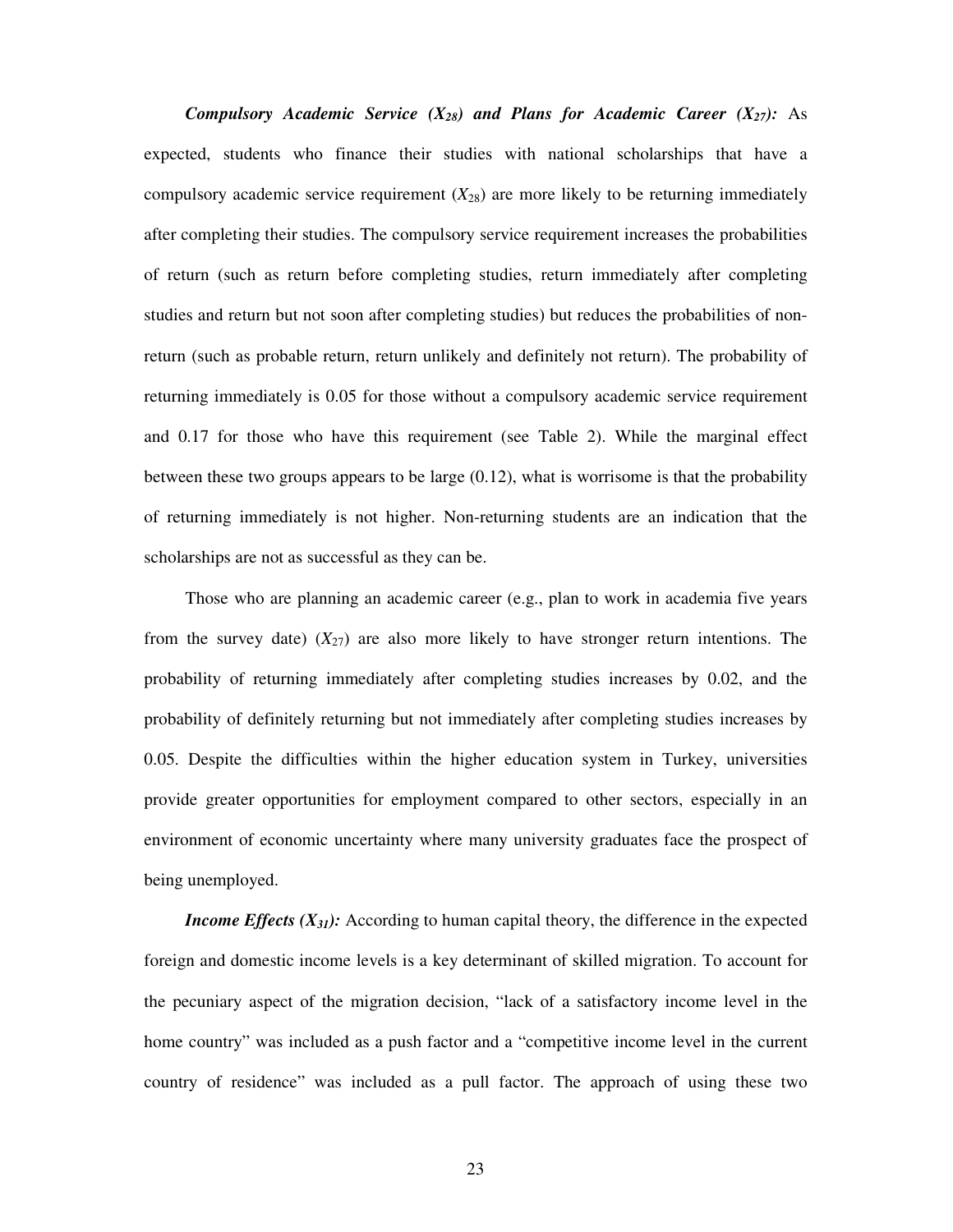subjective measures to test the impact of income differences may be justified by the fact that each migrant may have different perceptions of the income differential based on incomplete information of all alternative employment opportunities available to him or her. Not everyone may be equally informed of the prevailing income differentials, and more importantly, they may not place equal weight or importance to the same information. Another difficulty in using actual income differences is that it would require income information for a diverse range of occupations, and comparisons across countries would also need to take into account cost-of-living differences.

Income as a pull factor was statistically significant and thus kept in the final model. As expected, the prospect of a higher level of income abroad  $(X_{31})$  has a positive coefficient estimate, which means a lower probability of indicating return intentions (see Table 1). Threequarters (76 percent) of those surveyed indicated that income is an important pull factor when deciding whether to return to Turkey. The probability of indicating that return is unlikely is 0.05 higher (see Table 2) for those who indicated that higher income levels abroad is important compared to those who indicated that it is not so central. The importance of salary levels in Turkey for students contemplating an academic career is emphasized in the following comment made by a survey participant.

From talking with students who decide to stay here rather than go back to Turkey, the primary reason is financial. Very able PhD graduates who can become excellent faculty in Turkey, most of the time decide on even a mediocre job here (which will not satisfy them in the long run) rather than become a faculty member in Turkey with the current salaries. If Turkey does not improve the living standards of university faculty ... the price paid will be incalculable. Here in the US the best go into academia, there it looks like it is the people who either have money or could not find anything else (most of the time). The first thing the country should do is to invest in [the] education of the new generation.

One issue that is raised in this observation is that some of the subjects of the brain drain settle for jobs in the host country that may be below their capacity and education levels. This is one of the concerns discussed by Özden (2005) who indicates that some skilled migration is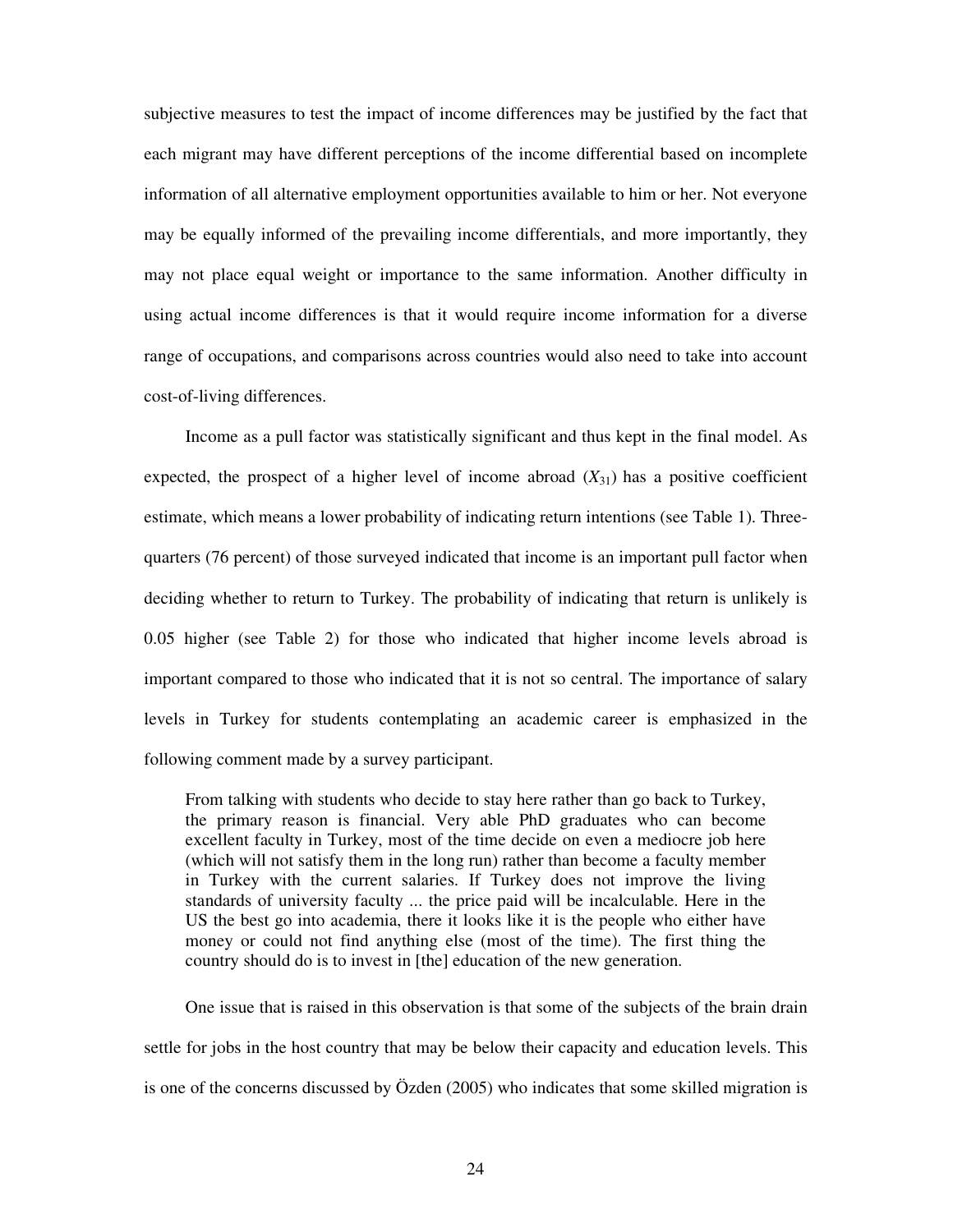subject to "brain waste". Whether income outweighs other factors such as research facilities and professional opportunities is examined next.

#### *Effects of Additional Push and Pull Factors (X29-X38):*

While income differentials appear prominent in migration decisions, it is *expected*  income that is the relevant variable. As such, employment opportunities and labor market conditions both at home and abroad may play an important role in the perceptions of economic opportunity held by skilled individuals. General economic conditions and economic stability will determine relative employment opportunities and can lower or increase an individual's expected income accordingly. Although economic instability or uncertainty is selected as a 'very important' reason by half and an 'important' reason for an additional quarter of respondents (Tansel and Güngör, 2003), it is not statistically significant in determining return intentions. It is therefore not included in the final preferred model.

Two push factors are included in the final ordered probit model of return intentions: being away from research centers / recent advances  $(X_{29})$  and finding the cultural or social life to be less than satisfying in Turkey  $(X_{30})$ . Being away from research centers and recent advances is positive and statistically significant at the five percent significance level (see Table 1). For those who indicated that this was an important push factor, the probability of return being unlikely  $(y = 5)$  increases by 0.04. The impact of this factor on return intentions is even greater for those contemplating academic careers. The interaction term (*X*46) is positive and significant, which means that the probability of not returning due to a lack of research facilities and opportunities increases for students who are on an academic track.

The pull factors that significantly affect the return intentions of students are, in order of importance, a higher income level in the host country  $(X_{31})$  discussed earlier, a more ordered and organized life  $(X_{34})$ , and spouse's preference or job  $(X_{35})$ . The marginal impact of these factors on each return intention category is given in Table 2.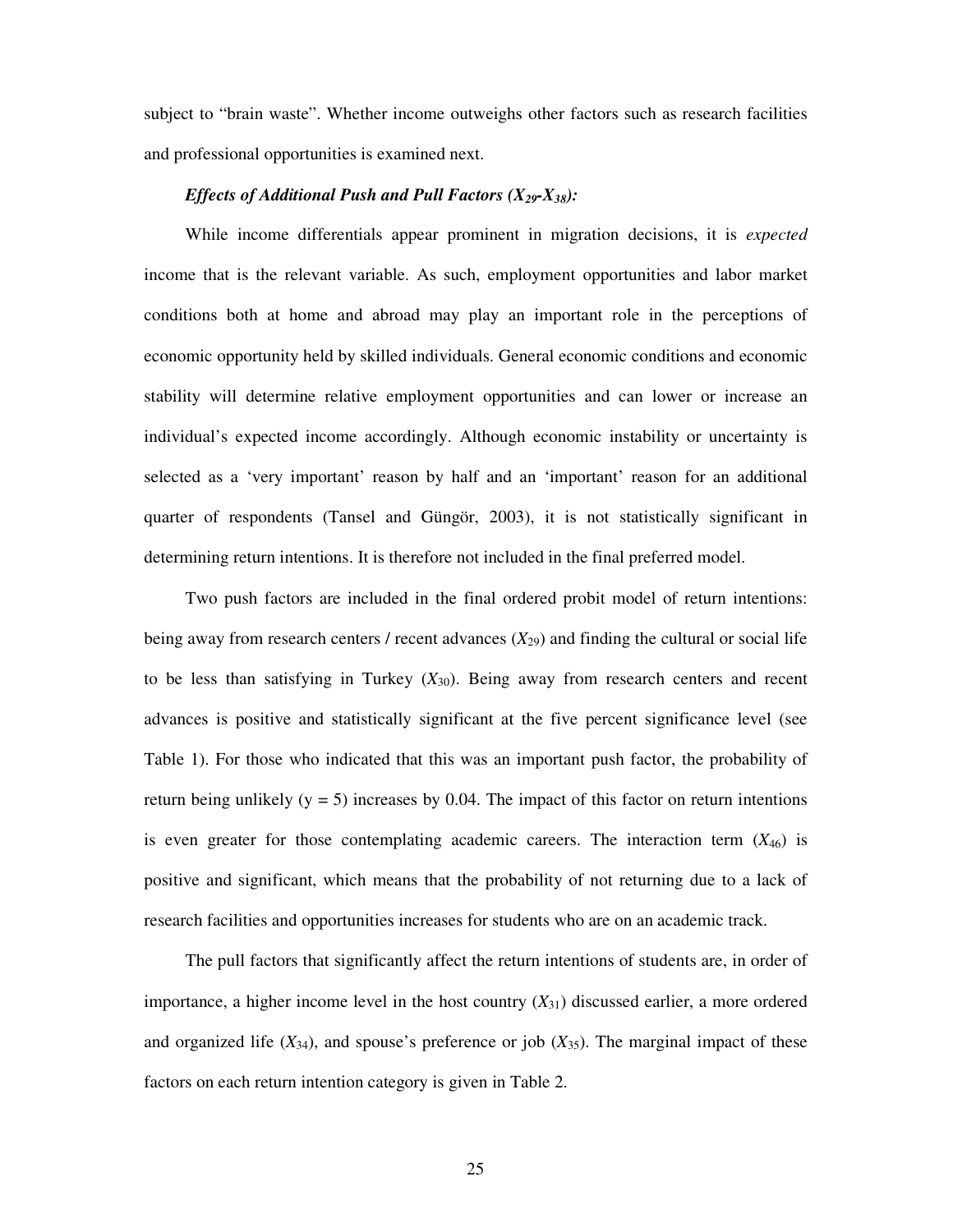*Effect of Last Impressions*  $(X_{39}, X_{40})$ : The last impression from the latest trip to Turkey has an important impact on return intentions. The last visit to Turkey changes an individual's perceptions about conditions in Turkey. The probability of returning  $(y = 1 \text{ or } 2)$  decreases by about 0.04 for those who were negatively effected by their last trip to Turkey, and increases by 0.05 for those who were left with more positive impressions. These results indicate that perceptions about conditions in Turkey can change with a trip to Turkey, which will then have a positive or negative impact on return intentions depending on the experience of the participant. At the time the survey was conducted, the attacks that took place in New York on September 11, 2001 were relatively new. A dummy variable is included in the model to control for the effect of this incident on return intentions. It takes the value of 1 if the respondent indicates that September 11 increased their return intentions. The coefficient on this variable is positive as expected and the probability of having definite return intentions  $(y = 1 \text{ or } y = 2)$  increases by 0.04.

#### V. DISCUSSION

Table 3 summarizes the effect of various factors considered in determining return and non-return intentions. The two extreme categories at either end of the scale of the return intentions variable are combined together to form the categories "definitely return" and "definitely not return". The highest positive marginal impact on the probability of definitely returning for the sample of students surveyed occurs when the respondent has a compulsory academic service requirement: the probability of returning increases by 0.12. This is an important indication that the compulsory academic requirement is an effective means of motivating return.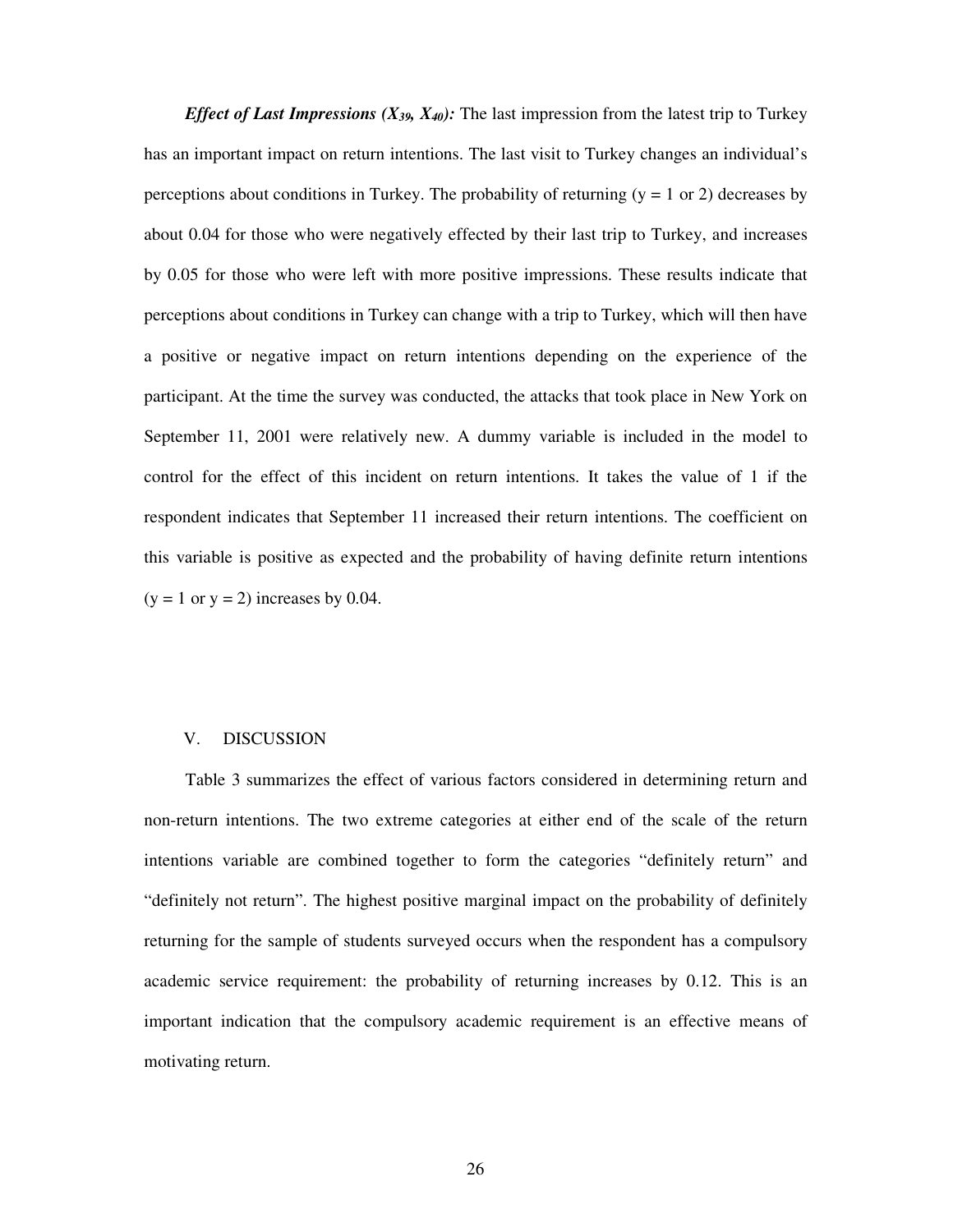Other factors that appear to have great impact on a respondent's probability of definitely returning are family support and having an initial intention to return to Turkey, both of which increase the probability of definitely returning by 0.11. Having a positive impression from the last visit to Turkey also has a favorable impact on "definitely returning" but to a lesser degree; positive impressions increase the probability of definitely returning by 0.05. As well, the inability to adapt to the social environment in the host country increases the probability of definitely returning by 0.04. Perhaps surprisingly, the prospect of unemployment in the host country has a lower marginal effect on return intentions than more fleeting factors, such as the last impression from a visit to Turkey.

The most important factors affecting the probability of definitely not returning are also included in Table 3; they include a combination of economic, political, social and family considerations. Marriage to a foreign spouse has the highest marginal impact (0.14) on the probability of non-return. For students who are married to a foreign spouse (1 percent of those surveyed) this is not surprisingly a very important reason for not returning. Although from the view of policymakers this group may not be an important target in terms of numbers, there is evidence that longer stay durations increases the probability of marriage to a foreign spouse and non-return. A quarter of respondents have indicated that they left Turkey due to political instability, which increases their probability of not returning by 0.11. Family support for the decision to settle abroad and having a negative impression from the last visit to Turkey also have considerable impact on non-return. They each increase the probability of non-return intentions by about 0.08. The marginal impact of the income differential is lower: it increases the probability of non-return by 0.05. Lifestyle factors also have similar marginal effects.

#### VI. CONCLUDING REMARKS

The paper investigated the determination and evaluation of various factors that affect the return intentions of Turkish students studying abroad using the results of a survey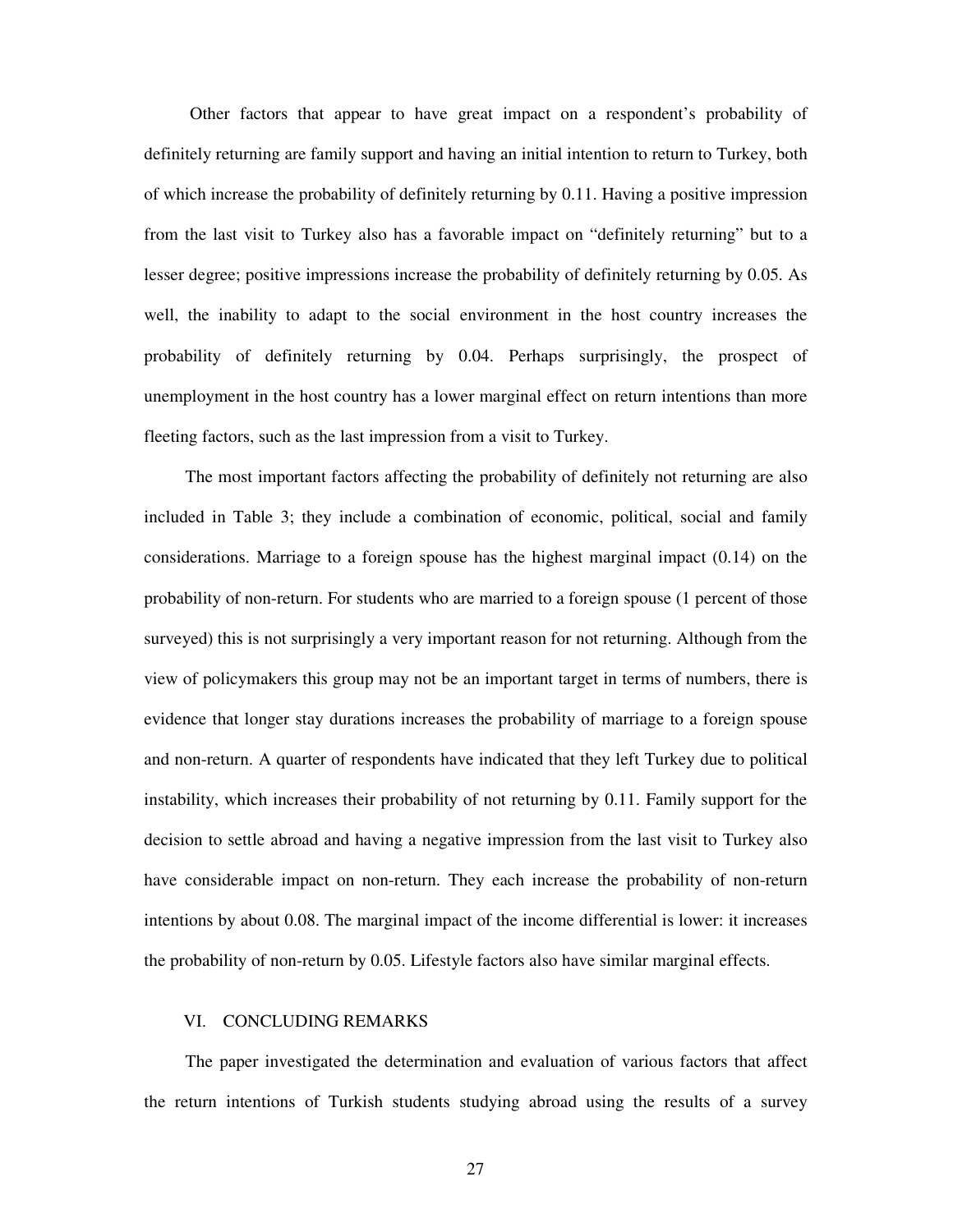conducted by the authors in 2002. To the extent that the decision to migrate is a well-thought out and planned decision, return intentions will be closely related to the realization of these intentions. However, uncertainty and changing circumstances can easily alter an individual's previous decision. Nevertheless, return intentions can give insights about what is important for individuals when deciding on whether to return or stay.

The empirical investigation of return intentions of Turkish students studying abroad involved the estimation of an ordered probit model based on the human capital theory of migration, which predicts that individuals will migrate when the net present value of benefits from migration is positive. A number of social, economic and political factors turn out be important in discerning between respondents with strong return intentions and those with strong non-return intentions. These include push factors such as political instability and pull factors such as a higher income level abroad and a more ordered and organized life in the host country. Among the pull factors, family considerations, followed by high income levels in the host country and a more ordered lifestyle abroad, in order of importance, all tend to weaken return intentions. Three-quarters of the survey respondents have indicated that higher income levels abroad weigh heavily in their decision to return or stay.

This study also indicates that initial intentions before going abroad are important in shaping current intentions. The probability of having a current intention of not returning is greater when the initial intention of the respondent is to remain abroad. In fact, having an initial return intention to stay abroad has the greatest positive impact on the probability of not returning among the factors considered in the econometric model. On the other hand, those who initially intended to return are more likely to indicate a current intention of return. This positive association between initial and current intentions suggests that intentions may be used as a predictor of future behavior. This link between initial and current return intentions, however, is stronger when the initial intention is to "not return", indicating that non-return is a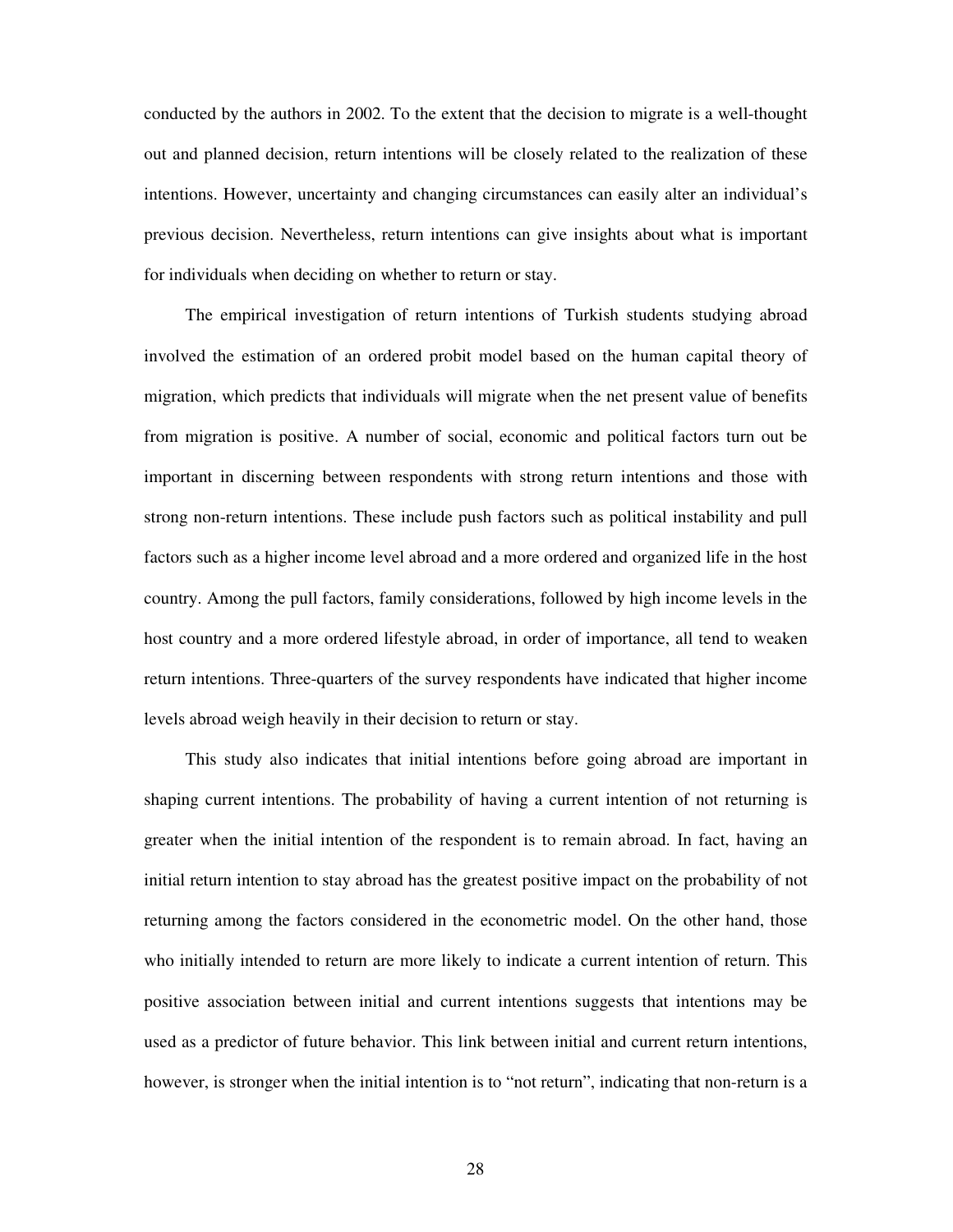pre-planned decision. Respondents with initial return plans, on the other hand, are more likely to change their previous plans.

The return decision is also determined by the length of stay; the probability of returning decreases as stay duration increases, which suggests that policies to send students abroad should concentrate on giving support for shorter periods of study. The fellowship program for integrated doctoral studies in Turkey and abroad by the Turkish Academy of Sciences is an example of such a policy. While students are expected to complete a major portion of their program requirements in Turkey, they are given financial support to complete part of their studies abroad.

Family support, not surprisingly, has considerable weight in the mobility decisions of the survey participants, indicating that remaining abroad is not simply a matter of earning a higher salary or enjoying better work conditions. Greater family support for returning results in greater probability of having return intentions. Marriage to a foreign spouse is obviously an important factor in not returning, which is more likely as stay duration increases.

Family considerations, lifestyle factors, higher salaries and the political environment appear prominent in determining non-return intentions. On the other hand, compulsory academic service has a positive effect on return intentions, although many of those who intend to return are not planning to return immediately after completing their studies. This may mean that they will eventually decide to stay permanently, since stay duration is shown to have a negative effect on return intentions. Compulsory academic service is an important requirement in the current contracts signed between the student and governmental agencies giving scholarships for study abroad. It is expected that the more stringent the requirements of these scholarships are the greater will be their positive impact on return intentions. So far, these scholarships appear to be an effective means of affecting students' return intentions in the short run, and must be used by the government with due consideration. Another finding is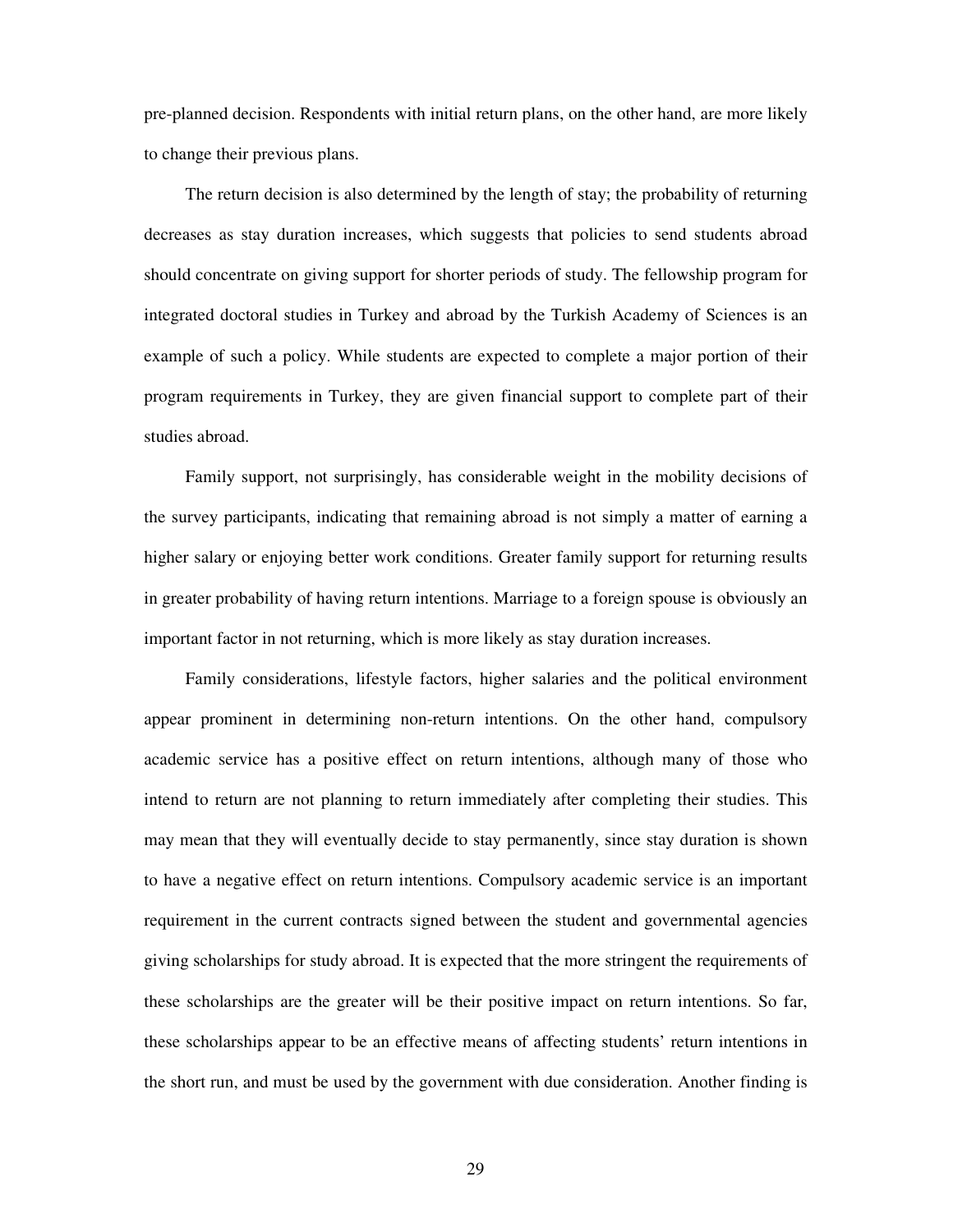that students who are members of Turkish Student Associations are more likely to have return intentions.

Being away from research centers and recent advances in Turkey increases the probability of having non-return intentions especially for students contemplating careers in academia. Long run measures for benefiting from the experience of students with university and postgraduate degrees should include the creation of attractive employment opportunities for using and developing skills in research centers and research related activities in Turkey. Such centers may be supported in various ways by the government.

The findings in this paper suggest that while income levels are important narrowing the wage differential alone will not be sufficient to persuade students to return home. Family considerations and existence of research centers are also important factors in return intentions. Active recruitment policies and successful repatriation programs may increase awareness of opportunities in Turkey. They must be part of a national manpower strategy aimed at creating appropriate employment opportunities for skilled individuals.

#### **References**

- Atkinson, R. and Flint, J. (2001) Accessing hidden and hard-to-reach populations: snowball research strategies, *Social Research Update*, **33**, Department of Sociology, University of Surrey, UK (http://www.soc.surrey.ak.uk/sru/SRU33.html).
- Barro, R. J. and Lee, J. W. (2000) International data on educational attainment: updates and implications, Harvard University CID Working Paper No. 42, Data Appendix, http://www.cid.harvard.edu/ciddata/ciddata.html.
- Benarroch, M. and Grant, H. (2004) The interprovincial migration of Canadian physicians: does income matter?, *Applied Economics*, **36**, 2335-45.
- Chen, T.-J. and Su, H.-Y. (1995) On-the-job training as a cause of brain drain, *Weltwirtschaftliches Archiv*, **131(3)**, 526-41.
- Chiswick, B. R. (1995) The endogeneity between language and earnings: international analyses, Journal of Labor Economics, **13(2)**, 246-88.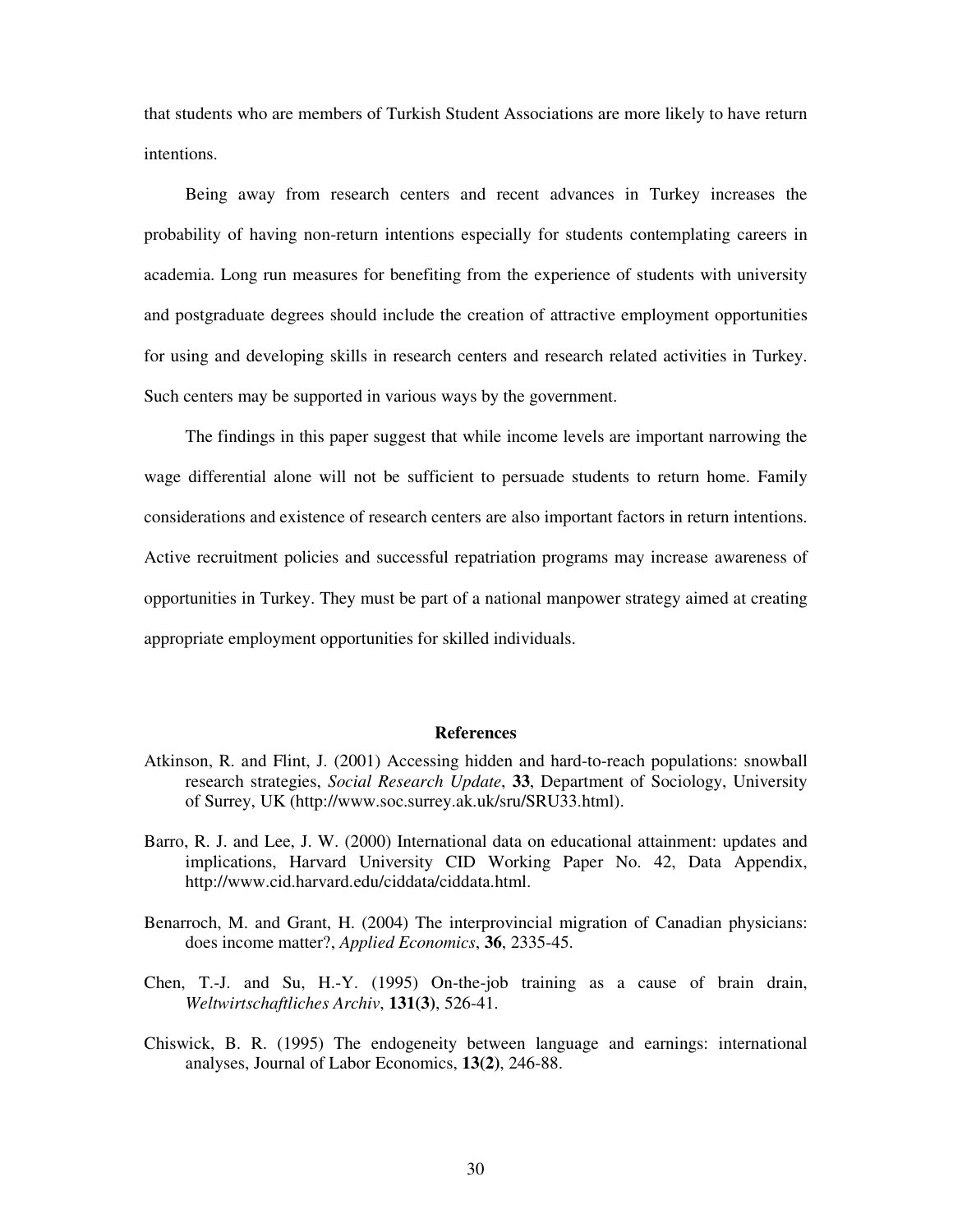- Commander S., Kangasniemi, M. and Winters, L. A. (2004) The brain drain: curse or boon? A survey of the literature, Chapter 7 in Baldwin, R. E. and Winters, L. A. (eds.) *Challenges to Globalization: Analyzing the Economics*, Chicago University Press for NBER.
- Cortés, C. (ed) (1980) *The Latin American Brain Drain to the United States*, Arno Press, New York.
- EUROSTAT (2000) *Push and Pull Factors of International Migration: A Comparative Report*, Statistical Office of the European Communities, Luxembourg.
- Finnie, R. (2004) Who moves? A logit model analysis of inter-provincial migration in Canada, *Applied Economics*, **36**, 1759-79.
- Gazioğlu, Ş. (1996) English language proficiency and the earnings of the Turkish and Bangladeshi immigrants in London, in Ş. Gazioğlu (ed.) *Migrants in the European Labour Market, J-Net Publishers*, Aberdeen.
- Güngör, N. D. (2003) *Brain Drain from Turkey: An Empirical Investigation of the Determinants of Skilled Migration and Student Non-Return*, unpublished PhD thesis, Institute of Social Sciences, Middle East Technical University, Ankara.
- Goss, E. P. and Paul, C. (1986) Age and work experience in the decision to migrate, *The Journal of Human Resources*, **21(3)**, 397-405.
- Hekmati, M. (1973) Non-returning foreign students: why do they not return home?, *Die Dritte Welt*, **2(1)**, 25-43.
- Institute for International Education (2005) *Open Doors 2005: Report on International Educational Exchange*, Institute for International Education, New York.
- Işığıçok, Ö. (2002) Türkiye'de yaşanan son ekonomik krizlerin sosyo-ekonomik sonuçları: kriz işsizliği ve beyin göçü, (The socioeconomic results of the last two economic crises in Turkey, crisis unemployment and brain drain), www.isguc.org/calhay\_beyingocu.php
- Kao, C. and Lee, J. W. (1973) An empirical analysis of China's brain drain to the United States, *Economic Development and Cultural Change*, **21(3)**, 500-13.
- King, G., Tomz, M. and Wittenberg, J. (2000) Making the most of statistical analyses: improving interpretation and presentation, *American Journal of Political Science*, **44(2)**, 347-61.
- Kurtuluş, B. (1999) *Amerika Birle*ş*ik Devletleri'ne Türk Beyin Göçü* (Turkish Brain Drain to the United States), Alfa Basım Yayım Dağıtım, İstanbul.
- Long, J. S. (1997) *Regression Models for Categorical and Limited Dependent Variables*, Sage Publications, Thousand Oaks, CA.
- Long, J. S. and Freese, J. (2001) *Regression Models for Categorical Dependent Variables Using Stata*, Stata Press, College Station, TX.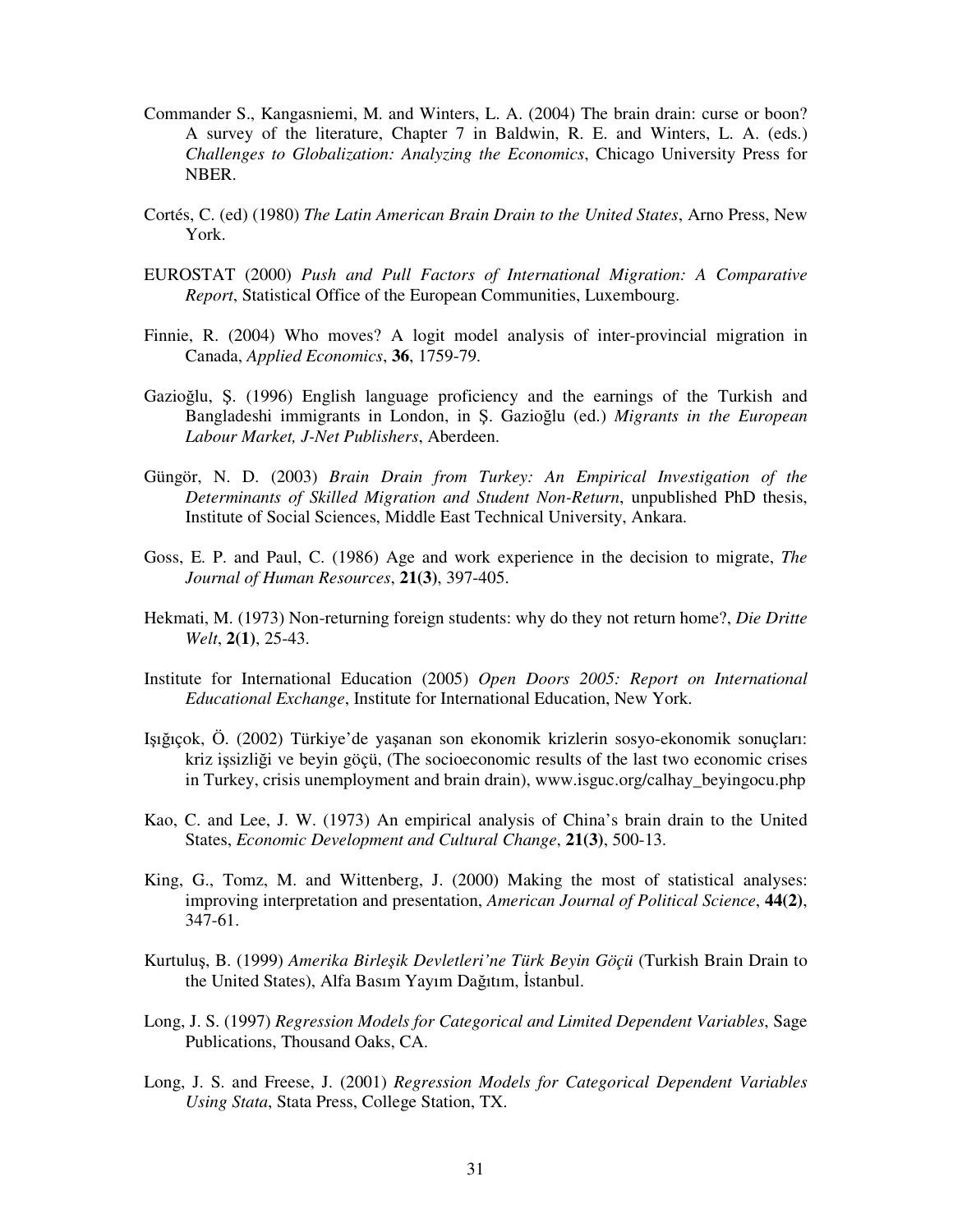- Maddala, G. S. (1983) *Limited-Dependent and Qualitative Variables in Econometrics*, Econometric Society Monographs, Cambridge University Press, Cambridge.
- Ministry of Education of Turkey (2006) *Statistics on Students Studying Abroad* (http://yogm.meb.gov.tr).
- Niland, J. R. (1970) *The Asian Engineering Brain Drain: A Study of International Relocation into the United States from India, China, Korea, Thailand and Japan*, D. C. Heath and Company, Lexington, Massachusetts.
- Oğuzkan, T. (1971) *Yurt Dı*ş*ında Çalı*ş*an Doktoralı Türkler: Türkiye'den Ba*ş*ka Ülkelere Yüksek Seviyede Eleman Göçü Üzerinde Bir Ara*ş*tırma* (Turks with Doctorate Degrees Working Abroad: An Investigation of the Migration of Highly Skilled Workers from Turkey to Other Countries), Middle East Technical University, Ankara.
- Oğuzkan, T. (1975) The Turkish brain drain: migration of tendencies among doctoral level manpower, in R. E. Krane (ed.) *Manpower Mobility Across Cultural Boundaries: Social, Economic and Legal Aspects, The Case of Turkey and West Germany*, E.J. Brill, Leiden, Netherlands.
- Özden, Ç. (2005) Educated migrants: is there brain waste? in Özden, Ç. and Schiff, M. (eds.) *International Migration, Remittances and the Brain Drain,* World Bank Publications, Washington, DC, The World Bank and Palgrave MacMillan.
- Rea, L. M. and Parker, R. A. (1997) *Designing and Conducting Survey Research: A Comprehensive Guide*, Second Edition, Jossey-Bass Publishers, San Francisco.
- Sjaastad, L. A. (1962) "The Costs and Returns of Human Migration," *Journal of Political Economy*, **70(5)**, 80-93.
- Stark, O. and Bloom, D. E. (1985) The new economics of labor migration, *American Economic Review, Papers and Proceedings*, **75(2)**, 173-78.
- Statistical Institute of Turkey (TUİK) (2000) *2000 Census of Population: Social and Economic Characteristics of the Population*, TUİK, Ankara.
- Statistical Institute of Turkey (TUİK) (2004) *Statistical Yearbook of Turkey 2004*, TUİK, Ankara.
- Tansel, A. and Güngör, N. D. (1997), The educational attainment of Turkey's labour force: A comparison across provinces and over time, *METU Studies in Development*, **24(4)**, 531-47.
- Tansel, A. and Güngör, N. D. (2003) 'Brain drain' from Turkey: survey evidence of student non-return, *Career Development International*, **8(2)**, 52-69.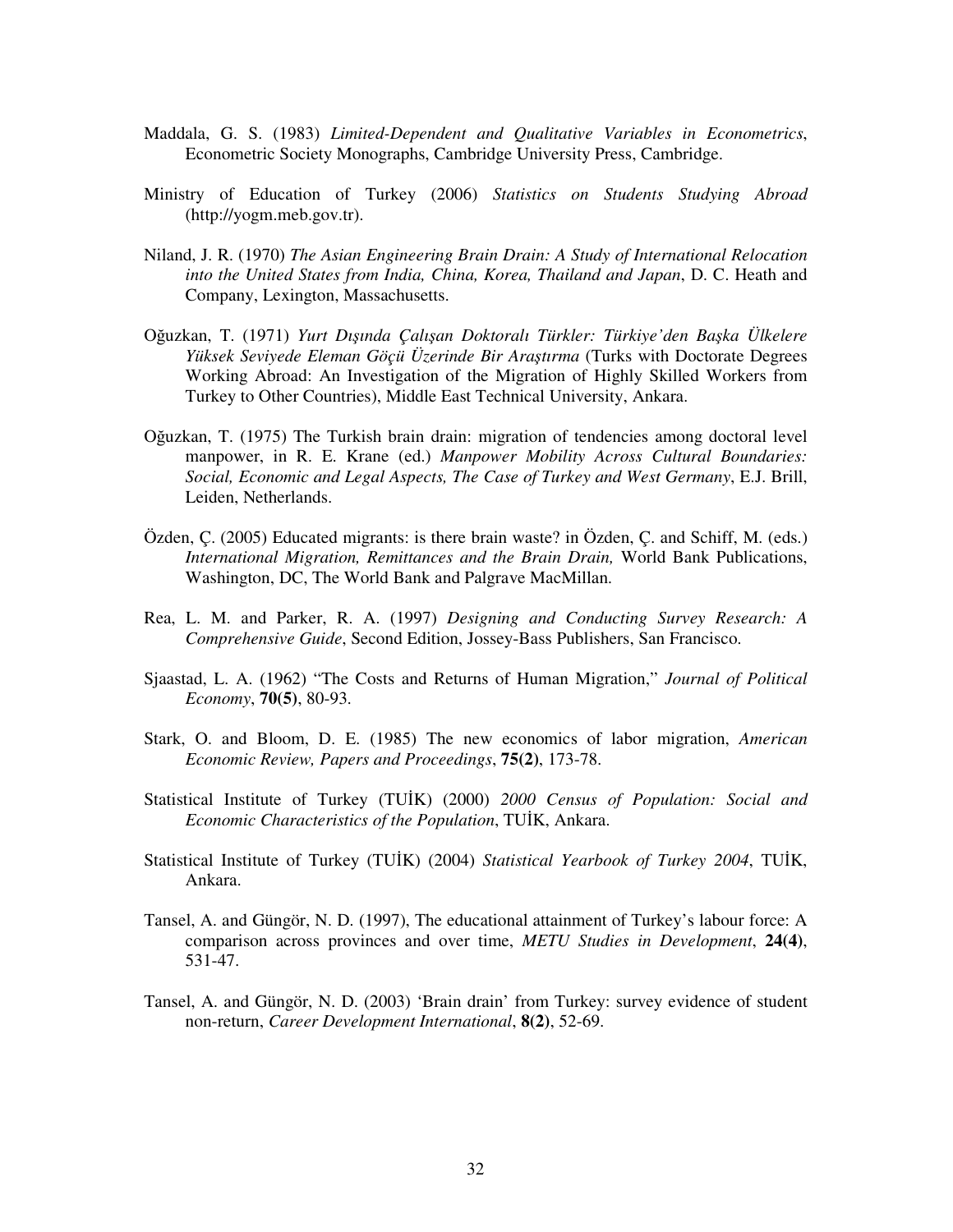- Tomz, M., Wittenberg, J. and King, G. (2001) *CLARIFY: Software for Interpreting and Presenting Statistical Results, Version 2.0*, June 1, Harvard University, Cambridge, MA. (http://gking.harvard.edu).
- UNESCO (2006) *Global Education Digest 2006: Comparing Education Statistics Across the World*, UNESCO Institute for Statistics, Montreal, Quebec, Canada. www.uis.unesco.org/TEMPLATE/pdf/ged/2006/GED2006.pdf
- Waldorf, B. (1995) Determinants of international return migration intentions, *Professional Geographer*, **47(2)**, 125-136.
- Zweig, D. and Changgui, C. (1995) *China's Brain Drain to the United States: Views of Overseas Chinese Students and Scholars in the 1990s*, China Research Monograph, Institute of East Asian Studies, University of California, Berkeley, CA.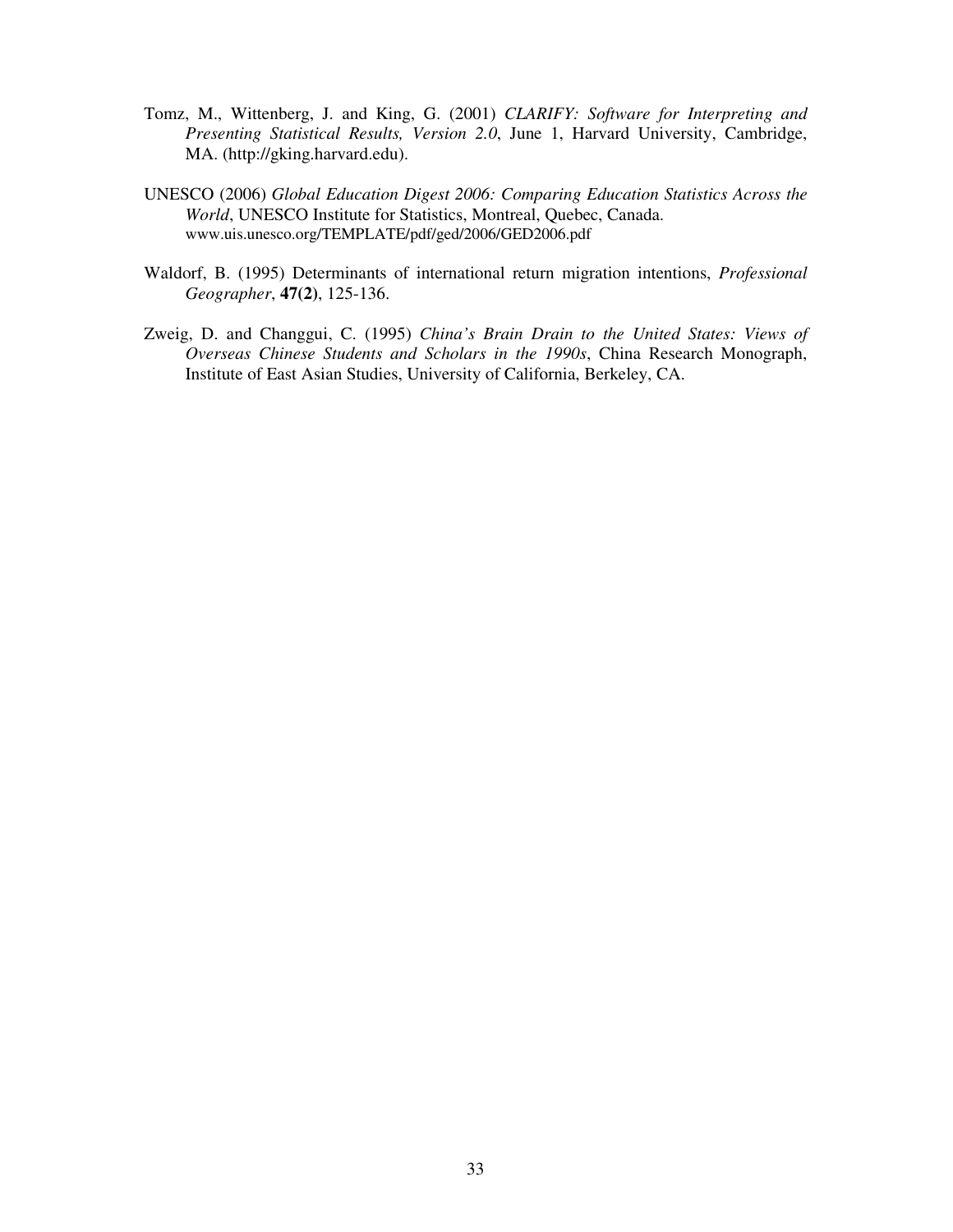

Figure 1**:** *Probability of Return Intentions by Stay Duration*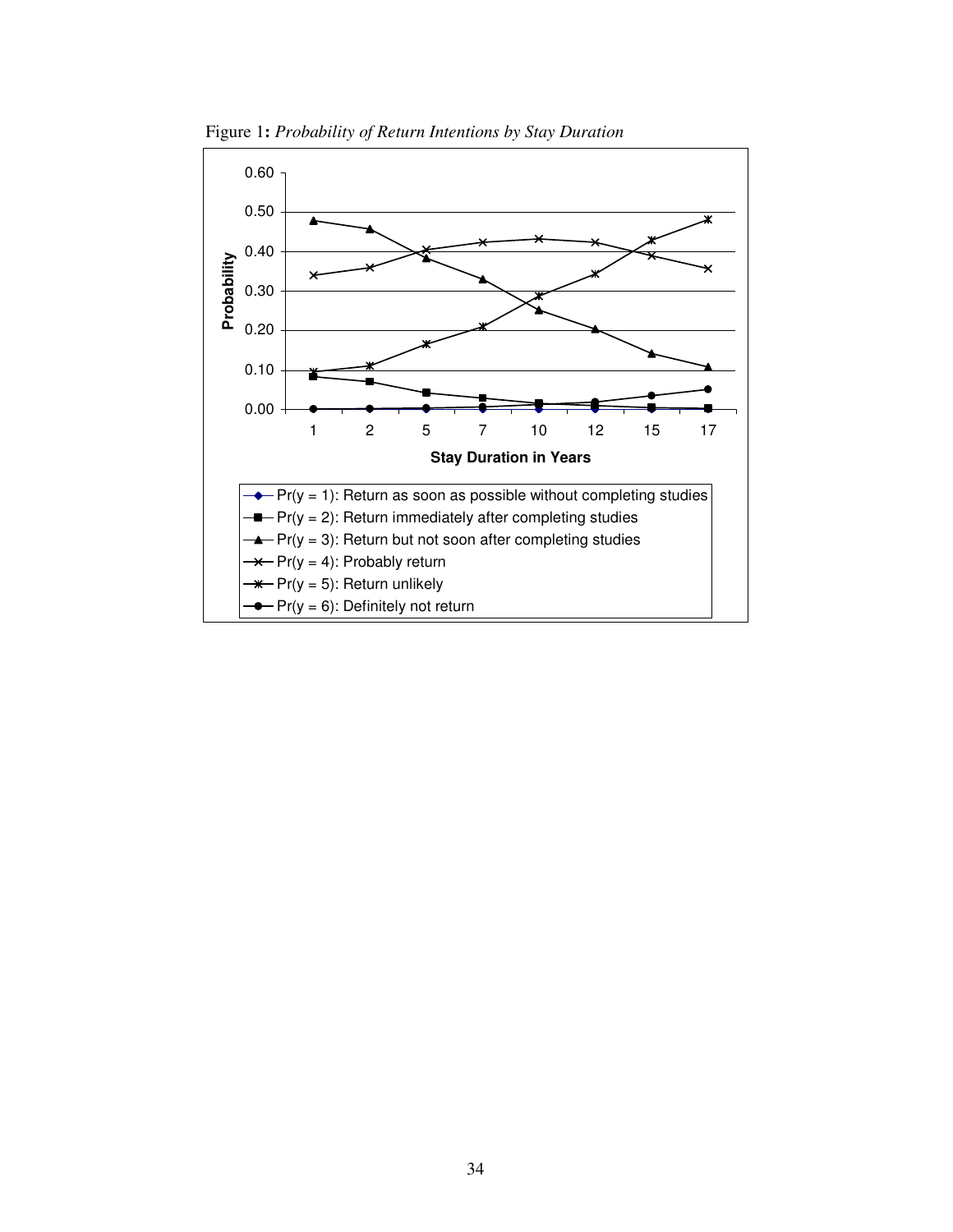|  |  | Table 1. Ordered Probit Model of Return Intentions |
|--|--|----------------------------------------------------|

| Regressors $(X)$                                                                                   | β        | z-statistic <sup>a</sup> | MEAN(X) | SD(X)  |
|----------------------------------------------------------------------------------------------------|----------|--------------------------|---------|--------|
|                                                                                                    |          |                          |         |        |
| $X_1$ : Gender (1=female)                                                                          | 0.124    | (1.61)                   | 0.39    | 0.49   |
| $X_2$ : Age of respondent in 2001 (years)                                                          | 0.036    | (0.34)                   | 26.96   | 3.67   |
| $X_3$ : Square of age                                                                              | $-0.001$ | (0.60)                   | 740.40  | 207.08 |
| $X_4$ : Initial return intention (1=unsure)                                                        | 0.495    | (5.66)                   | 0.37    | 0.48   |
| $X_5$ : Initial return intention (1=stay)                                                          | 1.434    | $(8.55)^{*}$             | 0.09    | 0.29   |
| $X_6$ : Stay duration of respondent (years)                                                        | 0.087    | $(4.26)^*$               | 2.79    | 2.31   |
| $X_7$ : Family support for settling abroad                                                         | 0.216    | $(2.55)$ **              |         | 0.50   |
| (1=somewhat supportive)<br>$X_8$ : Family support for settling abroad                              |          |                          | 0.48    |        |
| (1=definitely supportive)                                                                          | 0.415    | (3.80)                   | 0.27    | 0.44   |
| $X_9$ : Social life abroad (1=worse or much worse)                                                 | $-0.339$ | $(4.49)$ <sup>*</sup>    | 0.44    | 0.50   |
| $X_{10}$ : Standard of living abroad (1=better or much better)                                     | 0.172    | $(1.99)^{*}$             | 0.69    | 0.46   |
| $X_{11}$ : Member of Turkish Student Association (1=yes)                                           | $-0.167$ | $(2.15)$ <sup>**</sup>   | 0.57    | 0.49   |
| $X_{12}$ : Divorced or separated (1=yes)                                                           | 0.542    | (2.44)                   | 0.02    | 0.15   |
| $X_{13}$ : Never married (1=yes)                                                                   | 0.181    | (1.60)                   | 0.71    | 0.45   |
| $X_{14}$ : Married to a foreign spouse (1=yes)                                                     | 0.545    | (1.64)                   | 0.02    | 0.14   |
| $X_{15}$ : Reason for going: learn language (1=yes)                                                | $-0.127$ | (1.47)                   | 0.25    | 0.44   |
| $X_{16}$ : Reason for going: job requirement in Turkey (1=yes)                                     | $-0.248$ | $(3.05)$ ***             | 0.41    | 0.49   |
| $X_{17}$ : Reason for going: insufficient research facilities (1=yes)                              | 0.220    | (2.14)                   | 0.45    | 0.50   |
| $X_{18}$ : Reason for going: prestige of international study (1=yes)                               | $-0.241$ | $(2.12)$ <sup>**</sup>   | 0.72    | 0.45   |
| $X_{19}$ : Reason for going: lifestyle preference (1=yes)                                          | 0.213    | (2.06)                   | 0.24    | 0.43   |
| $X_{20}$ : Reason for going: spouse / family consid. (1=yes)                                       | $-0.331$ | $(1.65)^*$               | 0.08    | 0.27   |
| $X_{21}$ : Reason for going: get away from political environment                                   |          |                          |         |        |
| $(1 = yes)$                                                                                        | 0.280    | $(2.42)$ **              | 0.25    | 0.44   |
| $X_{22}$ : Chose current institution because of job opportunities                                  |          |                          |         |        |
| $(1 = yes)$                                                                                        | 0.290    | $(3.58)$ <sup>*</sup>    | 0.26    | 0.44   |
| $X_{23}$ : Chose current institution to be with spouse (1=yes)                                     | 0.436    | $(2.82)^{*}$             | 0.11    | 0.31   |
| $X_{24}$ : Previous overseas experience viewed as important                                        |          |                          |         |        |
| adjustment factor (1=yes)<br>$X_{25}$ : Having Turkish friends/colleagues at institution viewed as | $-0.178$ | $(2.19)$ **              | 0.34    | 0.47   |
| an important adjustment factor (1=yes)                                                             | $-0.128$ | (1.64)                   | 0.57    | 0.50   |
| $X_{26}$ : Respondent faces unemployment abroad (1=yes)                                            | $-0.227$ | (1.33)                   | 0.05    | 0.21   |
| $X_{27}$ : Respondent plans to work in academia (ACAD) (1=yes)                                     | $-0.430$ | $(2.51)$ **              | 0.47    | 0.50   |
| $X_{28}$ : Respondent has compulsory academic service (1=yes)                                      | $-0.705$ | $(5.75)$ ***             | 0.18    | 0.38   |
| $X_{29}$ : Push factor: lack of research centers and access to recent                              |          |                          |         |        |
| advances in Turkey                                                                                 | 0.191    | (2.25)                   | 0.59    | 0.49   |
| $X_{30}$ : Push factor: less than satisfying cultural / social life in                             |          |                          |         |        |
| Turkey                                                                                             | $-0.061$ | (0.56)                   | 0.23    | 0.42   |
| $X_{31}$ : Pull factor: higher level of income in host country                                     | 0.279    | (3.27)                   | 0.76    | 0.43   |
| $X_{32}$ : Pull factor: better work environment                                                    | $-0.104$ | (1.26)                   | 0.68    | 0.47   |
| $X_{33}$ : Pull factor: greater job availability in specialization                                 | 0.092    | (1.02)                   | 0.75    | 0.43   |
| $X_{34}$ : Pull factor: more organized, ordered environment                                        | 0.225    | $(2.50)$ **              | 0.76    | 0.42   |
| $X_{35}$ : Pull factor: spouse's preference or job                                                 | 0.365    | $(3.53)^{^{\circ}}$      | 0.21    | 0.41   |
| $X_{36}$ : Pull factor: better educational opportunities for children                              | $-0.116$ | (1.12)                   | 0.19    | 0.39   |
| X <sub>37</sub> : Pull factor: incomplete project abroad                                           | $-0.087$ | (0.77)                   | 0.30    | 0.46   |
| $X_{38}$ : Pull factor: other considerations                                                       | $-0.469$ | (1.53)                   | 0.04    | 0.19   |
| $X_{39}$ : Last visit to Turkey left negative impression                                           | 0.352    | $(3.99)^{^{\circ}}$      | 0.32    | 0.47   |
| $X_{40}$ : Last visit to Turkey left positive impression                                           | $-0.350$ | $(2.91)^{*}$             | 0.09    | 0.29   |
| $X_{41}$ : Effect of Sept. 11                                                                      | $-0.284$ | $(2.79)$ ***             | 0.14    | 0.34   |
|                                                                                                    |          |                          |         |        |
| <i>Interactions</i>                                                                                |          |                          |         |        |
| $X_{42}$ : ACAD x X17 (reason for going abroad: insufficient                                       |          |                          |         |        |
| research facilities)                                                                               | $-0.252$ | $(1.67)^*$               |         |        |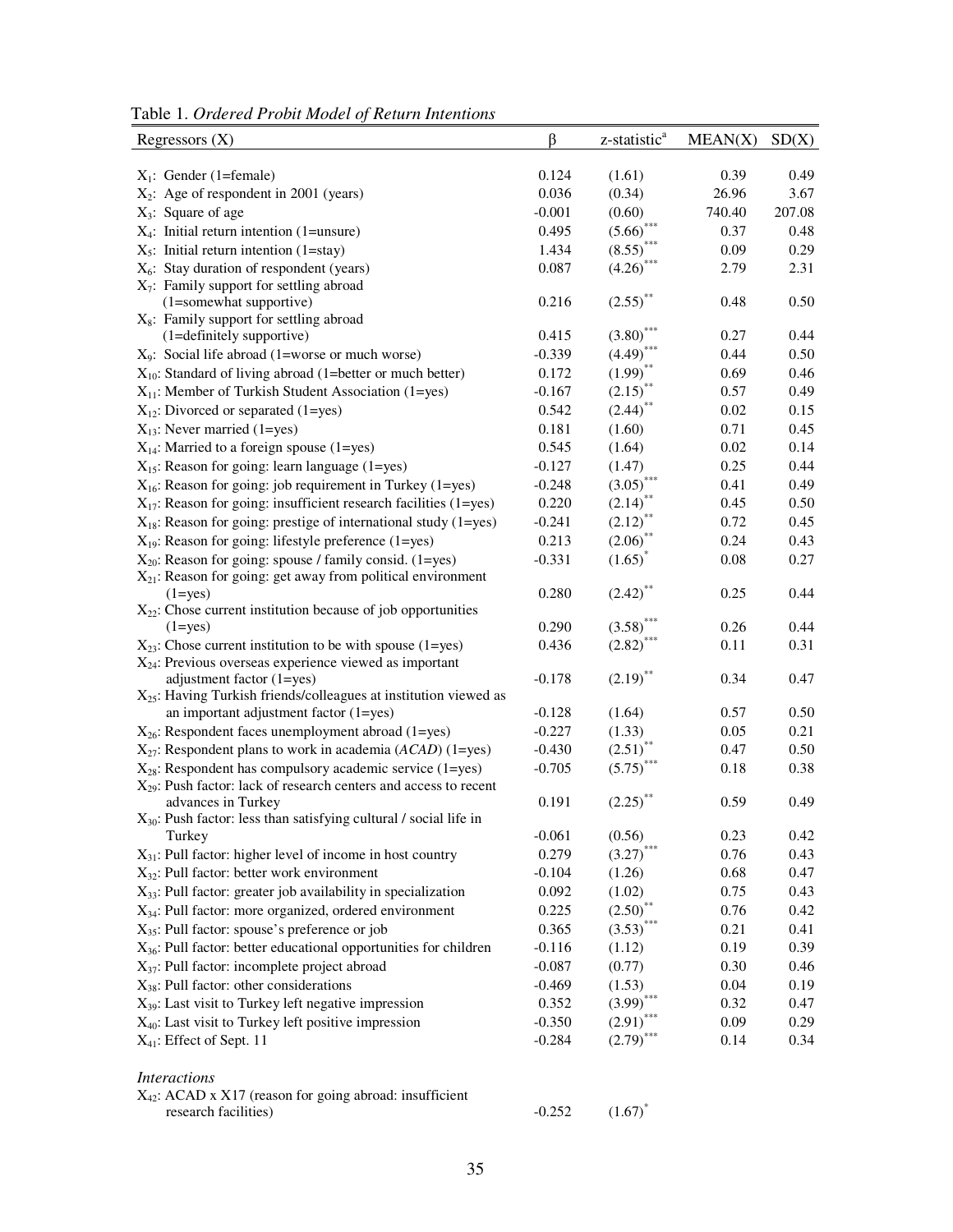| $X_{43}$ : ACAD x X18 (reason for going abroad: prestige of<br>international study) | 0.349    | $(2.13)$ <sup>**</sup> |
|-------------------------------------------------------------------------------------|----------|------------------------|
| $X_{44}$ : ACAD x X20 (reason for going abroad: family<br>considerations)           | $-0.604$ | $(2.67)$ ***           |
| $X_{45}$ : ACAD x X21 (reason for going abroad: political<br>environment)           | 0.370    | $(2.03)$ **            |
| $X_{46}$ : ACAD x X29 (lack of research centers important push)<br>factor)          | 0.403    | $(2.12)$ <sup>**</sup> |
| $X_{47}$ : ACAD x X37 (incomplete studies / project is an important<br>pull factor) | $-0.188$ | (1.18)                 |
| $X_{48}$ : ACAD x X38 (other considerations cited as important pull<br>factor)      | 0.864    | $(1.84)$ <sup>*</sup>  |

*Notes*: Dependent variable = y (return intentions); \* significant at 10%; \*\*\* significant at 5%; \*\*\* significant at 1%;  $\beta$  = estimated coefficient; MEAN(X) = mean value of independent variable; SD(X) = standard deviation of independent variable; (a) Robust z-statistics in parentheses; Observations =  $960$ ; Log-likelihood =  $-1073.44$ ; LR chi<sup>2</sup>(48) = 583.83; Maximum Likelihood  $R^2 = 0.491$ ; McFadden's Adjusted  $R^2 = 0.194$ ; McKelvey-Zavoina  $R^2 = 0.535$ ; Akaike Information Criterion (AIC) = 2.347; Bayesian Information Criterion (BIC) = -4081.431.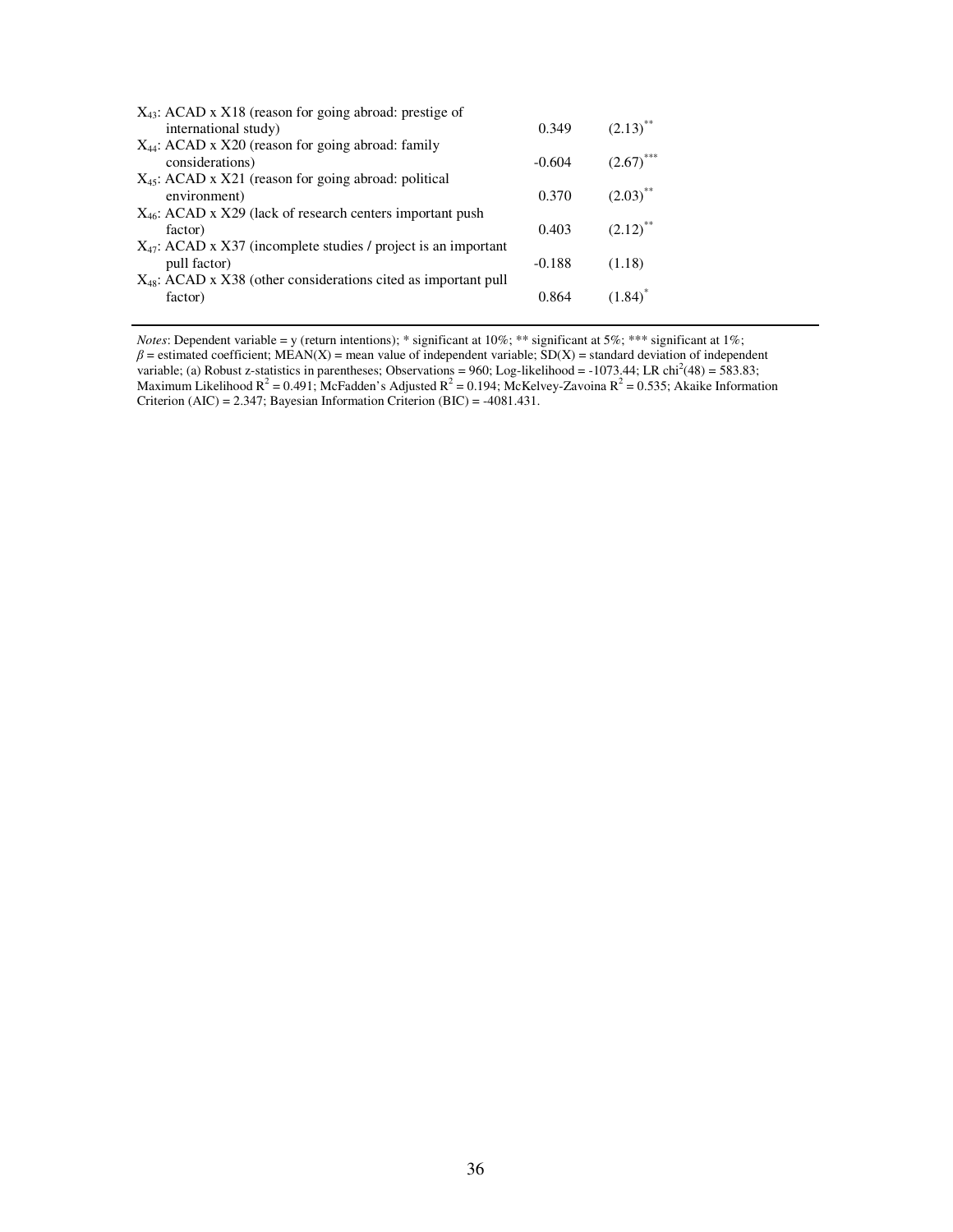|                                                               | <i>model of Ketarn Intentions</i> (Change in Fro <i>odottity</i> )<br>Intensity of Return Intentions <sup>a</sup> |                        |              |                        |               |                        |
|---------------------------------------------------------------|-------------------------------------------------------------------------------------------------------------------|------------------------|--------------|------------------------|---------------|------------------------|
|                                                               | $y = 1$                                                                                                           | $y = 2$                | $y = 3$      | $y = 4$                | $y = 5$       | $y = 6$                |
| Variables                                                     | (high)                                                                                                            |                        |              |                        |               | (low)                  |
| Female                                                        | $-0.0002$                                                                                                         | $-0.0146$              | $-0.0344$    | 0.0234                 | 0.0251        | 0.0008                 |
|                                                               | (0.00021)                                                                                                         | (0.00909)              | (0.02152)    | (0.01428)              | (0.01592)     | (0.00062)              |
|                                                               |                                                                                                                   |                        |              |                        |               |                        |
| <b>Married to foreign spouse</b>                              | $-0.0005$                                                                                                         | $-0.0439***$           | $-0.1634$    | $0.0615***$            | 0.1386        | 0.0078                 |
|                                                               | (0.00037)                                                                                                         | (0.01609)              | (0.10029)    | (0.01057)              | (0.10107)     | <b>NR</b>              |
| <b>Social Life Abroad: Worse or</b><br><b>Much Worse</b>      | 0.0007                                                                                                            | $0.0424***$            | $0.0913***$  | $-0.0661***$           | $-0.0662***$  | $-0.0021***$           |
|                                                               | (0.0005)                                                                                                          | (0.01046)              | (0.02038)    | (0.01568)              | (0.0148)      | (0.00089)              |
| <b>Standard of Living Abroad:</b>                             |                                                                                                                   |                        |              |                        |               |                        |
| <b>Better or Much Better</b>                                  | $-0.0004$                                                                                                         | $-0.0219$ <sup>*</sup> | $-0.0463**$  | $0.0344*$              | $0.0332**$    | $0.0015$ *             |
|                                                               | <b>NR</b>                                                                                                         | (0.01197)              | (0.02256)    | (0.01789)              | (0.01636)     | (0.0009)               |
| <b>Turkish Student Association</b>                            |                                                                                                                   |                        |              |                        |               |                        |
| membership                                                    | 0.00034                                                                                                           | $0.0198**$             | $0.0462**$   | $-0.0315***$           | $-0.0337***$  | $-0.0004$              |
|                                                               | (0.00026)                                                                                                         | (0.00903)              | (0.02193)    | (0.01447)              | (0.01609)     | <b>NR</b>              |
| Reasons for going abroad:                                     |                                                                                                                   |                        |              |                        |               |                        |
|                                                               |                                                                                                                   |                        |              |                        |               |                        |
| <b>Job requirement in Turkey</b>                              | 0.0006                                                                                                            | $0.0311***$            | $0.0672***$  | $-0.0487***$           | $-0.0485***$  | $-0.0015***$           |
|                                                               | (0.00041)                                                                                                         | (0.01111)              | (0.02157)    | (0.01652)              | (0.01585)     | (0.00075)              |
| <b>Lifestyle preference</b>                                   | $-0.0004$                                                                                                         | $-0.0238***$           | $-0.0606$ ** | $0.0380**$             | $0.0451$ *    | 0.0017                 |
|                                                               | (0.00027)                                                                                                         | (0.01079)              | (0.03025)    | (0.01715)              | (0.02317)     | (0.00105)              |
| To be with spouse / family <sup>b</sup>                       | 0.0039                                                                                                            | $0.1077***$            | $0.1190***$  | $-0.1399***$           | $-0.0886$ *** | $-0.0022***$           |
|                                                               | (0.00296)                                                                                                         | (0.03632)              | (0.02144)    | (0.03895)              | (0.01781)     | (0.00083)              |
| Get away from political                                       |                                                                                                                   |                        |              |                        |               |                        |
| environment <sup>b</sup>                                      | $-0.0008$                                                                                                         | $-0.0460$ ***          | $-0.1308***$ | $0.0711***$            | $0.1020***$   | $0.0046***$            |
|                                                               | (0.00056)                                                                                                         | (0.00935)              | (0.02897)    | (0.01361)              | (0.02442)     | (0.00193)              |
| <b>Reason for choosing current</b>                            |                                                                                                                   |                        |              |                        |               |                        |
| institution: job opportunities                                | $-0.0005$                                                                                                         | $-0.0316***$           | $-0.0829***$ | $0.0504***$            | $0.0623***$   | $0.0024***$            |
|                                                               | (0.00034)                                                                                                         | (0.00855)              | (0.02397)    | (0.01324)              | (0.01876)     | (0.00111)              |
| <b>Adjustment factor: previous</b><br>experience              | 0.0004                                                                                                            | $0.0224***$            | $0.048***$   | $-0.0353**$            | $-0.0345***$  | $-0.0011$ <sup>*</sup> |
|                                                               | (0.00031)                                                                                                         | (0.01086)              | (0.02143)    | (0.01662)              | (0.01535)     | (0.00061)              |
|                                                               |                                                                                                                   |                        |              |                        |               |                        |
| <b>Adjustment factor: Turkish</b><br>friends at institution   | 0.0002                                                                                                            | 0.0152                 | 0.0353       | $-0.0242$ <sup>*</sup> | $-0.0257$     | $-0.0009$              |
|                                                               | (0.00023)                                                                                                         | (0.00938)              | (0.02169)    | (0.0147)               | (0.01599)     | (0.00062)              |
| Difficulties faced while abroad:                              |                                                                                                                   |                        |              |                        |               |                        |
| unemployment                                                  | 0.0007                                                                                                            | 0.0319                 | 0.0573       | $-0.0485$              | $-0.0404$     | $-0.0011$              |
|                                                               | (0.00084)                                                                                                         | (0.02785)              | (0.03853)    | (0.03924)              | (0.0272)      | (0.00075)              |
| Respondent plans to work in                                   |                                                                                                                   |                        |              |                        |               |                        |
| academia <sup>b</sup>                                         | 0.0004                                                                                                            | $0.0205***$            | $0.0492**$   | $-0.0325***$           | $-0.0362**$   | $-0.0013$ <sup>*</sup> |
|                                                               | (0.00034)                                                                                                         | (0.00963)              | (0.02182)    | (0.01480)              | (0.01627)     | (0.00079)              |
| <b>Respondent has compulsory</b>                              |                                                                                                                   |                        |              |                        |               |                        |
| academic service                                              | $0.0035*$                                                                                                         | $0.1177***$            | $0.1472***$  | $-0.1573***$           | $-0.1085***$  | $-0.0027$              |
|                                                               | (0.00195)                                                                                                         | (0.02773)              | (0.01907)    | (0.03078)              | (0.01453)     | NR                     |
| Push factor: lack of research<br>centers and access to recent |                                                                                                                   |                        |              |                        |               |                        |
| advances in Turkey                                            | $-0.0004$                                                                                                         | $-0.0237**$            | $-0.0519**$  | $0.0374**$             | $0.0375***$   | 0.0012                 |
|                                                               | (0.00034)                                                                                                         | (0.01113)              | (0.02279)    | (0.01717)              | (0.01644)     | NR                     |

Table 2. *Marginal Effects of Selected Independent Variables in the Ordered Probit Model of Return Intentions (Change in Probability)*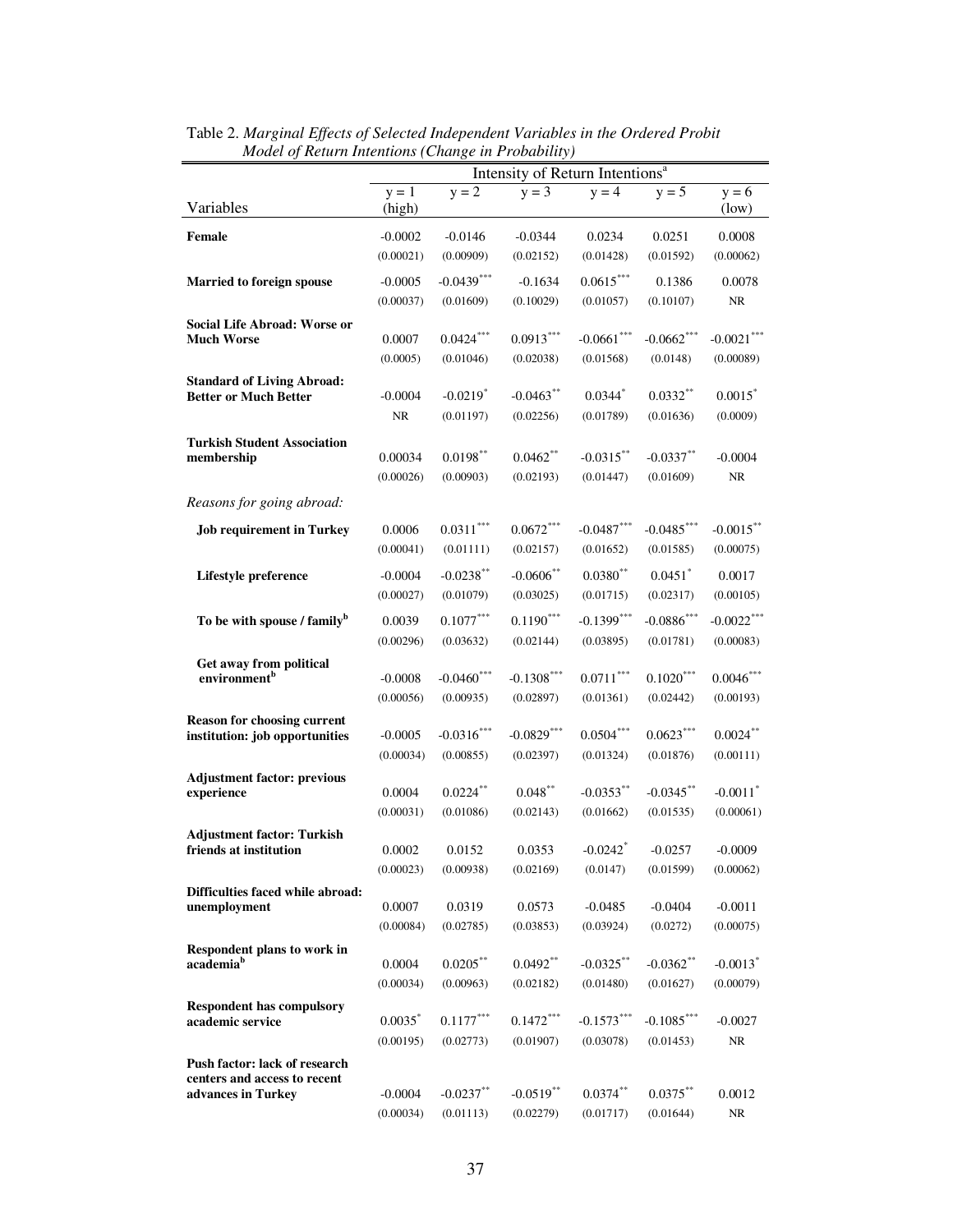| Pull factor: higher level of            |           |              |                         |               |                  |              |
|-----------------------------------------|-----------|--------------|-------------------------|---------------|------------------|--------------|
| income in host country                  | $-0.0007$ | $-0.0378***$ | $-0.0723***$            | $0.0578***$   | $0.0514***$      | 0.0015       |
|                                         | NR        | (0.01292)    | (0.02119)               | (0.01902)     | (0.01479)        | NR           |
| Pull factor: greater job                |           |              |                         |               |                  |              |
| availability in specialization          | $-0.0002$ | $-0.0114$    | $-0.0248$               | 0.0181        | 0.0178           | 0.0006       |
|                                         | (0.00024) | (0.01163)    | (0.02399)               | (0.0182)      | (0.01711)        | (0.00055)    |
| Pull factor: more organized,            |           |              |                         |               |                  |              |
| ordered environment                     | $-0.0006$ | $-0.0298***$ | $-0.0592***$            | $0.0461***$   | $0.0422***$      | 0.0012       |
|                                         | <b>NR</b> | (0.01298)    | (0.02274)               | (0.01976)     | (0.01577)        | <b>NR</b>    |
| <b>Pull factor: spouse's preference</b> |           |              |                         |               |                  |              |
| or job                                  | $-0.0006$ | $-0.0378***$ | $-0.1057***$            | $0.0595***$   | $0.0813^{***}\,$ | $0.0033***$  |
|                                         | (0.00038) | (0.00967)    | (0.03134)               | (0.01474)     | (0.02551)        | (0.00159)    |
| Last visit to Turkey left               |           |              |                         |               |                  |              |
| negative impression                     | $-0.0006$ | $-0.0387***$ | $-0.1000***$            | $0.0612***$   | $0.0753***$      | 0.0029       |
|                                         | (0.00039) | (0.00925)    | (0.02629)               | (0.01455)     | (0.02041)        | NR           |
| <b>Last visit to Turkey left</b>        |           |              |                         |               |                  |              |
| positive impression                     | 0.0012    | $0.0521***$  | $0.0843***$             | $-0.0766$ *** | $-0.0595***$     | $-0.0016$ ** |
|                                         | (0.00089) | (0.02162)    | (0.02477)               | (0.02917)     | (0.01726)        | (0.00065)    |
| <b>Effect of Sept. 11</b>               | 0.0009    | $0.0400**$   | $0.0715^{\ast\ast\ast}$ | $-0.0604**$   | $-0.0506***$     | $-0.0014**$  |
|                                         |           |              |                         |               |                  |              |
|                                         | (0.0006)  | (0.01669)    | (0.02333)               | (0.02373)     | (0.01616)        | (0.00062)    |

*Notes:* The table gives the change in the probability associated with each of the return intentions categories for the dummy variables listed when the value of the dummy variable changes from 0 to 1. The figures below in parentheses are the standard errors of the marginal effects.

\* significant at 10%; \*\* significant at 5%; \*\*\* significant at 1%; NR indicates that the standard error could not be calculated and is therefore not reported.

<sup>a</sup> See the table in the methodology section for further details of the categories of the return intentions variable. <sup>b</sup> Indicates variables with interactions whose marginal effects and standard errors are calculated with the software Clarify (King, Tomz and Wittenberg, 2000; Tomz, Wittenberg and King, 2001).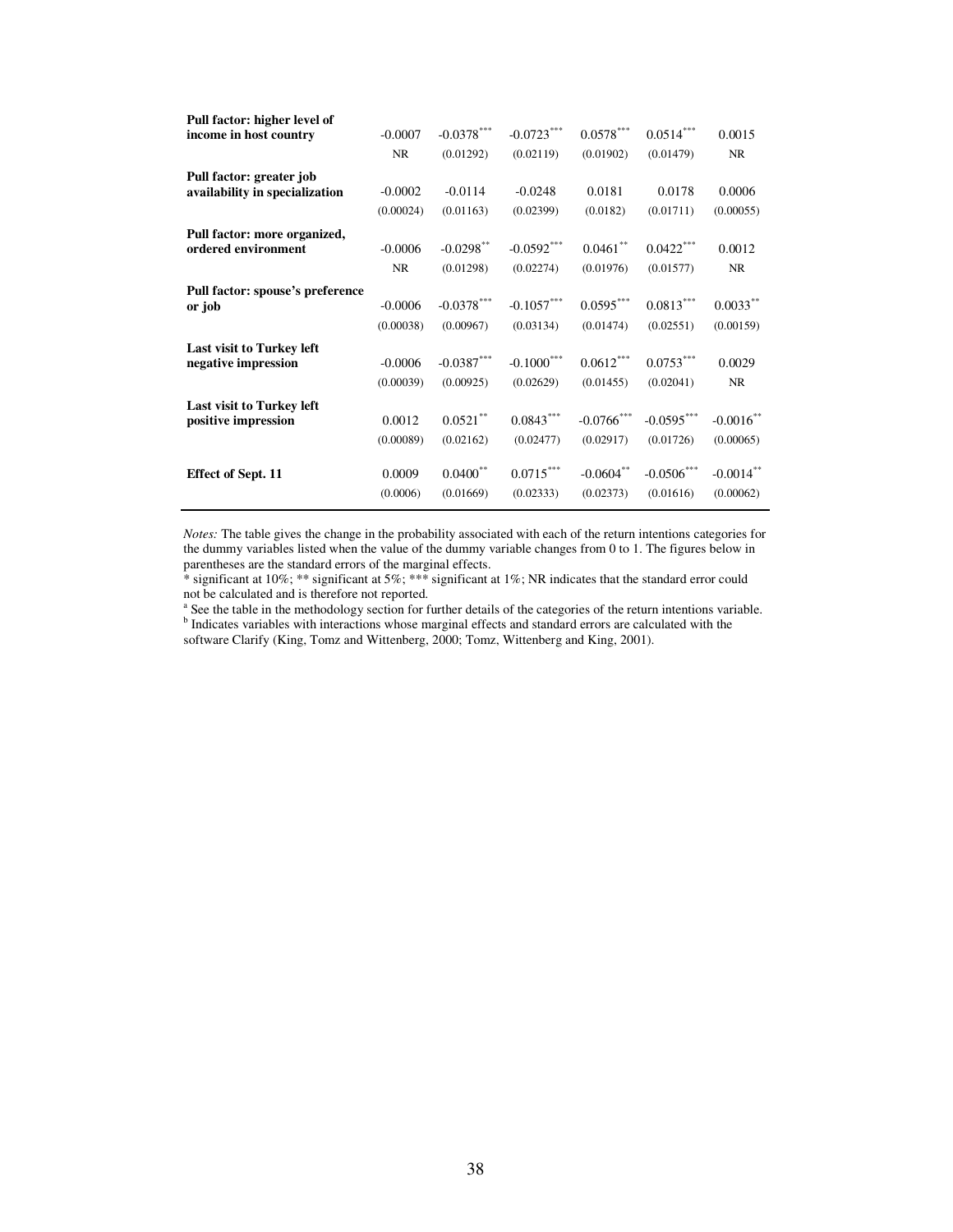| Relative importance of selected factors on definitely <u>returning</u> (probability of $y = 1$ or $y = 2$ ) |                 |  |  |
|-------------------------------------------------------------------------------------------------------------|-----------------|--|--|
|                                                                                                             | <b>Marginal</b> |  |  |
| Factor $(\%$ of respondents)                                                                                | Impact          |  |  |
| Having compulsory academic service requirement (17.8%)                                                      | 0.1212          |  |  |
| Choosing same location as spouse to study abroad (7.9%)                                                     | 0.1116          |  |  |
| Respondent's initial intention is to return $(54.1\%)$                                                      | 0.1067          |  |  |
| Last visit to Turkey left a positive impression $(9.5\%)$                                                   | 0.0533          |  |  |
| Social life abroad is assessed to be "worse or much worse" than in Turkey (43.9%)                           | 0.0431          |  |  |
| Effect of September 11, 2001 attacks in US $(13.7\%)$                                                       | 0.0409          |  |  |
| Inability to find a job abroad $(4.7\%)$                                                                    | 0.0326          |  |  |

Relative importance of selected factors on definitely *not returning* (probability of  $y = 5$  or  $y = 6$ )

|                                                                                          | <b>Marginal</b> |
|------------------------------------------------------------------------------------------|-----------------|
| <b>Factor</b> (% of respondents)                                                         | Impact          |
| Being married to a foreign spouse $(2.0\%)$                                              | 0.1464          |
| Left Turkey to get away from political environment $(25.3\%)$                            | 0.1066          |
| Family is definitely supportive in the decision to settle abroad $(26.8\%)$              | 0.0851          |
| Last visit to Turkey left a negative impression $(31.7\%)$                               | 0.0782          |
| Higher level of income is chosen as an important pull factor $(76.4\%)$                  | 0.0529          |
| Lifestyle preference is given as an important initial reason for going abroad $(24.4\%)$ | 0.0468          |
| A more organized and ordered environment abroad is an important pull factor $(76.5\%)$   | 0.0457          |

*Notes*:  $y = 1$  corresponds to "immediately return without completing studies" and  $y = 2$  corresponds to the "immediately return after completing studies" categories;  $y = 5$  corresponds to the "return unlikely" and  $y = 6$  corresponds to the "definitely not return" categories.

*Source*: Authors' calculations.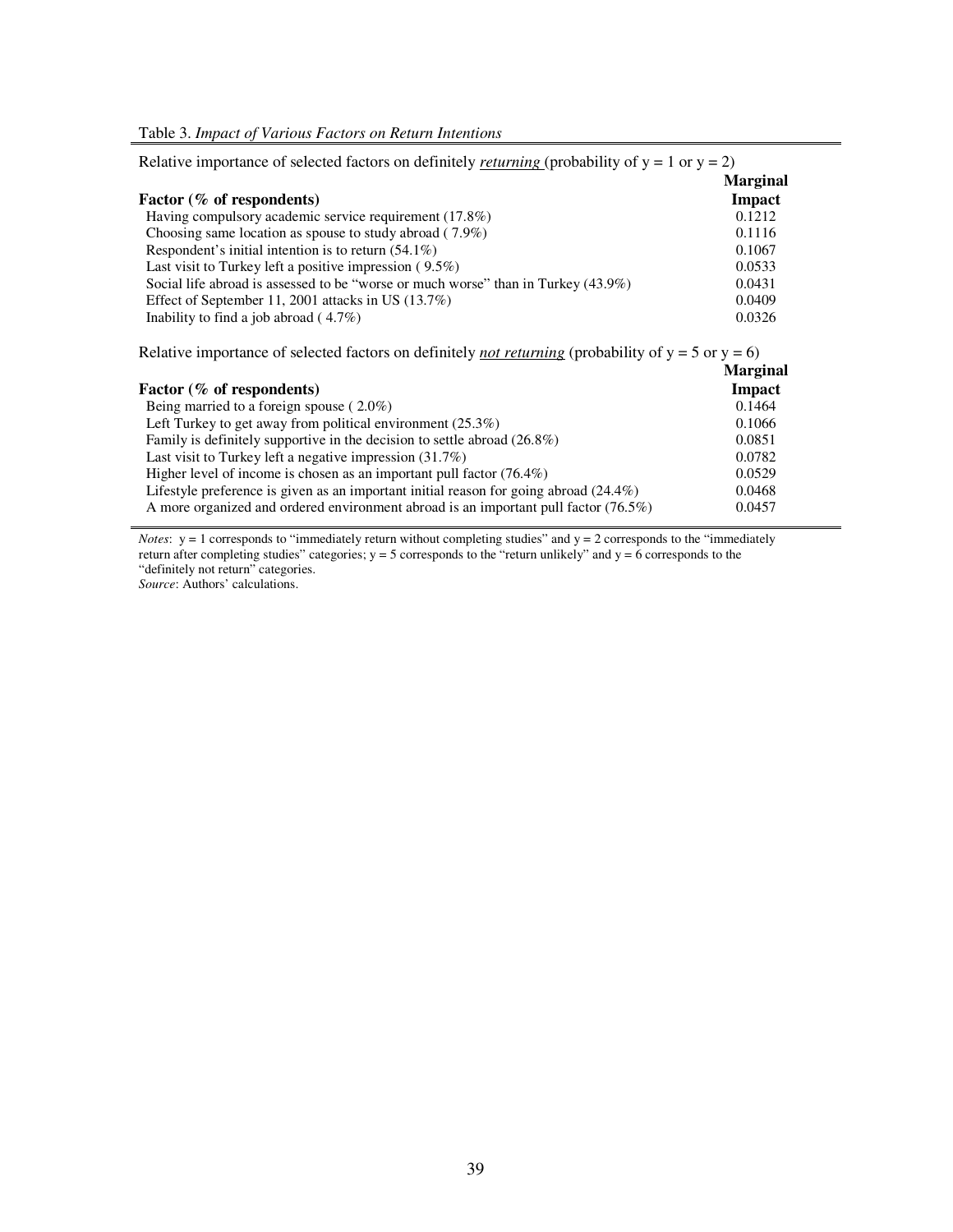#### **Appendix A**

# **A.1 Survey Methodology**

The Internet survey targeted students at the undergraduate or graduate level studying at higher education institutions outside Turkey. The initial part of the sampling strategy involved compiling a list of the names and e-mail addresses of potential participants that would serve as the sampling frame. The collection of potential participant names and contact information depended to a great extent on the existence and accessibility of student and personnel directories at institutions of higher learning and research centers, the existence of accessible and up-to-date alumni directories of Turkish universities, and the help of various Turkish associations abroad. Unfortunately, the reliance on internet search procedures in the construction of a list of potential participants inevitably set limitations on who could be reached. For example, individuals who were not members of any overseas Turkish associations, nor listed in any directories, and without e-mail address information (especially older participants) cannot be said to be adequately represented. Another limitation is that the search for survey participants concentrated on universities and associations in North America and England; time considerations did not permit expanding the search to other important destination countries, such as Germany. The construction of a list of candidates, given the limited time frame for conducting the survey, could not be expected to be exhaustive and uncover each possible survey candidate.

An e-mail cover letter was sent to potential participants discovered through the search process described above. The cover letter explained the purpose of the study and contained a link to the web address of the survey page. Survey candidates were invited to participate in the study and to forward the cover e-mail letter to colleagues and friends who they believed would fit the targeted survey population. Asking the initial group of contacts to assist in reaching other potential participants who are in the targeted populations is a nonprobability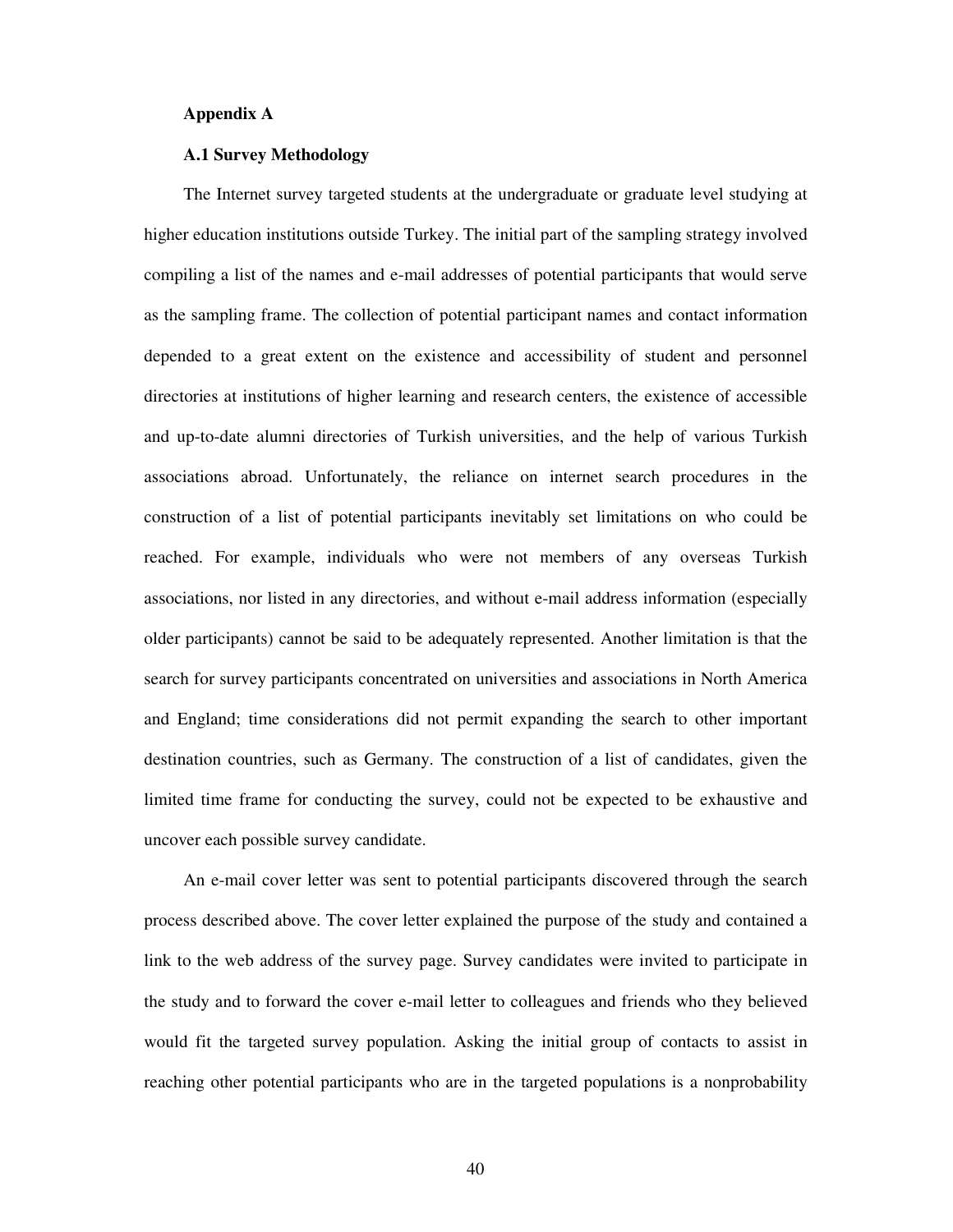sampling method known as "snowball" or "referral" sampling (Atkinson and Flint, 2001; Rea and Parker, 1997). This sampling strategy is used when the size and distribution of the populations are not known with certainty, and the probability that a given respondent will be picked as part of the sample is also unknown.

Referral sampling is a fast and efficient, but potentially biased, means of reaching the targeted populations, which introduces the possibility that non-participants may differ systematically from participants in terms of their characteristics and in their return intentions. For this reason, the survey results cannot be used to generalize to the full targeted populations. Nevertheless, the combination of internet search and "snowball" sampling resulted in a total of 1170 responses from Turkish students studying abroad. After eliminating responses from non-target populations and incomplete answers<sup>12</sup>, the number of valid responses totaled 1103. The sample sizes of the econometric models are smaller. This is due to the fact that response rates vary for some of the questions included as regressors in the estimated models.

#### **A.2 Choice of Estimation Methodology**

 $\overline{a}$ 

The ordered response model makes the assumption that the explanatory variables of the model will have the same impact across each of the categories of the dependent variable, which is known as the "parallel regression assumption" (Long and Freese, 2001). It could well be that the coefficients of some or all of the explanatory variables are significantly different across each categorical choice, in which case alternative models must be considered,

<sup>&</sup>lt;sup>12</sup> Non-target populations included respondents from the Turkish Republic of Northern Cyprus and secondgeneration citizens of Turkish origin. Incomplete responses were eliminated on the basis of the extent of incompleteness (e.g. if a majority of the questions were left unanswered or if important portions of the survey were not filled out).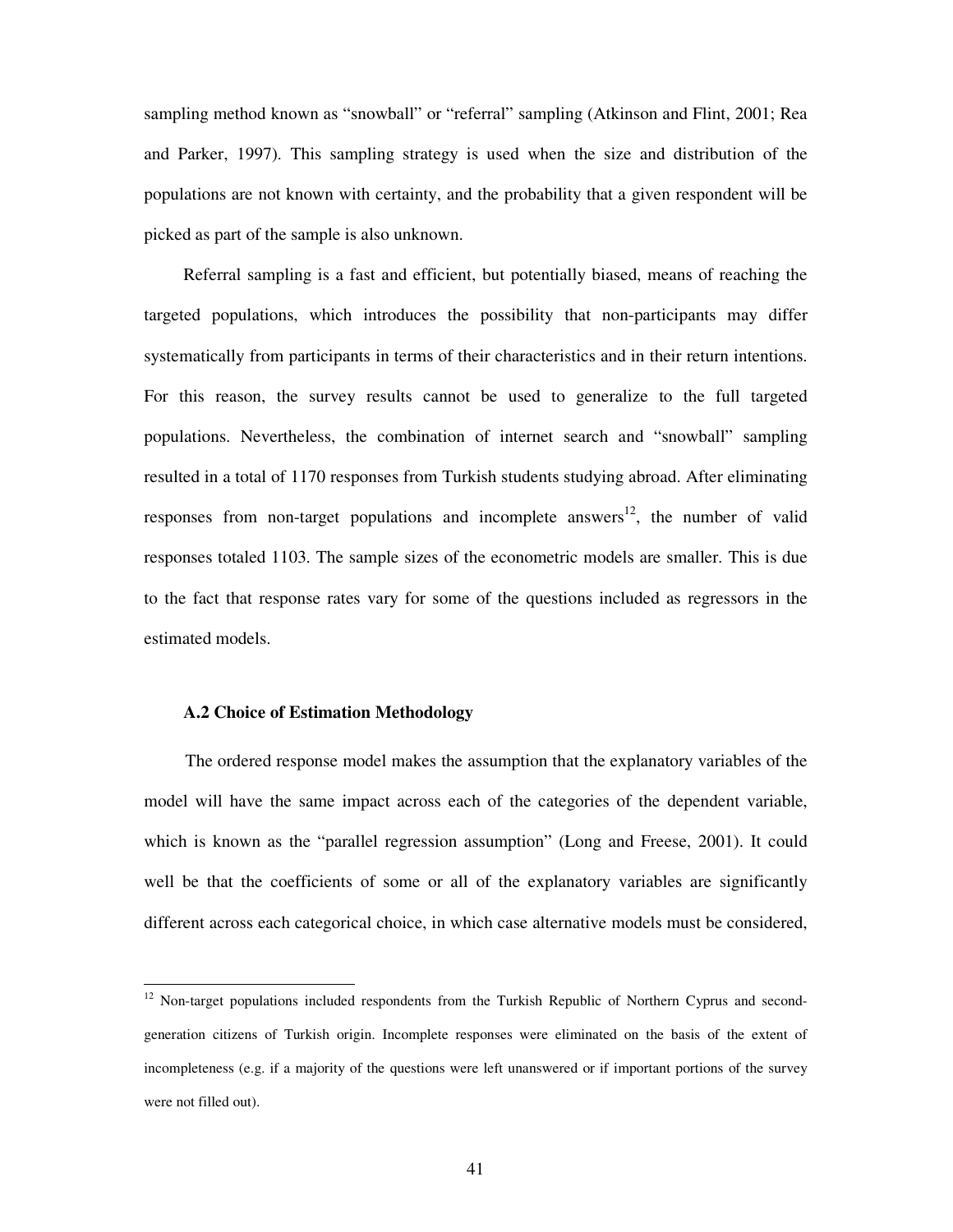such as the multinomial logit model or generalized ordered logit / probit models. In the generalized ordered models, a separate parameter vector is estimated for each of the *J* categories (e.g.,  $\beta^1$ ,  $\beta^2$ , ...,  $\beta^j$ ). We have tested the parallel regression assumption with an approximate LR test and a Wald test (Long and Freese, 2001) and rejected it.

Although the parallel regression assumption is violated, we base our results on the ordered probit model. Alternative estimation methodologies were employed, but we found that their shortcomings outweighed the advantages they offered. The drawback of using the multinomial logit model, for example, is that it does not preserve the inherent ordering of the return intention categories and therefore does not incorporate this information when estimating the coefficients of the explanatory variables. This results in a loss in the efficiency of the estimators (Long, 1997). While the generalized ordered logit model provides an alternative model that does preserve the ordering (e.g., it is a restricted version of the multinomial logit model), it is very sensitive to low frequency counts (e.g., small cell sizes). Thus, it is often necessary to combine the dependent variable categories that have low frequencies with adjacent categories in order for the estimation procedure to work. However, combining categories may also lead to a loss in information, especially if the underlying latent variable is multi-leveled or continuous. For example, while the "definitely not return" category has relatively few observations, it expresses a much more intense feeling about returning than the "unlikely to return" category, which is an important distinction within the context of the current study. As a result, we have chosen to present the results from the ordered probit model. A larger sample size and fewer explanatory variables would have made the use of generalized models more feasible.

#### **A.3 Model Selection based on Estimation of Exploratory Ordered Probit Models**

In part A.2, the ordered probit model was chosen as an appropriate estimation method based on the characteristics of the dependent variable. In this section, we describe the model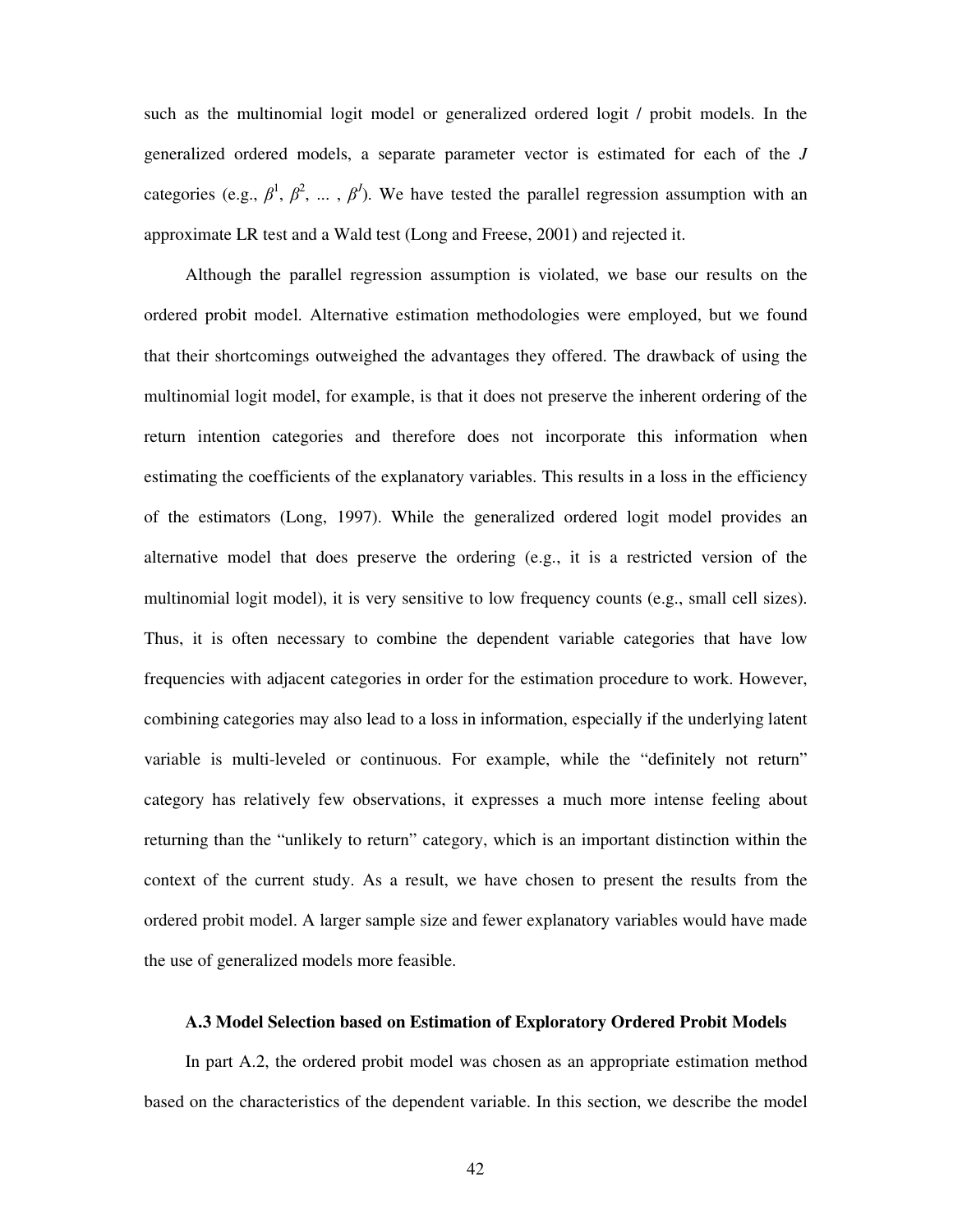selection procedures used to determine the set of regressors to keep in the final estimation model. There are several things to note. One is that the set of possible regressors do not have the same number of valid points (cross-sections) because of missing responses. Including some of these regressors will come at the cost of reducing the sample size and thus the precision of the estimated parameters. On the other hand, excluding key variables will also compromise the fit of the estimated model.

An initial criterion for reducing the number of regressors is to exclude variables with a large number of missing responses that are not significantly associated with the dependent variable, based on the chi-square test of independence. Migration theory also serves to provide a guideline for keeping or excluding variables from the initial model.

After determining the initial set of explanatory variables the next stage in model selection involves adopting an appropriate strategy for choosing the best possible model—one that fits the data well and is relatively easy to interpret. The model may be complicated by non-linearities and interactions among the regressors. One approach to take would be to start from a saturated model—a model that incorporates all possible variables, interactions and higher-order terms—and to use a backward elimination procedure. At each step, terms that are not statistically significant individually and that also do not contribute significantly to the fit of the model are eliminated. The elimination procedure continues until further model reduction involves a significant deterioration in model fit. The advantage of this approach is that all of the reduced or pared down models are nested in the previous models so that one could use testing procedures, such as the likelihood ratio (LR) test, that are suitable for testing nested non-linear models. Otherwise, measures of fit based on information criteria must be used to compare non-nested models or models with different sample sizes.

One of the difficulties faced is that the response rates vary considerably across different sets of questions in the survey study. For example, there is a lower response rate for questions